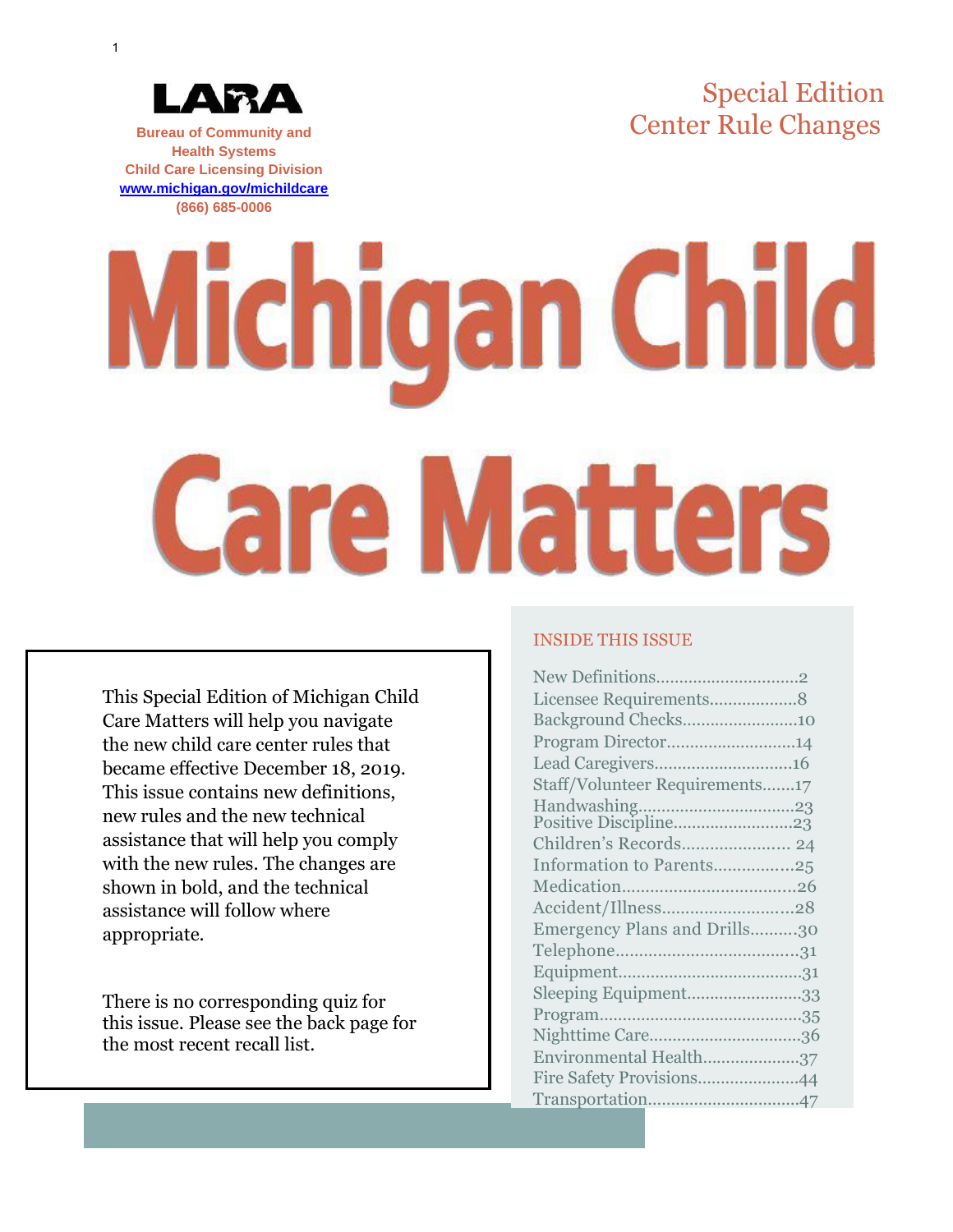The following are new/updated definitions in the Child Care Center Licensing Rules dated December 18, 2019. These definitions will assist you when reading the rules. Please note that only the new definitions are included.

# **R400.8101 Definitions; A through I.**

As used in these rules:

(b) **"Act"** means 1973 PA 116, MCL 722.111 to 722.128.

(c) **"Adult"** means a person 18 years of age or older.

(e**) "Applicant"** means an individual who applies for a license to operate a child care center.

(g) **"Child care aide"** means an individual who is 17 years of age, who provides services and participates in child care activities in a child care center, who shall not have unsupervised access or provide unsupervised care or supervision of children, and who has satisfactorily completed at least 1 year of a vocational-occupational child care aide training program approved by the department.

**Note:** The vocational-occupational education careers (CIP 13.0000) training program approved by the Department of Education, Office of Career and Technical Education is equivalent to the vocational-occupational child care aide training program approved by the Department of Licensing and Regulatory Affairs. The child care aide program ended June 2014.

(h) **"Child care administration"** means educational courses in child care administration, education administration, or business administration.

(i) **"Child care background check system"** means the database maintained by the department to document a comprehensive background check and eligibility determination pursuant to section 5n of the act, MCL 722.115n.

(j) **"Child care center"** means that term as defined in section 1(h) of the act, MCL 722.111(h).

"Child care center" means a facility, other than a private residence, receiving 1 or more children under 13 years of age for care for periods of less than 24 hours a day, where the parents or guardians are not immediately available to the child. Child care center includes a facility that provides care for not less than 2 consecutive weeks, regardless of the number of hours of care per day. The facility is generally described as a child care center, day care center, day nursery, nursery school, parent cooperative preschool, play group, before- or after-school program, or drop-in center. Child care center does not include any of the following:

- i. A Sunday school, a vacation bible school, or a religious instructional class that is conducted by a religious organization where children are attending for not more than 3 hours per day for an indefinite period or for not more than 8 hours per day for a period not to exceed 4 weeks during a 12-month period.
- ii. A facility operated by a religious organization where children are in the religious organization's care for not more than 3 hours while persons responsible for the children are attending religious services.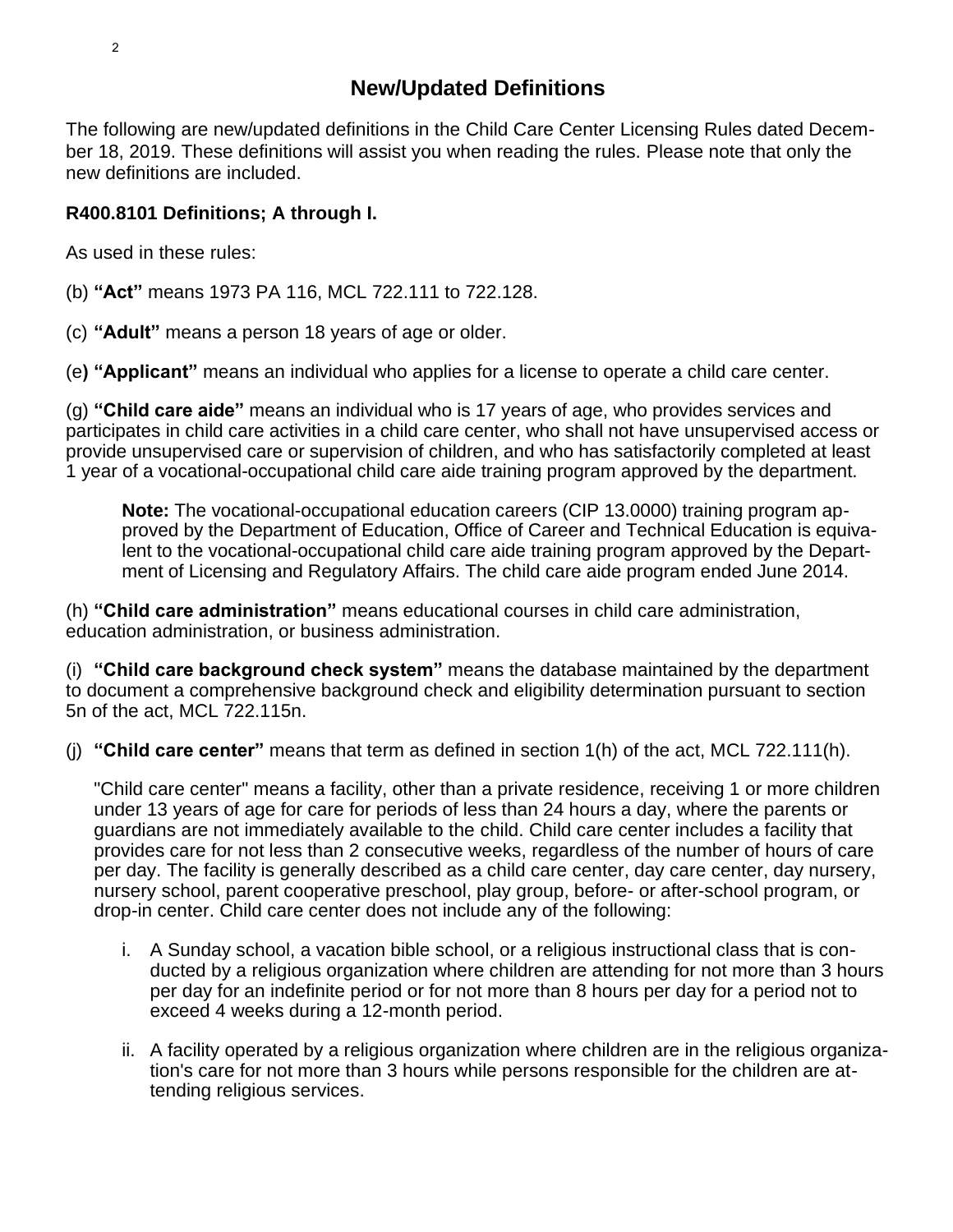iii. A program that is primarily supervised, school-age-child-focused training in a specific subject, including, but not limited to, dancing, drama, music, or religion. This exclusion applies only to the time a child is involved in supervised, school-age-child-focused training.

- iv. A program that is primarily an incident of group athletic or social activities for school-age children sponsored by or under the supervision of an organized club or hobby group, including, but not limited to, youth clubs, scouting, and school-age recreational or supplementary education programs. This exclusion applies only to the time the school-age child is engaged in the group athletic or social activities and if the school-age child can come and go at will.
- v. A program that primarily provides therapeutic services to a child.
- (k) **"Child care staff member"** means that term as defined in section 1(a) of the act, MCL 722.111(1) (a).

"Child care staff member" means an individual who is 18 years of age or older to whom 1 or more of the following applies:

- i. The individual is employed by a child care center, group child care home, or family child care home for compensation, including a contract employee or a self-employed individual.
- ii. An individual whose activities involve the unsupervised care or supervision of children for a child care center, group child care home, or family child care home.
- iii. An individual who has unsupervised access to children who are cared for or supervised by a child care center, group child care home, or family child care home.
- iv. An individual who acts in the role of a licensee designee or program director.
- (l) **"Child development associate credential"** or "CDA" means a credential awarded by the Council for Professional Recognition or a similar credential approved by the department.

The Child Development Associate Credential (CDA) is a nationally recognized credential that requires 480 hours of experience working with children and 120 clock hours of training. The clock hours can be obtained at the community college or higher level or through other organizations. For more information about the CDA, contact the Council for Professional Recognition at (800) 424-4310 or go to their website at [www.cdacouncil.org.](http://www.cdacouncil.org/)

### (m) **"Child-related field" means 1 of the following:**

- i. For an early education program director, academic courses in elementary education, child guidance, child counseling, child psychology, family studies, or social work.
- ii. For a school-age program director, academic courses in early childhood education, elementary education, secondary education, physical education and recreation, child development, child guidance, child counseling, child psychology, family studies, social work, human services, or youth development.
- (n) **"Communicable disease"** means an infectious disease that is transmissible from person to person by direct contact with an infected individual or the individual's discharges, or by indirect means through a vector. Communicable disease includes, but is not limited to, all of the following: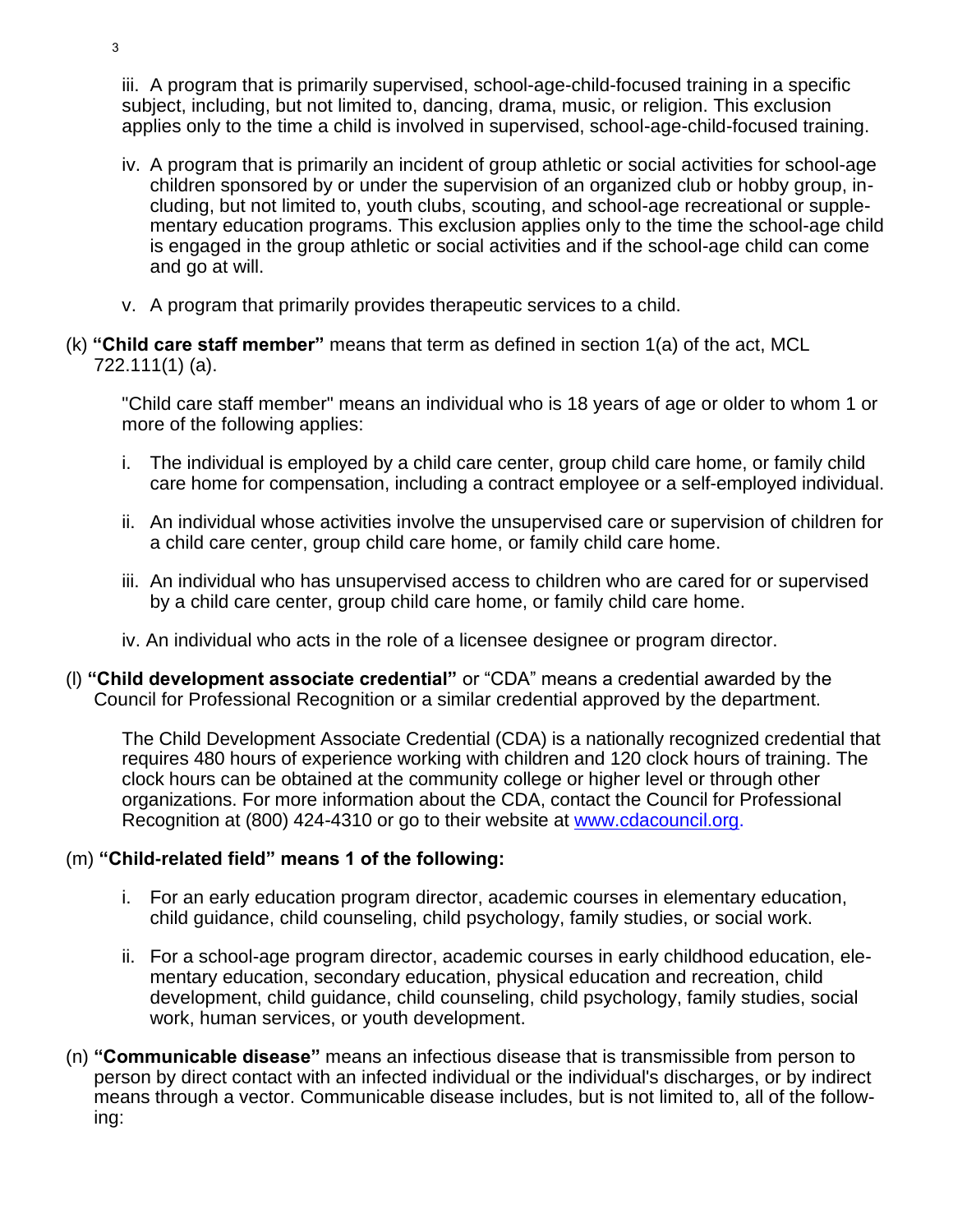4

- i. Chicken pox.
- ii. Hand, foot and mouth disease.
- iii. Influenza.
- iv. Measles.
- v. Mumps.
- vi. Pertussis, which is also referred to as whooping cough.
- vii. Rubella.
- viii.Tuberculosis.

(o) **"Comprehensive background check"** means a department review of an individual as required in section 5n of the act, MCL 722.115n.

(p) **"Conducive to the welfare of children"** means that term as defined in section 5m(13)(b) of the act, MCL 722.115m(13)(b).

"Conducive to the welfare of the children" means:

- i. The service and facility comply with this act and the administrative rules promulgated under this act.
- ii. The disposition, temperament, condition, and action of the applicant, licensee, licensee designee, program director, child care staff member, and member of the household promote the safety and well-being of the children served.

(q) **"Continuously employed child care staff member"** means an individual who has not been disconnected from the child care background check system for a period of more than 180 days and has continuously resided in Michigan as referenced in sections 5n(15) and 5n(16) of the act, MCL 722.115n(15) and 722.115n(16).

(r) **"Conviction"** means that term as defined in section 1(i) of the act, MCL 722.111(i).

"Conviction" means a final conviction, the payment of a fine, a plea of guilty or nolo contendere if accepted by the court, a finding of guilt for a criminal law violation or a juvenile adjudication or disposition by the juvenile division of probate court or family division of circuit court for a violation that if committed by an adult would be a crime, or a conviction in a tribal court or a military court.

(s) **"Criminal history check"** means that term as defined in section 1(j) of the act, MCL 722.111(j).

"Criminal history check" means a fingerprint-based criminal history record information background check through the department of state police and the Federal Bureau of Investigation.

(t) **"Degrees and semester hours"** means only those degrees and hours from an accredited college or university.

A semester hour is the unit by which a college or university measures its course work. The number of semester hours assigned to a course quantitatively reflects the outcomes expected, the mode of instruction, the amount of time spent in class, and the amount of outside preparatory work expected for the class.

The US Department of Education website [\(http://ope.ed.gov/accreditation/\)](http://ope.ed.gov/accreditation/)) provides a listing of schools that are accredited.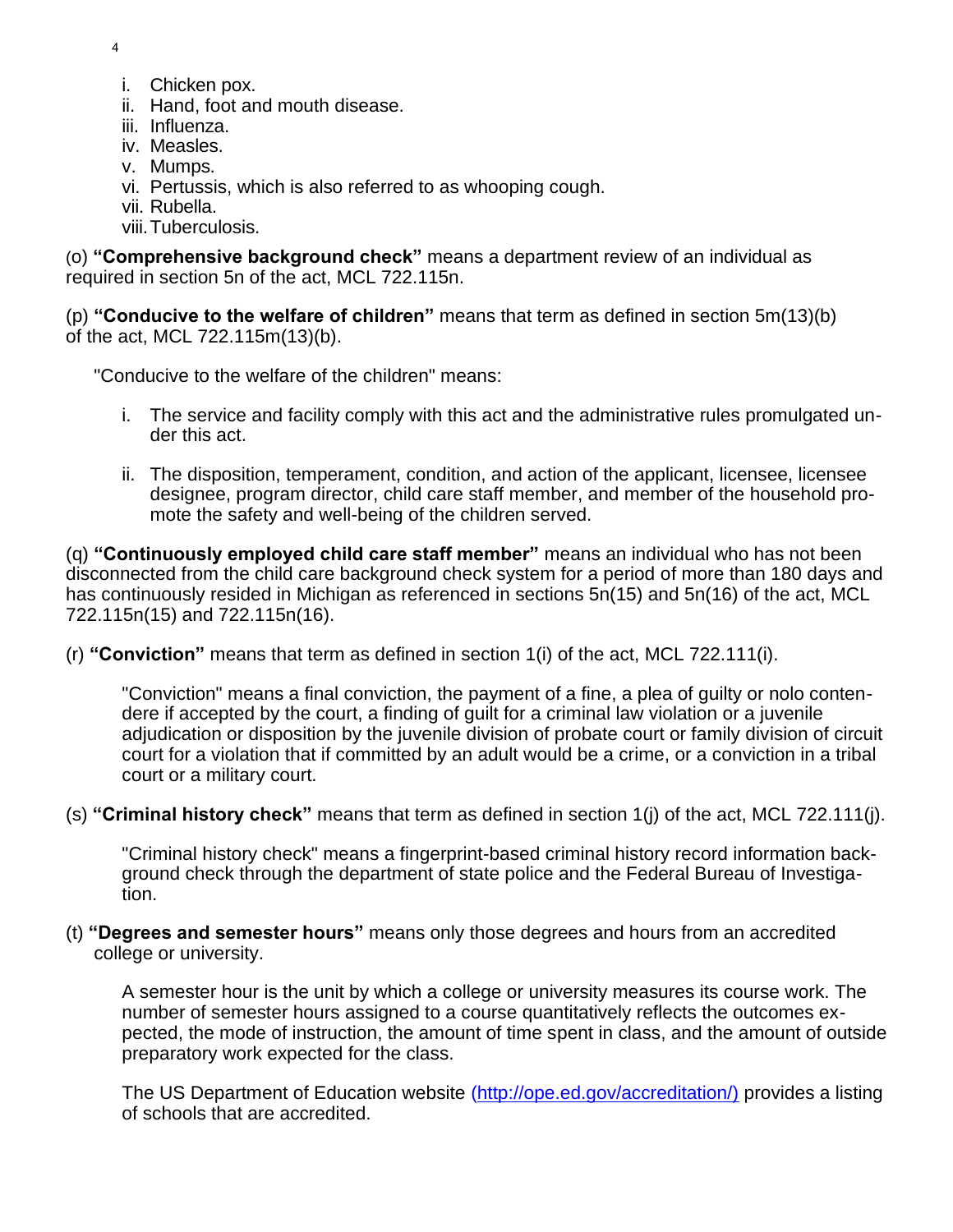- If a college or university is not accredited, the center must determine whether any accredited colleges or universities will accept credits from the college/university in question on a transfer basis. Written verification is required from the accepting college.
- Online and correspondence courses can be accepted only if from an accredited college or university or if an accredited college or university will recognize them. The center must provide documentation from an accredited college or university showing which credits would be accepted and the semester hour equivalency.
- Transcripts from other countries may be accepted. The center must provide written verification from a university or a private agency that determines equivalency to American credits. The following organizations evaluate international transcripts:
	- □ World Education Services, [www.wes.org.](http://www.wes.org/) Educational Credential Evaluators, [www.ece.org.](http://www.ece.org/)
- Transcripts from the following colleges are acceptable:
	- □ Bob Jones University.
	- Tennessee Temple College.
	- Marantha Bible College.
	- Hyles-Anderson College.
- (u) **"Department"** means the department of licensing and regulatory affairs.
- (v) **"Developmentally appropriate"** means age appropriate as well as appropriate to the individual child.
- (w)**"Early childhood program director"** means the program director of a center serving children of all ages.
- (y) **"Eligible"** means that term as defined in section 1(m) of the act, MCL 722.111(m).

"Eligible" means that the individual obtained the checks and clearances described in sections 5n and 5q and is considered appropriate to obtain a license, to be a member of the household of a group child care home or family child care home, or to be a child care staff member.

- (cc) **"Hours of experience"** means experience serving the ages and developmental abilities of children for which the center is licensed.
- (dd) **"Immediately available"** means a parent or guardian remains onsite at the address of the child care center.
- (ee) **"Ineligible"** means that term as defined in section 1(n) of the act, MCL 722.111(n).

"Ineligible" means that the individual obtained the checks and clearances as described in sections 5n and 5q and is not considered appropriate to obtain a license, to be a member of the household of a group child care home or family child care home, or to be a child care staff member due to violation of section 5n, 5q, or 5r.

(ff) **"Infant"** means an individual from birth through 12 months of age.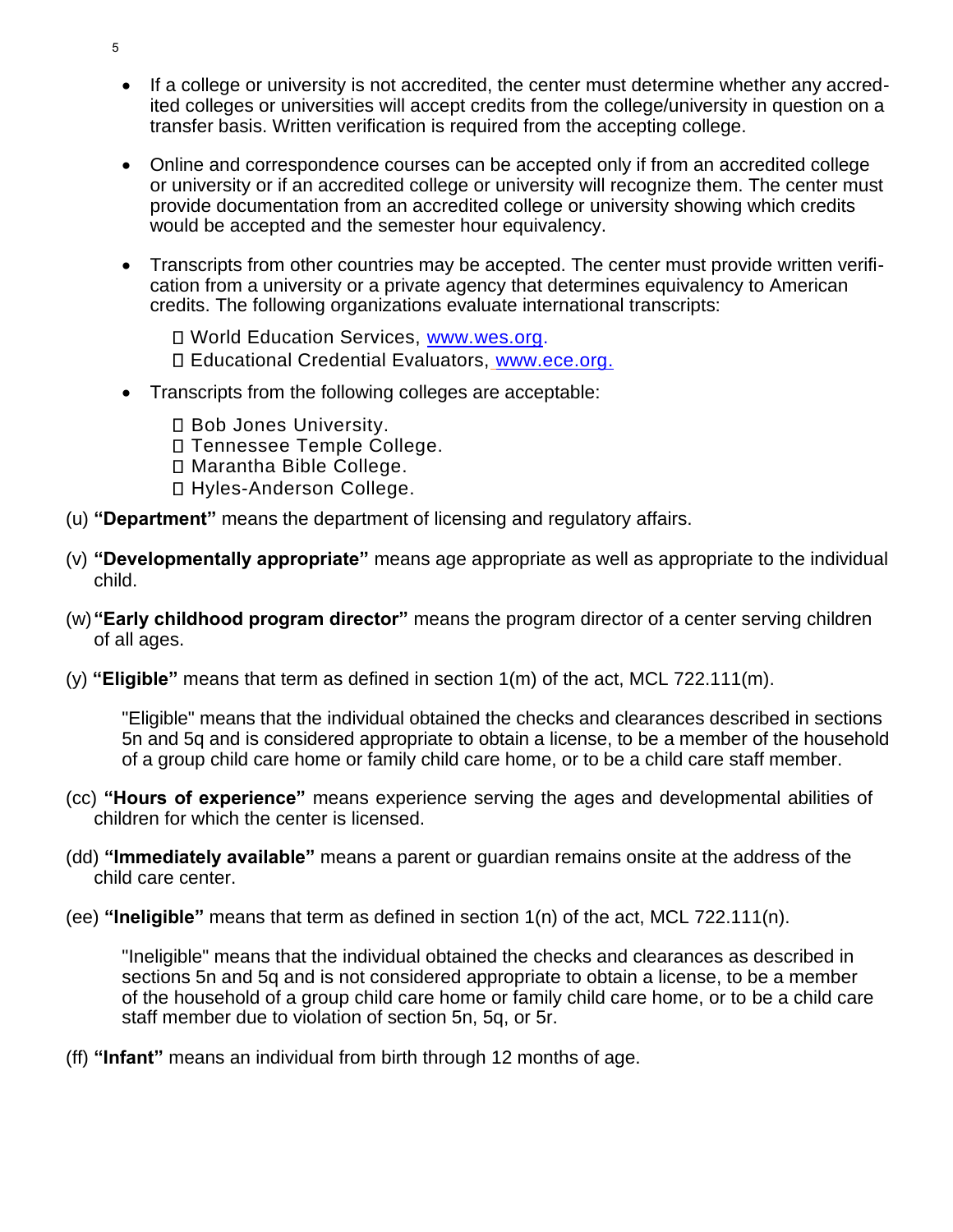(New Definitions, CONT.)

# **R 400.8102 Definitions; J through R.**

As used in these rules:

- (a) **"Lead caregiver"** means a child care staff member who is responsible for planning and implementing the daily program of activities for a group of children in a child care center.
- (b) **"Licensee"** means that term as defined in section 1(q) of the act, MCL 722.111(q).

"Licensee" means a person, partnership, firm, corporation, association, nongovernmental organization, or local or state government organization that has been issued a license under this act to operate a child care organization.

(c) **"Licensee designee"** means that term as defined in section 1(cc) of the act, MCL 722.111(cc).

"Licensee designee" means the individual designated in writing by the board of directors of the corporation or by the owner or person with legal authority to act on behalf of the company or organization on licensing matters. The individual must agree in writing to be designated as the licensee designee. All license applications must be signed by the licensee in the case of the individual or by a member of the corporation, company, or organization.

(d) **"Michigan school age or youth development credential"** means a credential issued by the Michigan Afterschool Association or similar credential approved by the department.

The Michigan School-Age/Youth Development credential is issued by the Michigan After-School Association.

For more information about the Michigan School-Age/Youth Development credential, contact the [Michigan](https://gcc02.safelinks.protection.outlook.com/?url=https%3A%2F%2Fmiafterschoolassociation.org%2F&data=04%7C01%7CSharkeyj%40michigan.gov%7Cdad6e884fc6b429d9b8d08d8c144190d%7Cd5fb7087377742ad966a892ef47225d1%7C0%7C0%7C637471845500686954%7CUnknown%7CTWFpbGZsb3d8eyJWIjoiMC4wLjAwMDAiLCJQIjoiV2luMzIiLCJBTiI6Ik1haWwiLCJXVCI6Mn0%3D%7C1000&sdata=wcQQLF%2BaUDLmnK2aQclfdWTD3yXq32cKmkZnFAVH7EQ%3D&reserved=0) AfterSchool Association at (517) 241-4290 or go to their website at Michigan [Afterschool Association.](https://gcc02.safelinks.protection.outlook.com/?url=https%3A%2F%2Fmiafterschoolassociation.org%2F&data=04%7C01%7CSharkeyj%40michigan.gov%7Cdad6e884fc6b429d9b8d08d8c144190d%7Cd5fb7087377742ad966a892ef47225d1%7C0%7C0%7C637471845500686954%7CUnknown%7CTWFpbGZsb3d8eyJWIjoiMC4wLjAwMDAiLCJQIjoiV2luMzIiLCJBTiI6Ik1haWwiLCJXVCI6Mn0%3D%7C1000&sdata=wcQQLF%2BaUDLmnK2aQclfdWTD3yXq32cKmkZnFAVH7EQ%3D&reserved=0)

(e) **"MiRegistry"** is the electronic data system for child care providers that is maintained by the department of education to verify and track employment, training, and educational accomplishments. MiRegistry offers a statewide calendar of online and classroom training opportunities. MiRegistry can be accessed online at [http://www.miregistry.org.](http://www.miregistry.org/)

(f) **"Montessori credential"** means a credential issued by the Association Montessori International (AMI), American Montessori Society (AMS), or any Montessori teaching or training institution recognized by the Montessori Accreditation Council for Teacher Education (MACTE) that meets or exceeds 270 hours of academic training.

(g) **"Parent" or "parental"** means a child's natural or adoptive parent who is legally responsible for the child or the child's legal guardian.

(h) **"Playspace"** means a piece or pieces of age-appropriate toys, play equipment, and materials that 1 child can use independently for 15 minutes.

(i) **"Personnel"** means a licensee, licensee designee, child care staff member, and child care aide. Personnel includes volunteers, which is part of the child care staff member definition.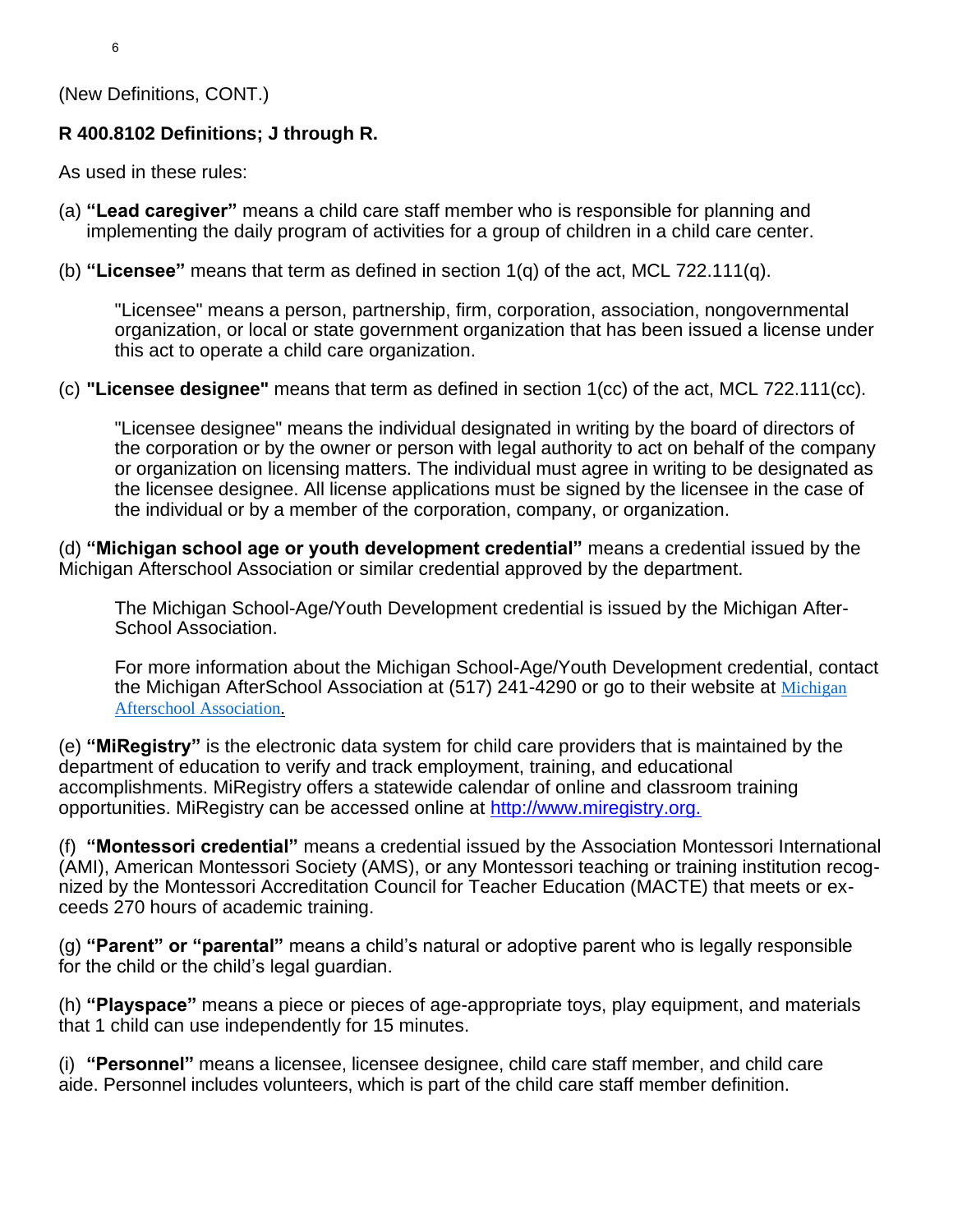(New Definitions, CONT.)

- (j) **"Portable crib"** means a crib that can be folded or collapsed, without disassembly, to occupy a space less than it occupies when it is used. Products with mesh, fabric or non-rigid sides, such as a bassinet or play yard, are not considered a portable crib.
- **(k) "Preschooler"** means an individual who is 31 months of age until eligible to attend school in a grade of kindergarten or higher.
- (l) **"Program components"** means the different services offered by a center. They include, but are not limited to infant and toddler, preschool, and school-age care and education; nighttime care; food service; swimming; and transportation.
- (m) **"Program director"** means a licensee or child care staff member who is responsible for the general management of the center and ensures compliance with the act and these rules.
- (n) **"Routine transportation"** means regularly scheduled travel on the same day of the week, at the same time, to the same destination. Any deviation is non-routine transportation.

# **R 400.8103 Definitions; S through Z.**

As used in these rules:

- (a) **"Sanitized"** means to wipe or spray the surface with a sanitizing solution, let the surface air dry or wipe dry after 2 minutes with a single service towel, or according to the manufacturer's directions.
- (b) **"School"** means a building or part of a building that is owned or leased by, or under the control of, a public or private school or school system for the purpose of instruction as required by the revised school code, 1976 PA 451, MCL 380.1 to 380.1853, which is occupied by 6 or more students, and which is used 4 or more hours per day or more than 12 hours per week.
- (c) **"School-age child"** means that term as defined in section 1(aa) of the act, MCL 722.111(1)(aa).

"School-age child" means a child who is eligible to attend a grade of kindergarten or higher, but is less than 13 years of age. A child is considered to be a school-age child on the first day of the school year in which he or she is eligible to attend school.

- (d) **"School-age program director"** means the program director of a center serving only schoolage children.
- (e) **"Site supervisor"** means an individual who oversees the daily operation of a school age program when a multi-site director has been named. The site supervisor must meet all requirements as defined under R 400.8119.
- (f) **"Staff"** means any compensated employee of a center.

Includes only compensated employees, not volunteers.

(g) **"Supervised volunteer"** means a person 16 years of age or older, who provides service for a child care center that is not compensated, and who is supervised at all times when children are in care.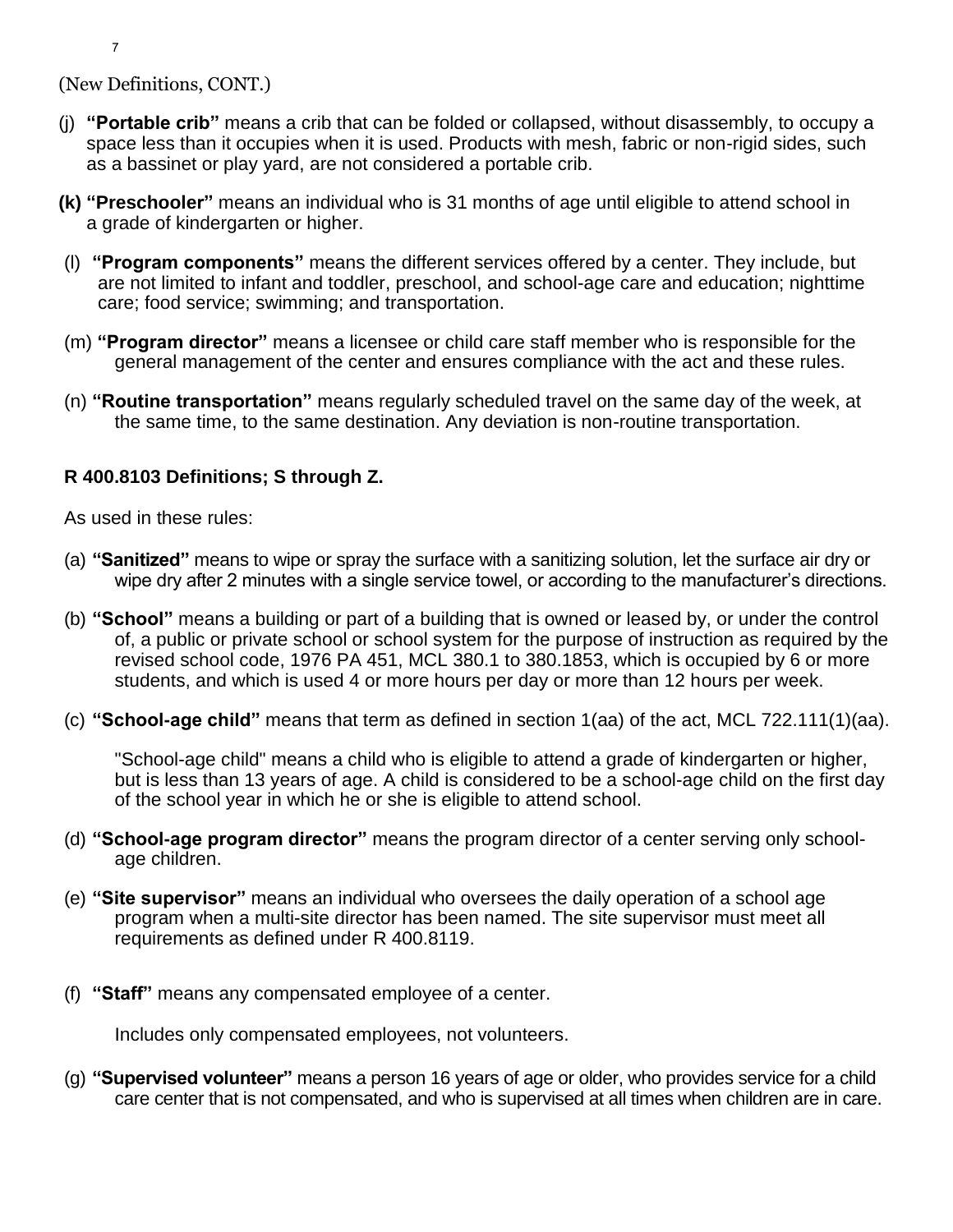A supervised volunteer does not include the rare occasions when parents accompany their child on a special activity such as a classroom party or field trip, when the parent is only with their child and has no responsibility for classroom activities. A supervised volunteer cannot be used to maintain child care staff member to child ratio.

- (h) **"Toddler"** means an individual who is 13 through 30 months of age.
- (i) **"Unsupervised volunteer"** means an individual who is 18 years of age or older, who provides services for a child care center that is not compensated, and who has been determined eligible by the department to be unsupervised with children.

An unsupervised volunteer can be used to maintain the child care staff member to child ratio as long as they meet the definition of a child care staff member including completing all required professional development.

(j) **"Well-defined space"** means space designed and used exclusively for a specific group of children.

# **Applicant; licensee; licensee requirements**

The applicant, licensee, or licensee designee is responsible for the following rule additions.

**R 400.8110 Applicant; licensee; licensee designee; requirements.**

- **(1) The licensee or licensee designee shall do all of the following:**
- **a) Act in a manner that is conducive to the welfare of children.**
- **b) Comply with sections 5n and 5q of the act, MCL 722.115n and 722.115q, which requires a comprehensive background check.**
- **c) Be responsible for compliance with the act, and these rules.**
- **d) Report to the department within 3 business days after any arraignment or conviction of 1 or more of the crimes listed in section 5r of the act, MCL 722.115r, and any subsequent conviction.**

"Conducive to the welfare of the children" means:

(i) The service and facility comply with this act and the administrative rules promulgated under this act.

(ii) The disposition, temperament, condition, and action of the applicant, licensee, licensee designee, program director, child care staff member, and member of the household promote the safety and well-being of the children served.

Conducive to the welfare of children also includes the licensee:

- Is truthful to the department and the public.
- Is capable of making appropriate judgements.
- Is knowledgeable of the developmental needs of children of varying ages.
- Conducts self in a way so that rule requirements are met.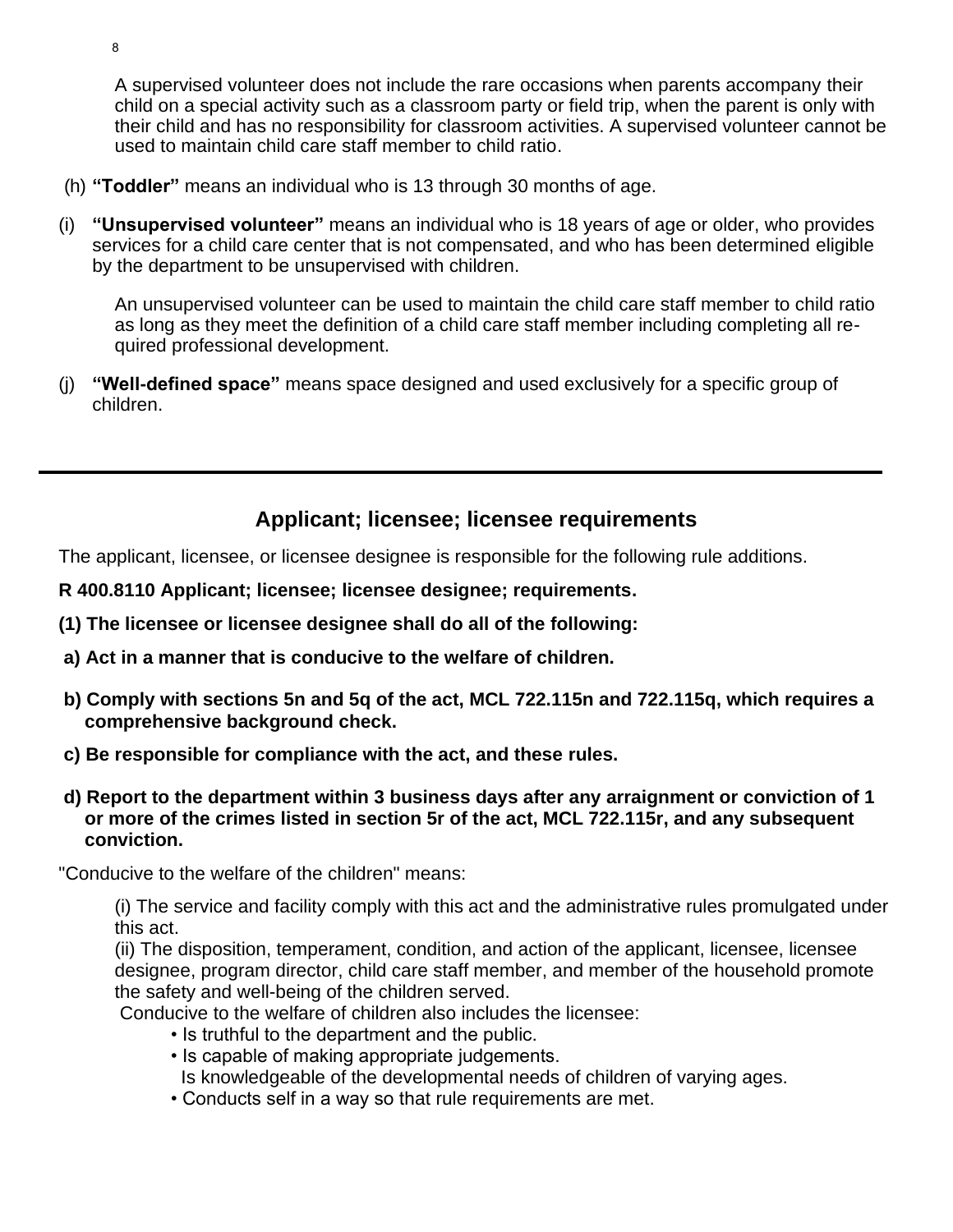**(3)** All of the following must be in a place, accessible, and visible to parents:

# **c) A notice stating that the center requires a comprehensive background check on its employees and unsupervised volunteers.**

A visible place means a location where parents, staff and others can easily see it. In a place accessible to parents, includes but is not limited to, having the required documents available in a location parents have access to in any of the following manners:

- •Posted.
- In a binder with the contents clearly labeled.
- •On a desk, table, or shelf.

**(4)** There must be a licensing notebook on the premises that includes all licensing inspection and special investigation reports and related corrective action plans **for the last 5 calendar years**, and a summary sheet outlining the documents contained in the notebook. The notebook must be in a place accessible to parents and prospective parents at all times during the center's normal hours of operation.

All of the following must be filed in your licensing notebook:

- Original Inspection Report
- Addendum to the Original Inspection Report
- Change of Use Space Request for School-Age Programs located in Schools (BCAL-4342)
- Renewal Inspection Report
- Interim Inspection Report
- Special Investigation Report
- Confirming Letter
- Any corrective action plans related to the above documents.

The notebook must be accessible to parents, meaning parents should have access without needing to ask for it. The notebook should be in plain view. A summary sheet or index of all reports and corrective active plans must included in the licensing notebook.

### **(6) The licensee or licensee designee shall maintain accurate daily records detailing arrival times and departure times for each child care staff member, child care aide, and volunteer.**

Full and first and last names shall be used. It is best practice to record the exact arrival and departure times the child care staff member works in each well-defined space throughout the day.

Centers can keep attendance records electronically. It is the center's responsibility to demonstrate all of the following:

- The electronic attendance records are reliable.
- How attendance records would be maintained if the system was down.
- How attendance records would be accessed if the system was down or in an emergency.
- If electronic attendance records are not available during an on-site inspection, the center is in violation of this rule.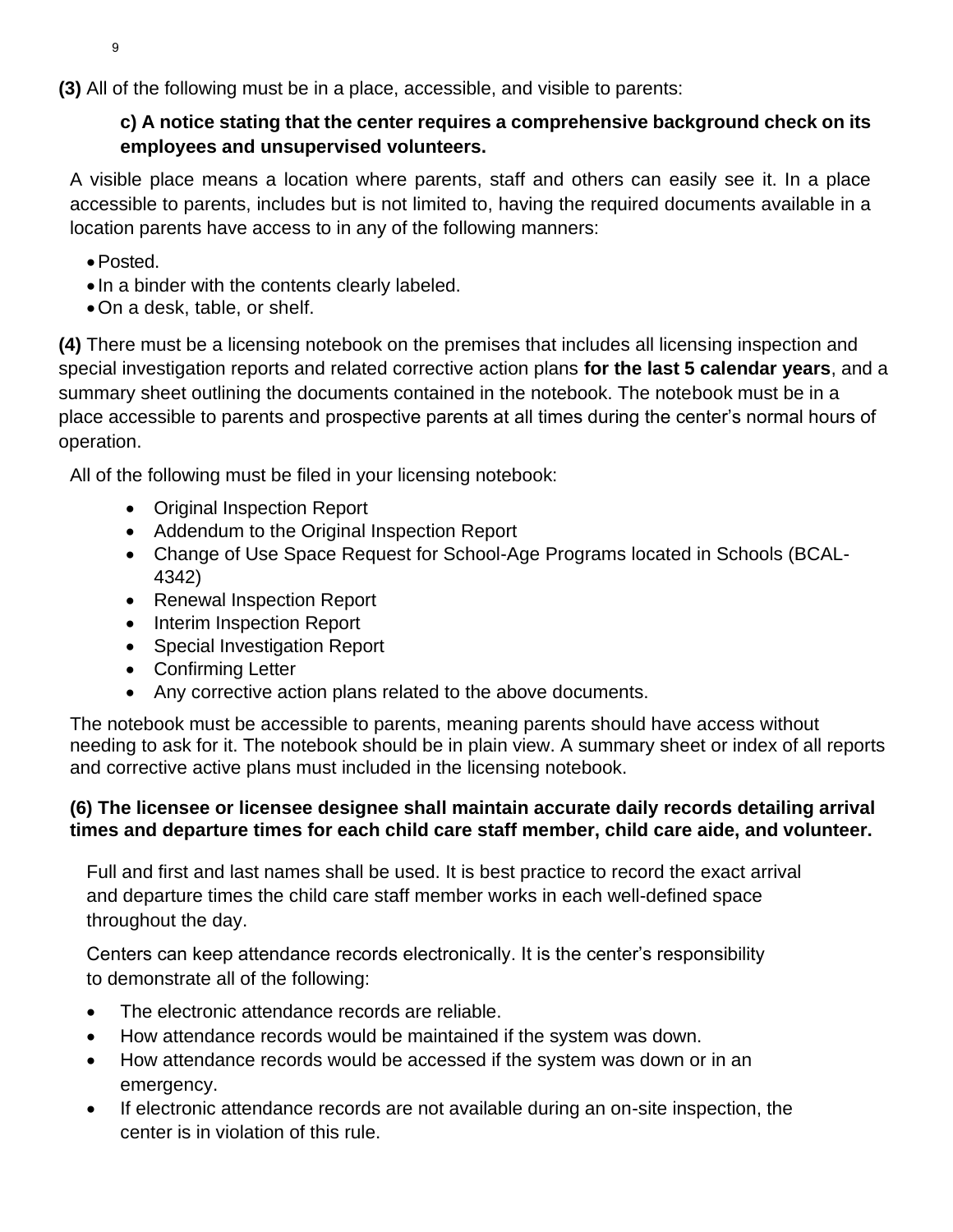**(11)** The records required by **the act** and **these rules** must be retained **for a minimum of 2 calendar years or longer as specified in these rules,** and made available to the department upon request.

### **(12) The following records must be retained and available to the department:**

a) The name, address, and telephone number for each child enrolled and each employee for at least 2 years after **the individual leaves** the center.

b) Staff and volunteer health records, as required by R 400.8128, and documentation of qualifications **must** be retained until **the individual leaves** the center.

c) The licensing notebook **must** be maintained and retained until the license is closed.

In most circumstances, records are to be on-site at the center for review. If there are records where some documents are not kept on-site, the records must be made available to the department upon request at the time of an on-site inspection or another designated time.

Training records must be kept for the past two full calendar years. For example, at a renewal inspection on July 1, 2016, your licensing consultant will review training records for calendar year 2014 and 2015.

Consent and disclosure forms must be retained for four years after the person has left employment.

(13) Smoking **and vaping must** not occur in or during **both** of the following:

a) In the child care center or on real property that is under the control of the center and upon which the center is located.

b) On field trips and in vehicles when children are present.

# **(14) A center shall post a notice in a place accessible and visible to parents, staff, and visitors stating that smoking and vaping are prohibited in the center and on the center's property.**

The licensee/licensee designee must post a notice indicating that smoking and vaping will not occur in the center or on the real property that is under control of the child care center.

# **Background Checks; Fingerprinting**

To assure for the safety and welfare of children, the following rules regarding background checks have been added to the child care center licensing rules: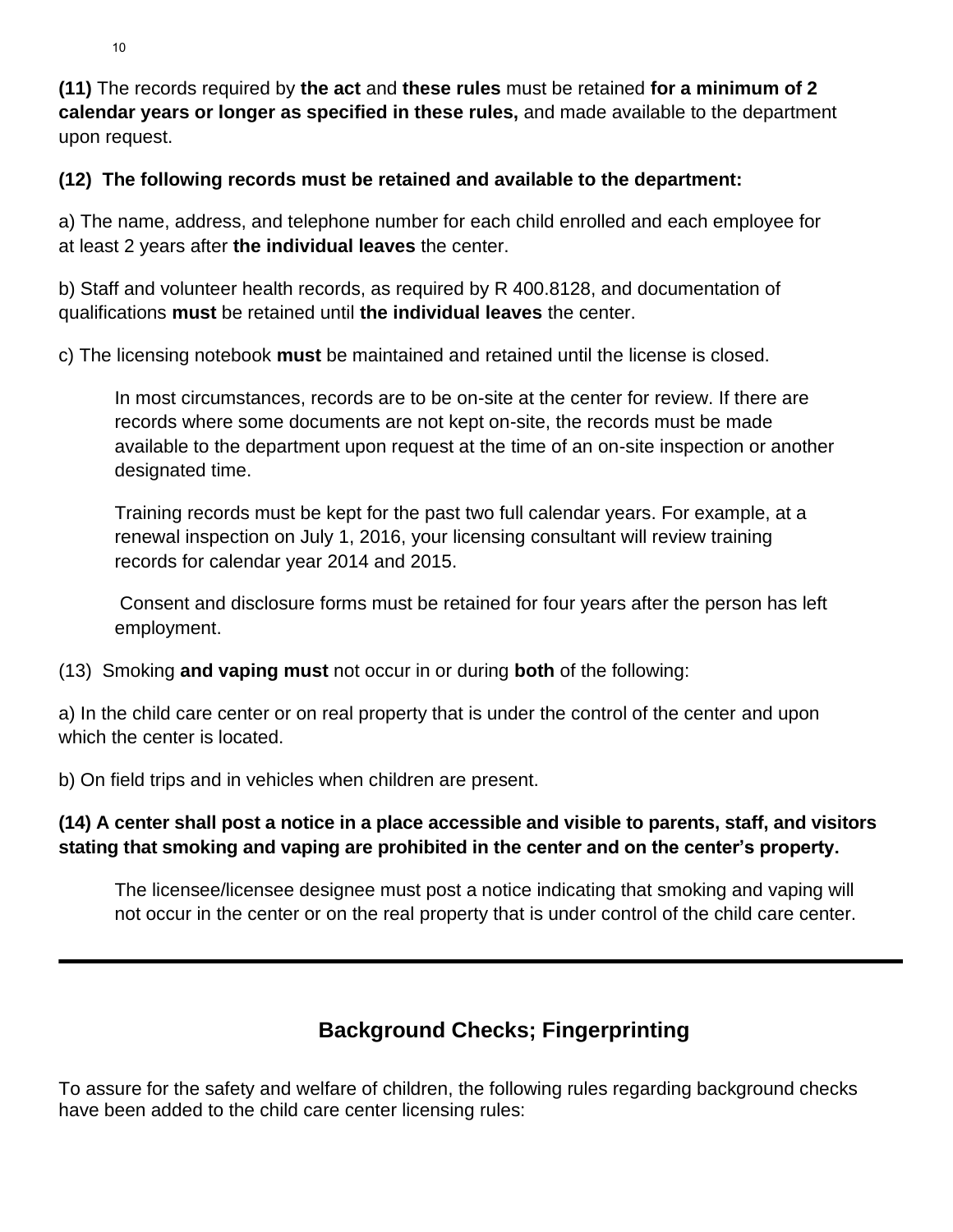**R 400.8112 Comprehensive background check; fingerprinting.** 

**(1) Pursuant to sections 5n and 5q of the act, MCL 722.115n and 722.115q, prior to an individual having any unsupervised contact with children, the department shall determine the individual's eligibility to be any of the following:** 

- **a) A licensee.**
- **b) A licensee designee.**
- **c) A child care staff member.**
- **d) A child care aide.**

# **e) An unsupervised volunteer.**

a) "Licensee" means a person, partnership, firm, corporation, association, nongovernmental organization, or local or state government organization that has been issued a license under this act to operate a child care organization.

b) "Licensee designee" means the individual designated in writing by the board of directors of the corporation or by the owner or person with legal authority to act on behalf of the company or organization on licensing matters. The individual must agree in writing to be designated as the licensee designee. All license applications must be signed by the licensee in the case of the individual or by a member of the corporation, company, or organization.

c) "Program director" means a licensee or child care staff member who is responsible for the general management of the center and ensures compliance with the act and these rules.

d) "Child Care Staff" means any compensated employee of a center.

e) "Unsupervised volunteer" means an individual who is 18 years of age or older, who provides service for a child care center that is not compensated, and who has been determined eligible by the department to be unsupervised with children.

Eligibility is determined through the comprehensive background check process. In order to receive a determination, the individual must be entered into the Child Care Background Check (CCBC) system by the person authorized to use the system and then fingerprinted under the Child Care Licensing (CCL) Reason Code. Upon receipt of the fingerprint results, all remaining registry checks will be completed by the department. Any applicant who has resided out of state or country within the past 5 years is required to submit additional information in order to complete the comprehensive background check. This may include the submission of additional forms and fees required by state(s) in order to complete the remaining components of the comprehensive background check.

# **(2) An applicant or licensee shall do all of the following:**

- **a) Ensure that each individual who requires an eligibility determination under subrule (1) of this rule completes, signs, and submits all of the information required in subrule (5) of this rule, and in subrule (6) of this rule if applicable, on a form prescribed by the department. The forms are available on the department's website for the child care background check system, [www.michigan.gov/ccbc.](file:///C:/Users/riebels/Desktop/MCCM%20Centers%20New%20rules/www.michigan.gov/ccbc) The form or forms must be signed and dated prior to the individual's appointment to be fingerprinted.**
- **b) Maintain a copy of the completed and signed form or forms for each individual entered into the child care background check system under the license.**
- **c) Provide to the department, upon request, a copy of the individual's completed and signed form or forms.**

This form must be signed and dated prior to the individual being fingerprinted to be compliant with this rule. As the licensee(s) are also entered into the CCBC System, the licensee is also required to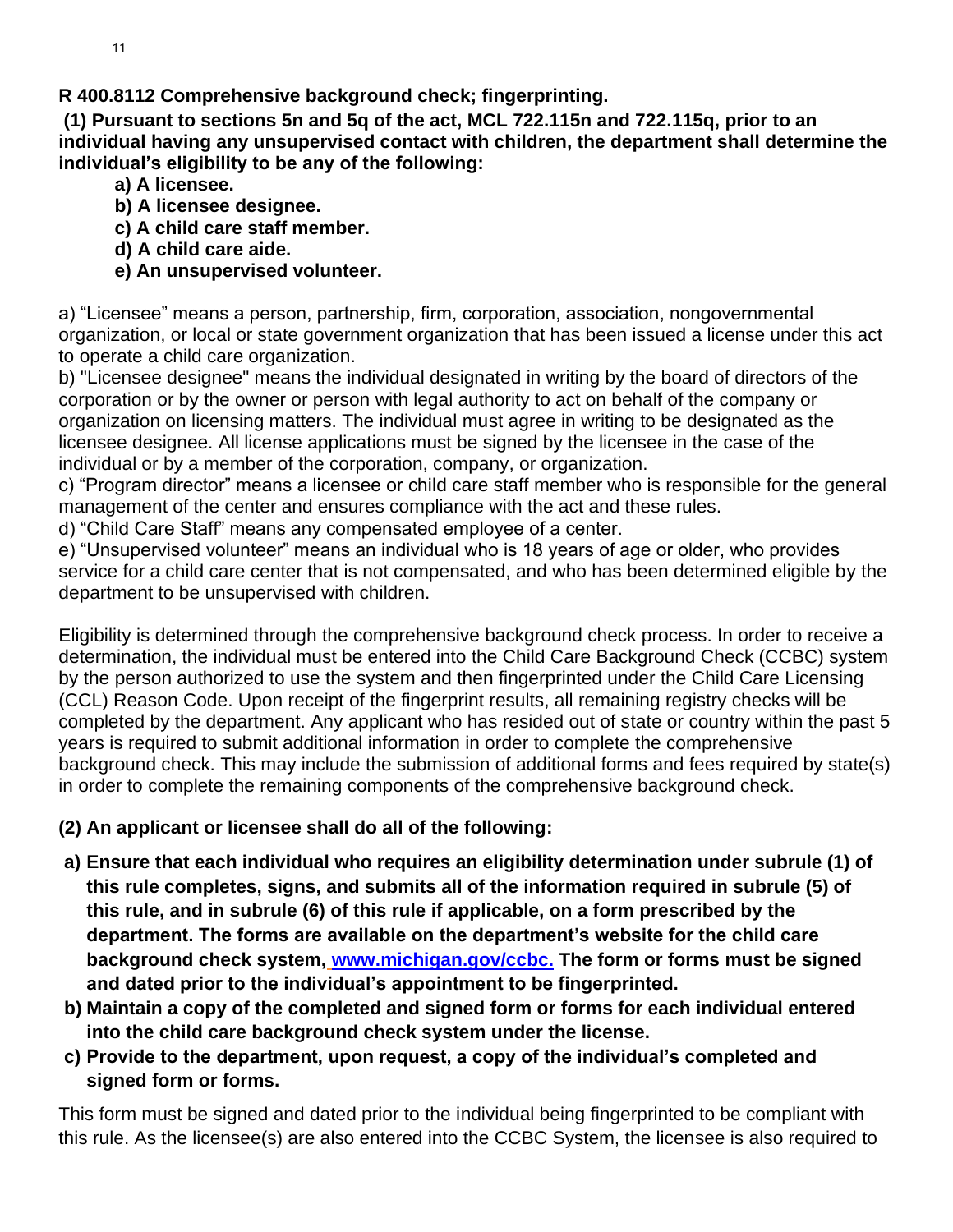accurately and thoroughly complete the Consent and Disclosure form. This form is important for several reasons:

- The Consent and Disclosure form provides instructions to the applicant on how to appeal their criminal history record information if they feel that there is an inaccuracy in their record.
- The form reminds applicants and licensees of the statutory requirement under MCL 722.115e to report arraignments and convictions for crimes listed in section 5r within 3 business days.
- The form contains personal information required for completing a comprehensive background check. Omitting or providing false information on this form will result in a determination of ineligible for that application. Therefore, the department may request a copy of the Consent and Disclosure form to assure that the applicant did not knowingly falsify or omit information such as, but not limited to; names previously used or states previously resided in.

This form shall be maintained for a minimum of four (4) years after the individual has left employment/connection with the child care facility.

Michigan State Police (MSP), the Federal Bureau of Investigation (FBI) and LARA will periodically request a copy of this form to ensure compliance. MSP and the FBI have Criminal Justice Information Services (CJIS) policies which require a Consent form. Both MSP and the FBI audit LARA to assure that individuals fingerprinted under the child care reason code are aware of their rights and responsibilities as documented in this form. As the department is periodically audited by the FBI/MSP to assure compliance with CJIS policies, we may request that a copy of the Consent and Disclosure form be provided.

On occasion, the department may become aware of additional aliases or states of residency not disclosed into the CCBC system. When this occurs, the department may request a copy of the Consent and Disclosure form to assess whether or not the individual was knowingly attempting to falsify or omit information in connection with the background check.

Falsifying and omitting information in connection with a comprehensive background check will result in an applicant being found ineligible for that application. If there are concerns that an applicant may have omitted or falsified information in the Consent and Disclosure form and by extension the CCBC System, the department may request to view the form.

Once an applicant completes the Consent and Disclosure form, they should be provided a copy of their form for future use.

# **(3) An individual may serve as a child care staff member pending an eligibility determination by the department, pursuant to sections 5n(8) and 5q of the act, MCL 722.115n(8) and 722.115q, and shall be supervised at all times by the licensee or a child care staff member who has been determined eligible.**

While awaiting results of the comprehensive background check an individual may serve as a child care staff member if the individual is supervised at all times by an eligible staff member. Supervised at all times means the eligible staff member can see and hear the individual at all times.

Example: if the eligible staff member needs to use the restroom another eligible staff member must step in to supervise the individual prior to them leaving the room.

# **(4) For an individual who is determined ineligible by the department, a licensee shall immediately do all of the following:**

**a) Prohibit the individual from being on the premises of the child care center.**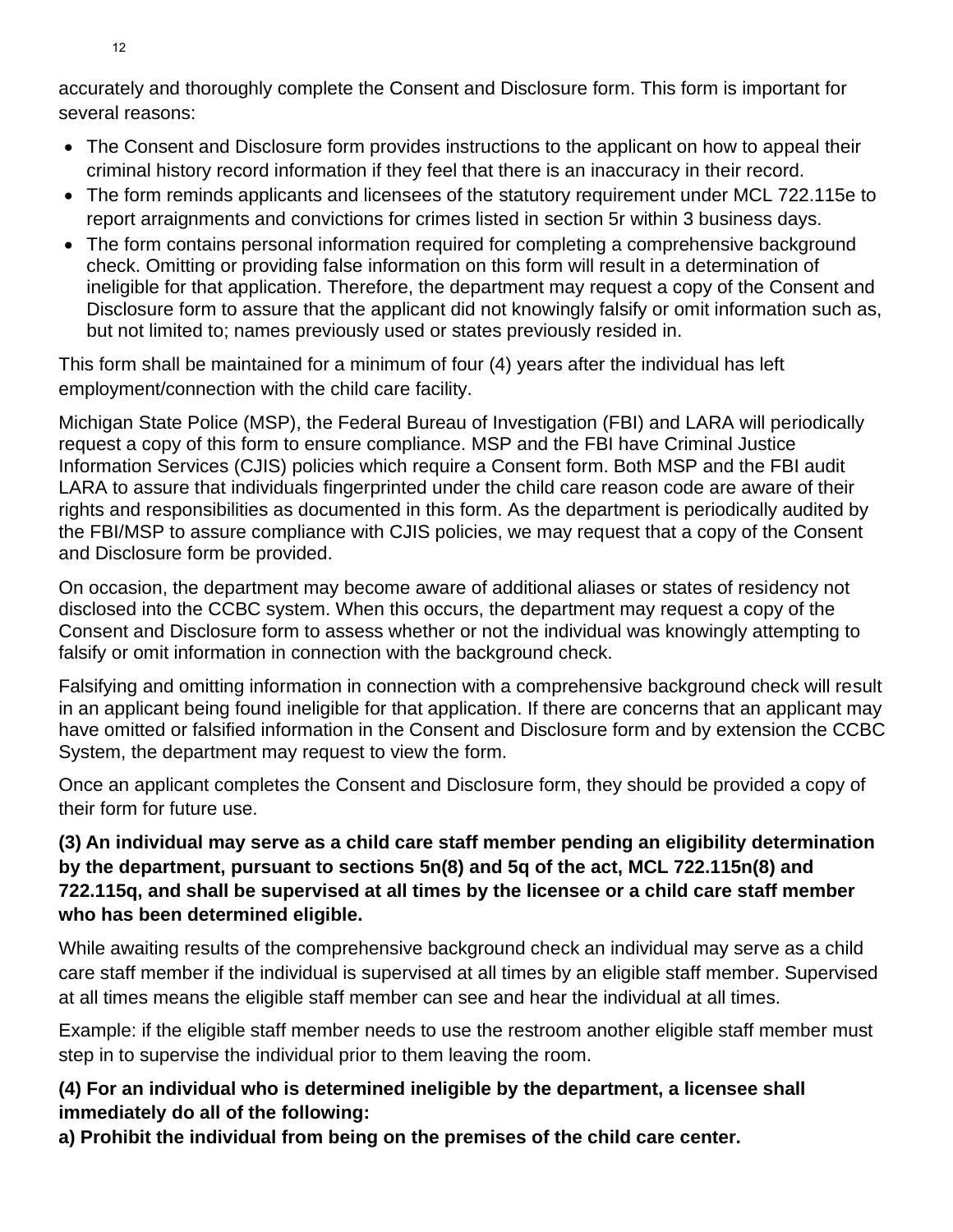13

# **b) Prohibit the individual from having any contact with children in care.**

# **c) Disconnect the individual from the child care background check system.**

Failure to disconnect an ineligible individual, or prohibit an ineligible person from being on the premises of the child care center or from having contact with the children in care, may result in disciplinary action against your license and/or loss of any subsidy payments.

(5) An individual who requires a comprehensive background check pursuant to **section 5n and 5q of the act, MCL 722.115n and 722.115q, shall submit to the department, on a form prescribed by the department, all personally identifiable information necessary to conduct the comprehensive background check, including all of the following:**

a) Full legal name.

b) All other names used in the past, including any maiden name or alias, the approximate date the other name was used, and the reason for the name change.

c) Suffix, if applicable.

- d) Social Security number.
- e) Date of birth.
- f) Place of birth.
- g) Country of citizenship.
- h) Height.
- i) Weight.
- j) Hair color.
- k) Eye color.
- l) Sex.
- m) Race.
- n) Current address.

o) If the individual resided outside the state of Michigan during the last 5 years, then provide each of those addresses.

p) Driver's license identification number and state issuing the license or a state identification number and state issuing it, if available.

q) Phone number.

r) Email address, if available.

s) Any other information deemed reasonably necessary by the department to determine the eligibility of the individual based on a name-based registry match.

# **R 400.8112b Eligibility determination; individual who resided out of the United States; selfcertifying statement.**

**An individual who requires an eligibility determination under section 5n of the act, MCL 722.115n, and resided out of the United States within the preceding 5 years, shall also, under section 5n(2) of the act, MCL 722.115n(2), complete, sign and submit, on a form prescribed by the department, a self-certifying statement that the individual does not have any of the disqualifying conditions set forth in sections 5n, 5q, 5r and 11 of the act, MCL 722.115n, 722.115q, 722.115r and 722.121.**

The Out of Country Self-Certification form can be found on the Child Care Background Check web-site at [CCBC Forms and Resources.](https://miltcpartnership.org/childcareportal/home/formsandresources)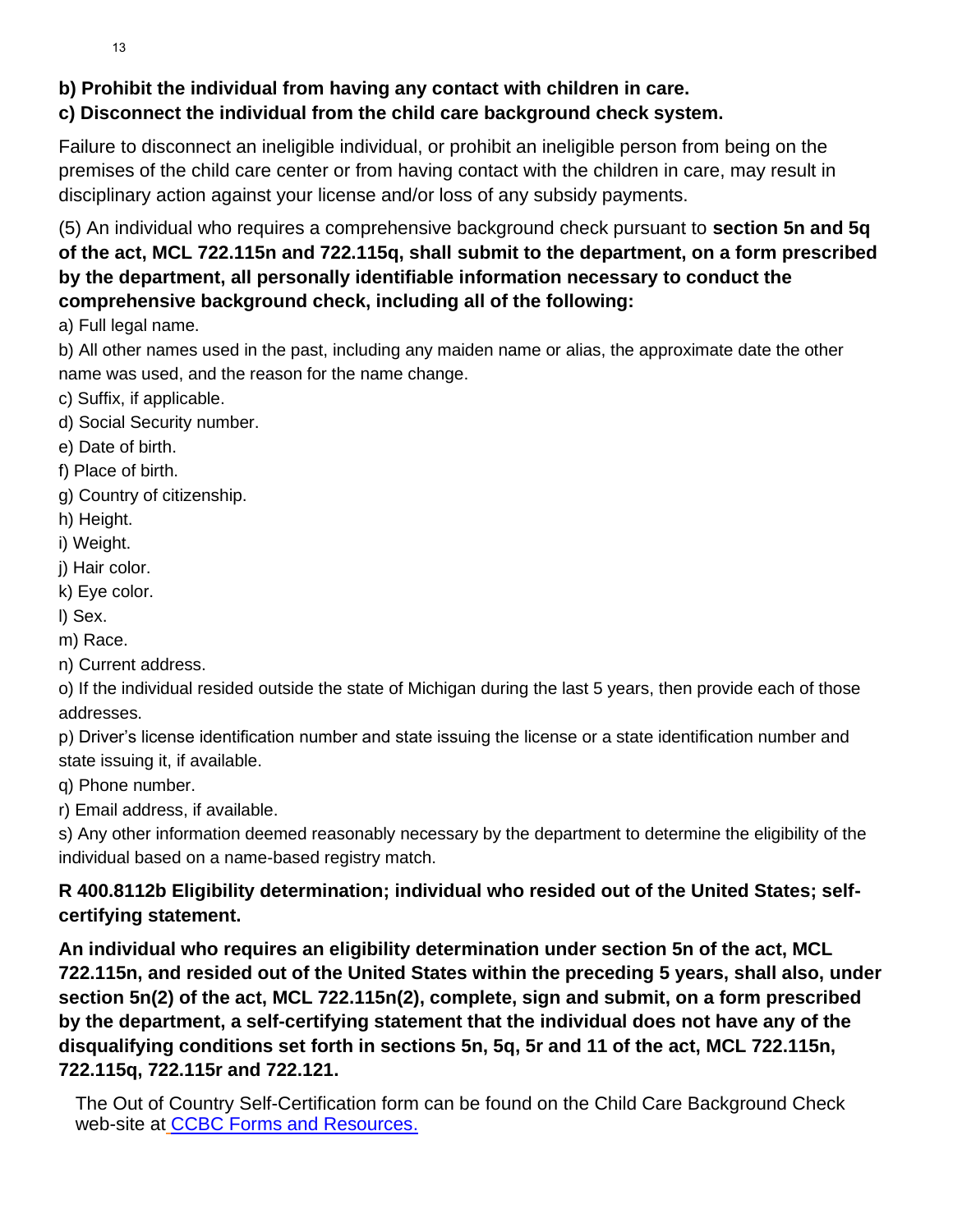

# **Program Director**

The licensee and/or licensee designee is responsible for implementing the current rules under section R400.8113 in addition to the new rules listed below.

# **R 400.8113 Program director qualifications; responsibilities.**

**(1) Before hiring a new program director, a licensee or licensee designee shall submit a completed BCHS-CC 001 form, titled Child Care Licensing Information Request, and the credentials of the proposed program director to the department for review and approval**.

Before hiring a new program director, the center must submit the credentials of the proposed program director to the department. The department must review the proposed program director's credentials and give approval prior to the center hiring the individual as the program director.

To have a program director approved, the following documents must be submitted to your licensing consultant:

- A copy of the proposed program director's *official* transcripts.
- A copy of any applicable credentials: Montessori credential, CDA, School-Age/Youth Development credential.
- Documentation of how the proposed program director meets the child care administration course requirement at least 2 semester hours or a minimum of 3.0 CEUs in child care administration or an administrative credential approved by the department. Documentation includes the following:
	- $\Box$  A copy of the proposed program director's transcripts.
	- □ Written documentation of completed CEUs.
	- □ Copy of the administrative credential.
	- **Note:** If there is a central administrator, see R 400.8113(12).

The BCHS-CC 001 form, titled Child Care Licensing Information Request, can be obtained from your child care licensing consultant.

*"If the center is unsure if the proposed program director meets the education requirements of this rule, the proposed program director can wait to be fingerprinted until after the licensing consultant reviews the proposed program director's credentials.*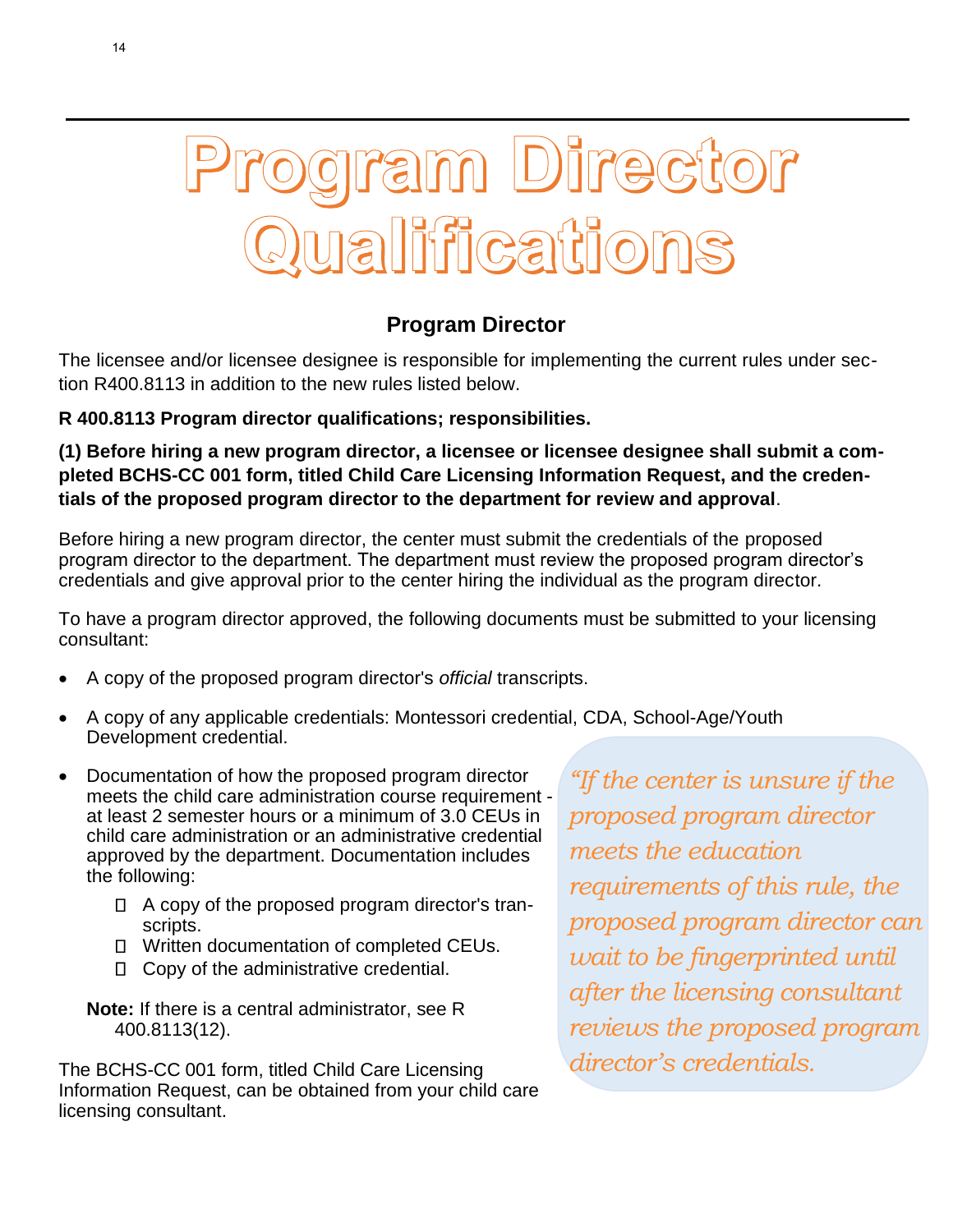**(9)** All program directors shall have at least 2 semester hours or 3.0 CEUs in child care administration or have an administrative credential approved by the department. These semester hours may satisfy a portion of the requirements of subrules (7) and (8) of this rule. **The program director may also use 30 hours of administrative training from MiRegistry to meet these requirements.**

A specific learning track for child care administration will be available at [MiRegistry.](http://www.miregistry.org/)

# **(10) Any potential program director previously employed as an approved and qualified program director is exempt from meeting subrule (9) of this rule.**

# **(13) Verification of the education, credentials, and experience of the program director must be kept on file at the center or made available online at MiRegistry.**

The center must keep on file written documentation verifying college credits or degrees, credentials and hours of work experience, if applicable.

MiRegistry link: **[MiRegistry.](http://www.miregistry.org/)** 

### **(14) A program that has only a before school program or an afterschool program, but not both, serving school-aged children may have a program director that meets the qualifications of a site supervisor, as specified in R 400.8119.**

Site supervisors shall meet all of the following requirements:

- Be at least 19 years of age.
- Have earned a high school diploma, GED, or equivalent
- Have 480 hours of experience working as a **child care staff member** in a program serving school-age children.
- Have completed 15 clock hours, 1 semester hour, or 1.5 CEUs of documented school-age training.

In this scenario, the program director meeting the definition of the site supervisor would not need the 2 semester hours or 3 CEU's of administrative training or 30 clock hours of administrative training through MiRegistry.

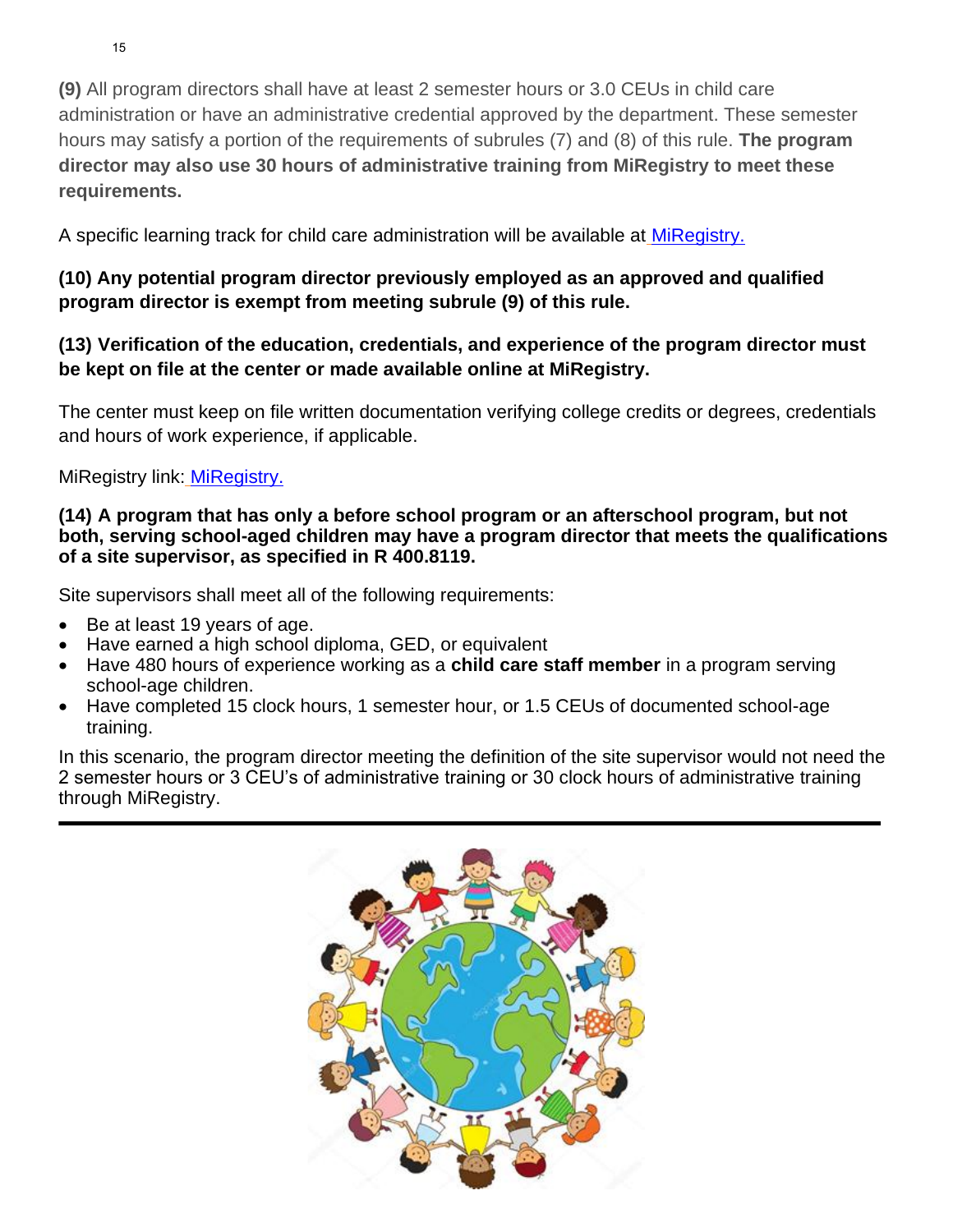Lead caregivers have an important role in overseeing the planning, implementation, and evaluation of the classroom. Lead caregivers must qualify under the subrules in R 400.8122. The new/updated subrules are listed below:

**R 400.8122 Lead caregiver qualifications; responsibilities.** 

**(6) Lead caregivers qualified under subrule (5), Table 3, row (g) of this rule, have 2 years from date of hire in this position to obtain an additional 6 semester hours, 9 CEUs, or a combination to equal 90 clock hours, or 90 hours from MiRegistry.**

Training will be available at [MiRegistry.](http://www.miregistry.org/)

**(7) Lead caregivers for infants and toddlers shall have 3 semester hours, or 4.5 CEUs, or 45 hours of MiRegistry approved infant and toddler development and care practices within 6 months of hire. These semester hours or CEUs may satisfy a portion of the requirements of subrule (6) of this rule.**

A specific learning track will be available at [MiRegistry.](http://www.miregistry.org/)

**(8) A substitute for a lead caregiver shall be appointed for a lead caregiver who has left employment or has a temporary absence that exceeds 30 consecutive workdays until return or replacement. A substitute lead caregiver shall have 90 days to meet the qualifications of a lead caregiver.**

When a lead caregiver leaves employment with a center, the center is in violation of R 400.8122(6) until a qualified replacement is found, even though a substitute is appointed under this subrule of this rule.

A temporary absence is one where the lead caregiver is scheduled to return to work. This includes, but is not limited to:

- Any leave of absence as defined under the Family and Medical Leave Act.
- Parental leave.
- Military leave.
- Extended vacation.
- Leave of absence.
- Extended jury duty.

The center must keep on file documentation of the substitute lead caregiver's qualifications and/or verification of current participation in relevant training.

**Note:** This subrule of this rule does not allow a lead caregiver to be regularly absent from the center for less than 30 consecutive workdays. A lead caregiver must be present at the center as outlined in subrule (2) of this rule.

**(9) Verification of the education, credentials, and experience of each lead caregiver shall be kept on file at the center or at MiRegistry, [www.miregistry.org.](http://www.miregistry.org/)**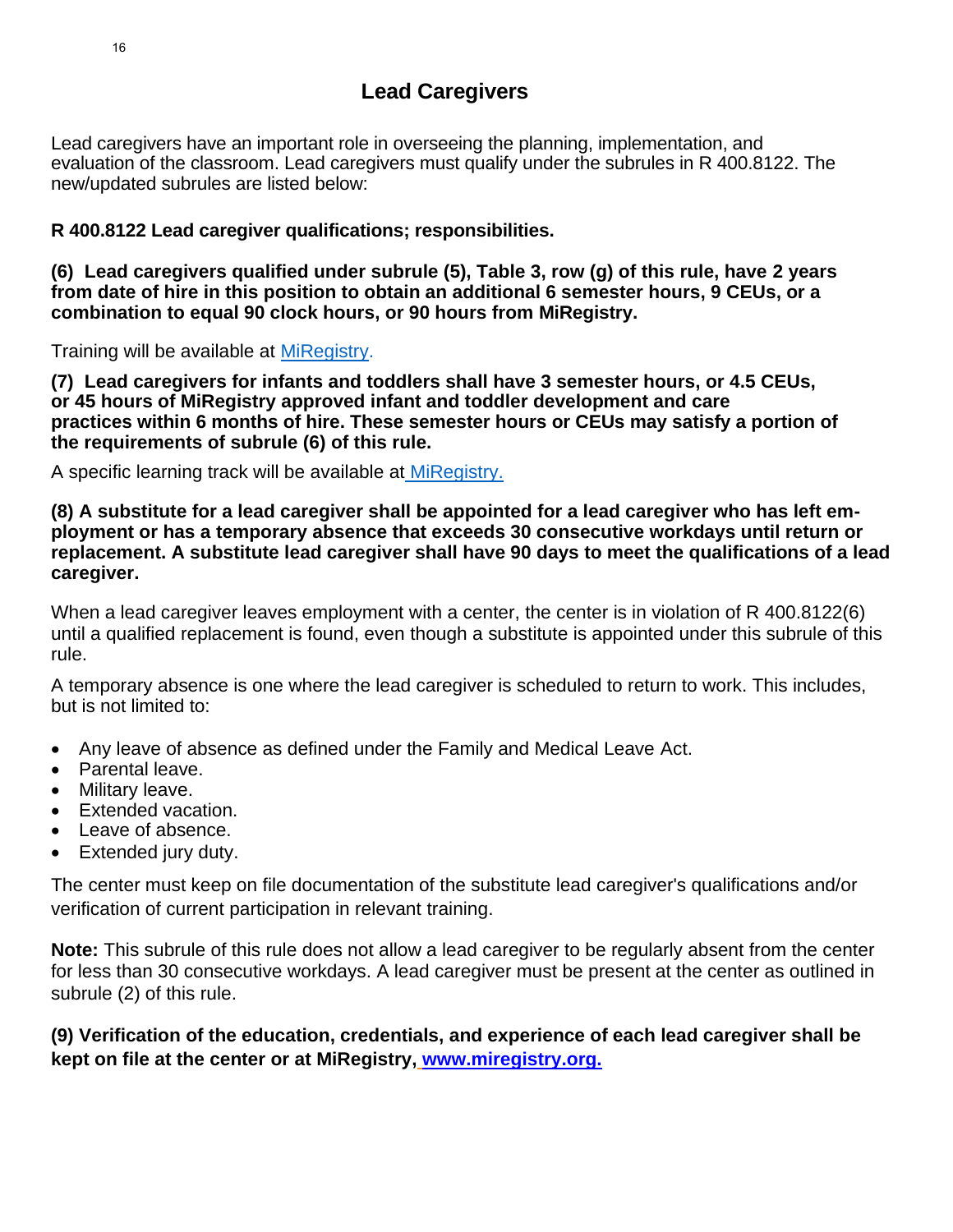It is the program director's responsibility to ensure that lead caregivers meet the requirements of this rule. The center must keep on file written documentation verifying college credits or degrees, credentials, and hours of work experience, if applicable. Documentation includes the following:

- A copy of the lead caregiver's transcripts.
- A copy of any applicable credentials: Montessori credential or CDA.
- Documentation of completed CEUs.
- Documentation of applicable hours of experience. Documentation must be proof of previous or current license or registration as a family or group child care home or written verification from previous employer(s), internships, volunteer experiences, etc.

**Note:** Official transcripts, copies of transcripts and those stamped "Issued to Student" are acceptable. Transcripts downloaded from a school's website are not acceptable.

MiRegistry link: [MiRegistry.](http://www.miregistry.org/)



# **Staff and Volunteer Requirements**

All staff and volunteers shall provide appropriate care and supervision of children at all times. The licensee or licensee designee is responsible for implementing the following new/updated rules:

# **R 400.8125 Staff and volunteer requirements.**

### **(2) All staff and volunteers shall act in a manner that is conducive to the welfare of children.**

722.115m(b) "Conducive to the welfare of the children" means:

- (i) The service and facility comply with this act and the administrative rules promulgated under this act.
- (ii) The disposition, temperament, condition, and action of the applicant, licensee, licensee designee, program director, child care staff member, and member of the household promote the safety and well-being of the children served. Conducive to the welfare of children also includes the licensee:
	- Is truthful to the department and the public.
	- Is capable of making appropriate judgements.
	- Is knowledgeable of the developmental needs of children of varying ages.
	- Conducts self in a way so that rule requirements are met.

722.115m(3) To assess whether the service, facility, applicant, licensee, child care staff member, or member of the household is conducive to the welfare of the children, the department may utilize available information, including, but not limited to, any of the following: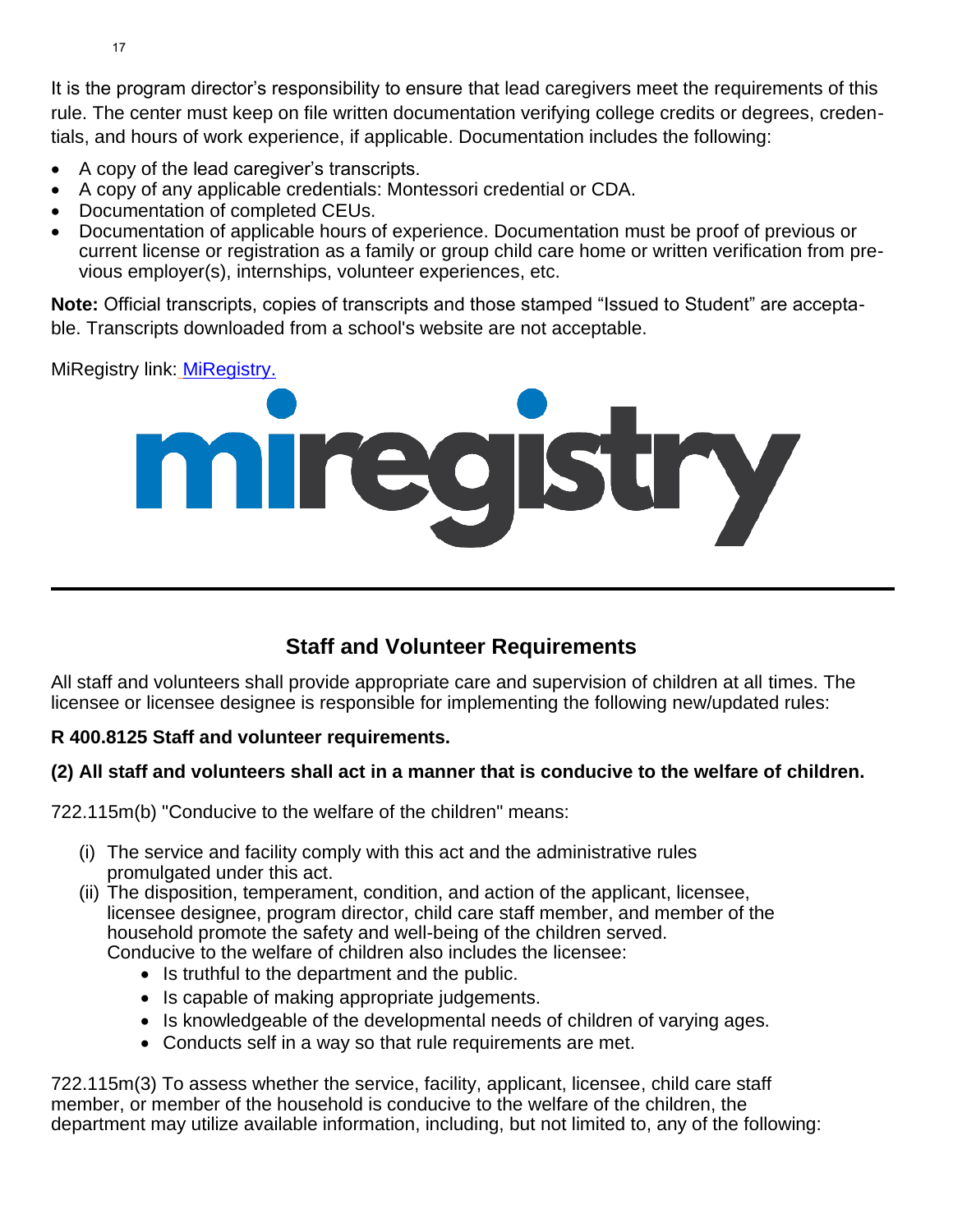18

- a) Investigative report, such as a law enforcement report and a children's protective services report.
- b) Medical report.
- c) Public record.
- d) Child care center, group child care home, or family child care home record.
- e) Inspection of the child care center, group child care home, or family child care home.

### **(3) All supervised volunteers shall receive a public sex offender registry (PSOR) clearance before having any contact with a child in care. A copy of this clearance must be kept on file at the center.**

Michigan State Police Sex Offender Registry can be found at [PSOR.](https://www.communitynotification.com/cap_main.php?office=55242/)

A supervised volunteer does not include the rare occasions when parents accompany their child on a special activity such as a classroom party or field trip, when the parent is only with their child and has no responsibility for classroom activities.

# **(4) A licensee shall have a written policy regarding screening and supervision of staff and volunteers, including volunteers who are parents of a child in care. The policy must include a statement that any individual registered on the public sex offender registry (PSOR) is prohibited from having contact with any child in care.**

The written screening policy must describe what methods are used by the center to screen employees and volunteers. The written policy must describe the method of supervision and may include volunteer duties and restrictions.

A supervised volunteer does not include the rare occasions when parents accompany their child on a special activity such as a classroom party or field trip, when the parent is only with their child and has no responsibility for classroom activities.

A search of the Michigan Sex Offender Registry can be done at **[PSOR.](https://www.communitynotification.com/cap_main.php?office=55242/)** 

A supervised volunteer does not include the rare occasions when parents accompany their child on a special activity such as a classroom party or field trip, when the parent is only with their child and has no responsibility for classroom activities.

# **Professional Development**

The licensee or licensee designee shall make sure that all training requirements in R 400.8131 are met, including the new requirements listed below.

# **R 400.8131 Professional development requirements.**

**(1) A center shall provide an orientation about the center's policies and practices and these administrative rules for all personnel hired after the effective date of these rules and before unsupervised contact with children.** 

Orientation counts toward the annual clock hours of professional development as required by subrule (6) of this rule. Verification of orientation must be kept as required by subrule (11) of this rule. Center policies and practices would include: discipline, information provided to parents,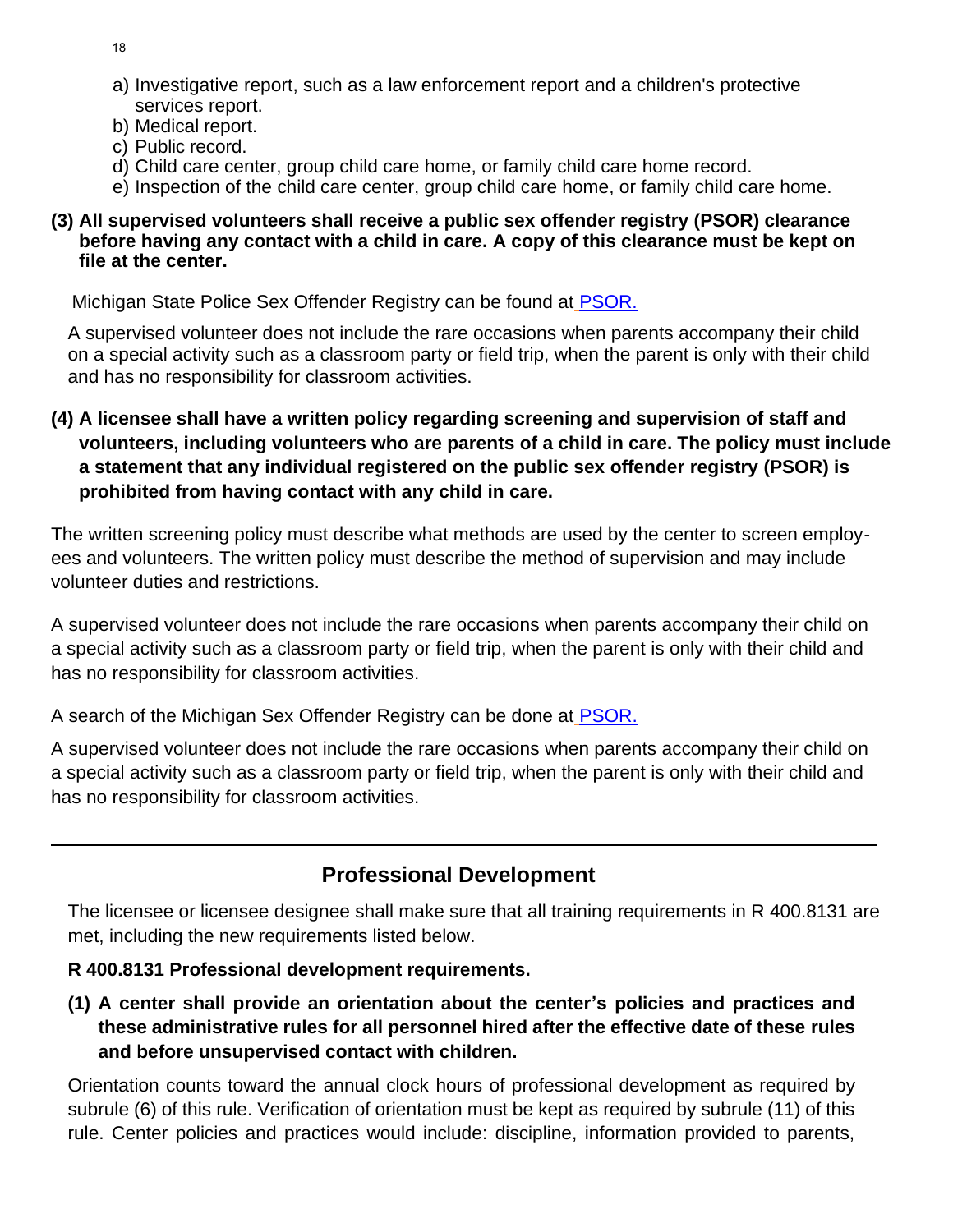emergency procedures, illness for children and staff, appropriate care and supervision, prevention of shaken baby syndrome, abusive head trauma, child maltreatment, prevention and control of Infectious diseases including immunization training, as required by subrule (4) of this rule and recognition and reporting of child abuse and neglect etc.

Unsupervised volunteers must also complete an orientation before unsupervised access to children.

**(2) Child care staff members** shall have training that includes information about prevention of sudden infant death syndrome and use of safe sleep practices before caring for infants and toddlers.

This training counts toward the annual clock hours of professional development as required by subrule (6) of this rule.

**(3) Before caring for children, all child care staff members and unsupervised volunteers who work directly with children shall be trained on prevention of shaken baby syndrome, abusive head trauma and child maltreatment, and recognition and reporting of child abuse and neglect.** 

These trainings count toward the annual clock hours of professional development as required by subrule (6) of this rule.

**(4)** Before unsupervised contact with children**, all child care staff members** shall complete **prevention and control of infectious disease** training**, including immunizations.** 

Licensing does not mandate a specific prevention and control of infectious disease training, including immunizations curriculum. Prevention and control of infectious disease training, including immunizations counts toward the annual clock hours of professional development as required by subrule (6) of this rule.

**(5) Within 90 days of being hired, or the first day as an unsupervised volunteer, all child care staff members and unsupervised volunteers who work directly with children shall complete the following trainings, which may count toward annual professional development hours and are available at MiRegistry:** 

**a) Administration of medication.** 

- **b) Prevention of and response to emergencies due to food and allergic reactions.**
- **c) Building and physical premises safety.**
- **d) Emergency preparedness and response planning.**

**e) Handling and storage of hazardous materials and appropriate disposal of biocontaminants.**

**f) Precautions in transporting children, if applicable.** 

# **g) Child development.**

Child Care Staff Members must receive training on how to:

- Ensure parents provide the proper written permission and instructions to provide medication to their child.
- Read medication labels and instructions.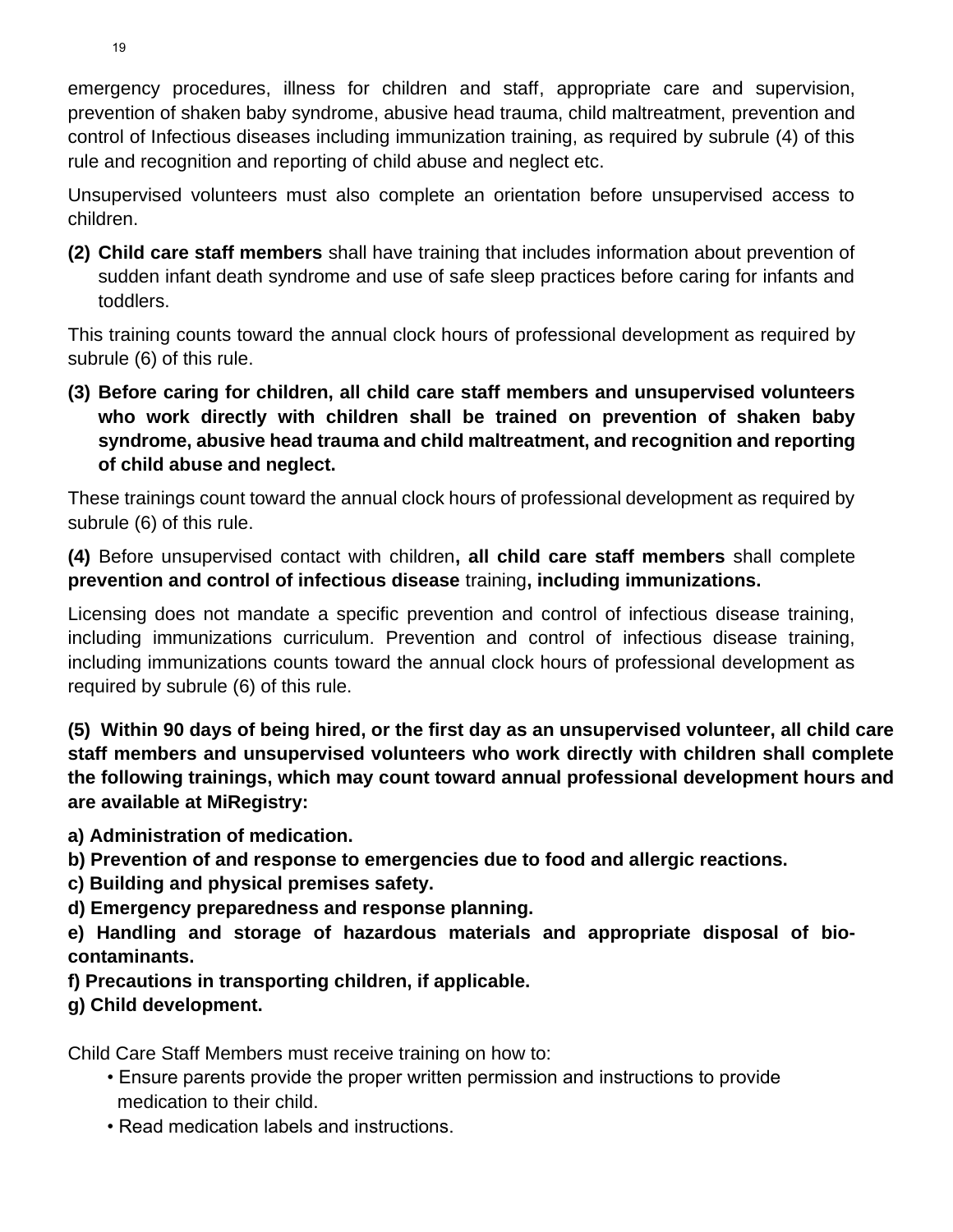- 20
- Properly measure doses of medication.
- Use any specific medical device such as an inhaler or nebulizer, if necessary.

Child Care Licensing does not mandate a specific training curriculum.

This training counts toward the annual clock hours of professional development as required by subrule (6) of this rule.

**Health and Safety Trainings through MiRegistry:** Training is available at [MiRegistry](http://www.miregistry.org/) in Health and Safety Training for Licensed Child Care Providers, Courses 1 and 2.

Health and Safety Training for Licensed Child Care Providers Course 1 includes:

- Prevention and Control of Infectious Diseases (including Immunizations)
- Administration of Medication
- Prevention and Response to Emergencies due to food and allergic reactions
- Child Development (birth to 5 years)

Health and Safety Training for Licensed Child Care Providers Course 2 includes:

- Building and Physical Premises Safety
- Prevention of Shaken Baby Syndrome, Abusive Head Trauma, and Child Maltreatment
- Emergency Preparedness and Response Training
- Handling and Storage of Hazardous Materials and the Appropriate Disposal of Biocontaminants
- Precautions in Transporting Children
- Recognition and Reporting of Child Abuse and Neglect
- Child Development (school age)

**NOTE:** Infant safe sleep is not covered in the MiRegistry Health and Safety Trainings.

**(6) All child care staff members who work directly with children** shall complete **16 clock hours**  of professional development annually on topics relevant to job responsibilities **that include, but are not limited to, any of the following subjects:** 

- **a) Child development and learning.**
- **b) Health, safety and nutrition.**
- **c) Family and community collaboration.**
- **d) Program management.**
- **e) Teaching and learning.**
- **f) Observation, documentation, and assessment.**
- **g) Interactions and guidance.**
- **h) Child care center administrative rules.**

**(7) A** center may count CPR and first aid training for up to 2 hours of the annual professional development hours in the year taken. **Staff may use hours from MiRegistry to meet the professional development requirements in subrule (6) of this rule.**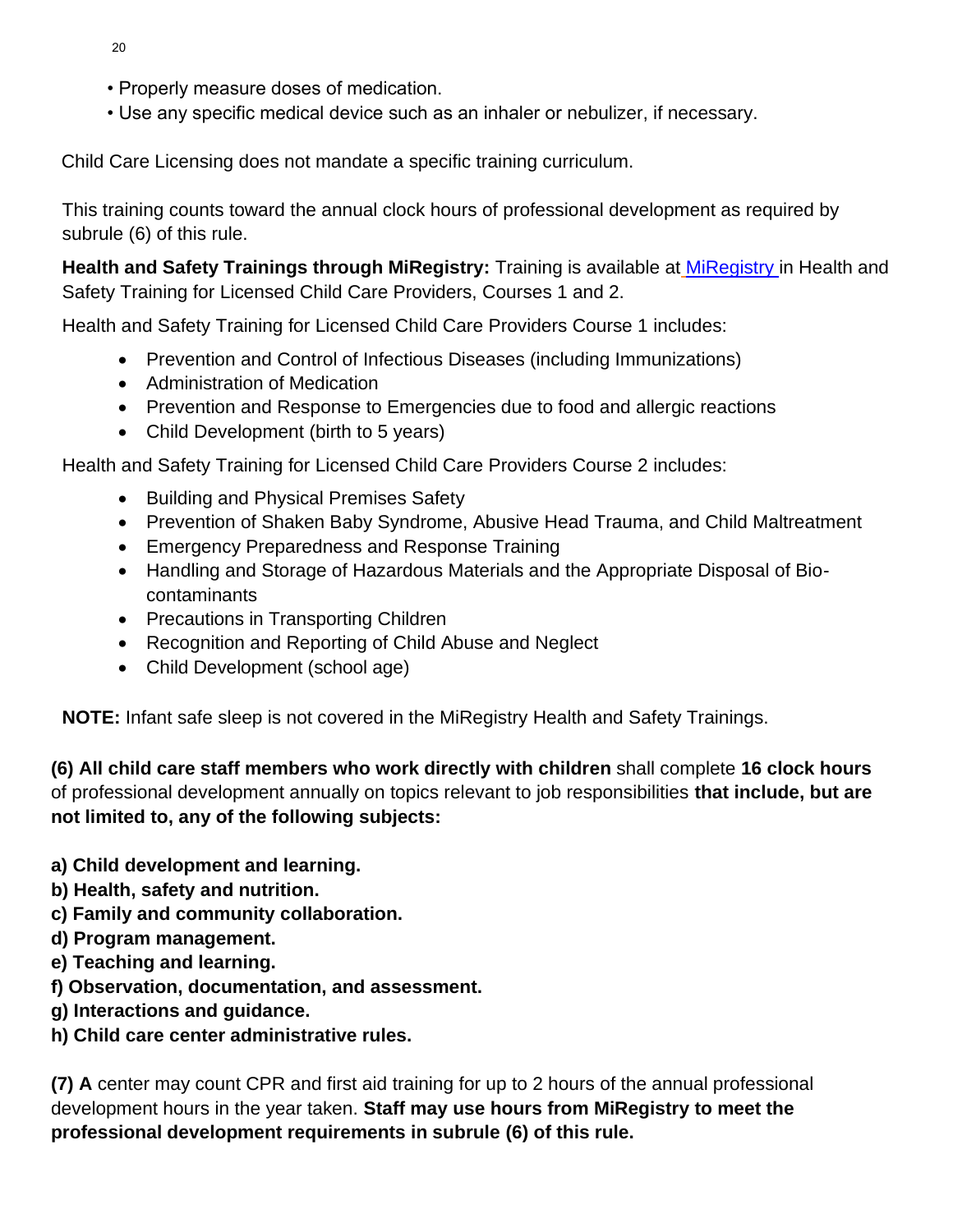# **(8) An on-going professional development plan must be developed and implemented to include all the training and professional development required by these rules.**

The staff training plan must address:

- Emergency procedures as required by R 400.8161(8).
- Orientation as required by subrule (1) of this rule.
- Infant safe sleep as required by subrule (2) of this rule.
- Prevention of shaken baby syndrome, abusive head trauma, child maltreatment, and recognition and reporting of child abuse and neglect required by subrule (3) of this rule.
- Prevention and control of infectious disease training, including immunizations as required by subrule (4) of this rule.
- Administration of medication, Prevention of and response to emergencies due to food and allergic reactions, building and physical premises safety, Emergency preparedness and response planning, handling and storage of hazardous materials and appropriate disposal of bio-contaminants, precautions in transporting children, if applicable, and child development as required by subrule (5) of this rule.
- CPR and first aid training as required by the Child Care Organizations Act and subrules  $(10).$
- Sixteen annual clock hours of professional development as required by subrule (6) of this rule. To comply with subrule (6) of this rule, the staff training plan must also address the following training topics:
- a) Child development and learning.
- b) Health, safety and nutrition.
- c) Family and community collaboration.
- d) Program management.
- e) Teaching and learning.
- f) Observation, documentation and assessment.
- g) Interaction and guidance.
- h) Child care center administrative rules.

**Note:** The training plan must address all of the topics listed in subrule (6) of this rule; however, staff are not required to be trained in every topic area each year.

**(10) All child care staff members who work directly with children are required to be trained in first aid and pediatric, child and adult cardiopulmonary resuscitation (CPR) within 90 days of being hired. Prior to issuing a license to operate a child care center and prior to the renewal of a license, the department shall verify that at least 50% of the child care staff members who work directly with children are currently certified in first aid and pediatric, child and adult cardiopulmonary resuscitation (CPR). Each child care staff member's first aid and CPR certificates must be valid and retained on file in the center.** 

The center must have at least one child care staff member present at all times that has current certification in CPR and First Aid per MCL 722.112a.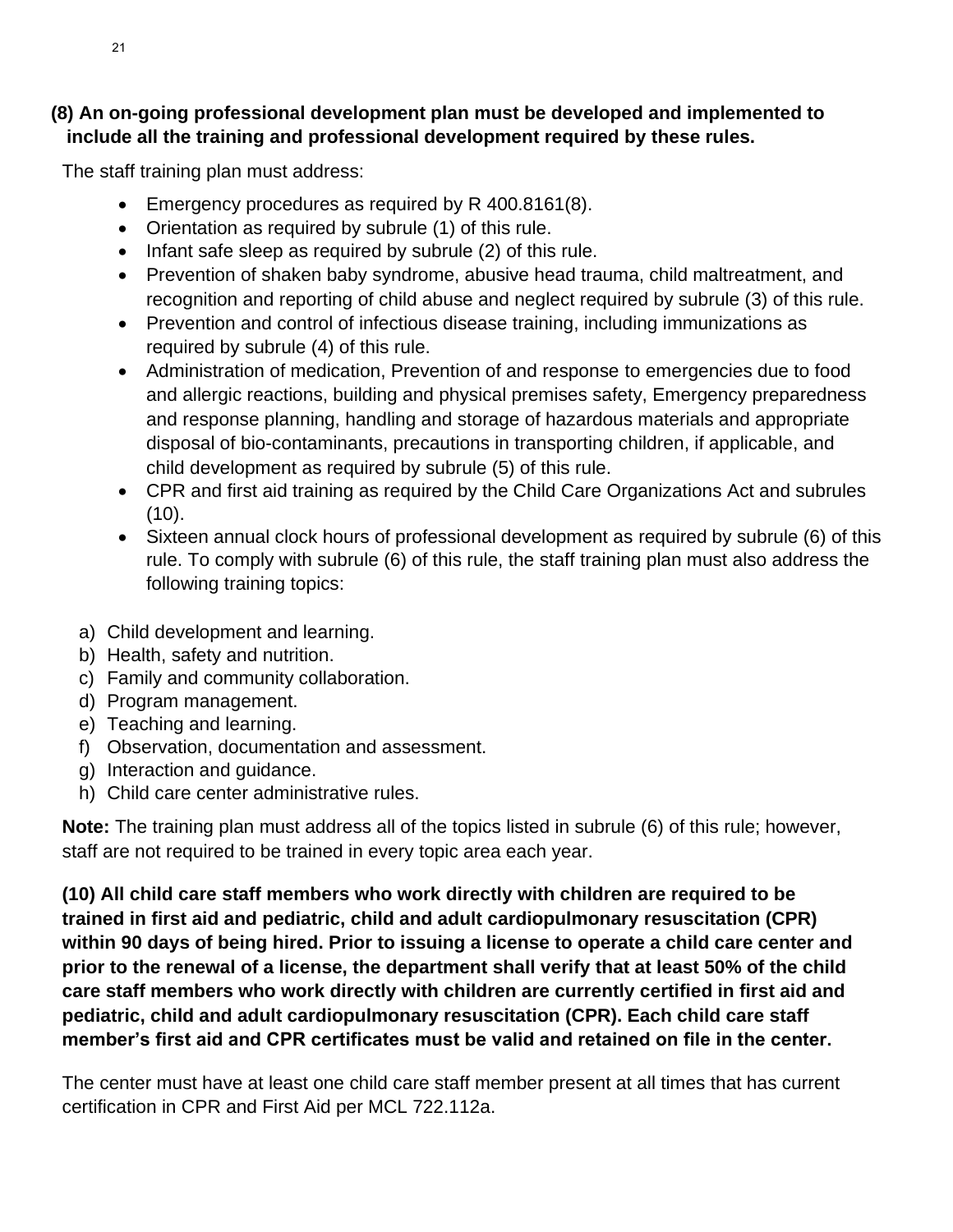The center must "train" all child care staff members within 90 days of hire and 50% of all child care staff members who work with children must be "certified."

MCL 722.112a, (1) A child caring institution, foster family home, foster family group home, child care center, group child care home, and family child care home shall have individuals present, as prescribed in the appropriate administrative rules, who have current certification in first aid and cardiopulmonary resuscitation obtained through the American Red Cross, the American Heart Association, or an equivalent organization or institution approved by the department.

First aid/CPR certification must be received from a person certified as a Red Cross instructor or a trainer from another organization approved by the department. The current list of approved organizations can be found on the department website CPR and First Aid Training. First aid and CPR certification may be completed online if an in-person skills test is completed. The online training and the in-person skills test must be administered by one of the approved organizations.

Trained in first aid and pediatric, child and adult cardiopulmonary resuscitation (CPR) means you have received instruction in the skills.

# **(11) Verification of all professional development required by this rule must be kept on file at the center or online at MiRegistry. Verification must be issued from the training organization or trainer and include the date of the course, the name of the training organization or trainer, the topic covered, and the number of clock hours. Training hours from MiRegistry also meet this rule.**

The center is responsible for obtaining verification of attendance at training for each child care staff member. Acceptable verification of attendance may include:

- Certificate signed by the trainer or sponsoring organization.
- Signed statement by the trainer or sponsoring organization.
- Program booklets/flyers with name badge and receipt.
- College transcript or CEU certificate.
- Written statement or training log from center documenting in-service or staff training provided by the center.
- MiRegistry learning records or certificate printed from MiRegistry training.

A receipt of payment for a training is not acceptable verification of training attendance.

The center must maintain copies of this documentation on file at the center for review by the licensing consultant.

**(12) When the department of licensing and regulatory affairs or the department of education publishes a notice that a new health and safety update document or a new health and safety update training activity has been published on MiRegistry, the licensee shall ensure that all personnel read and acknowledge the document or complete the activity within 6 months of the notice**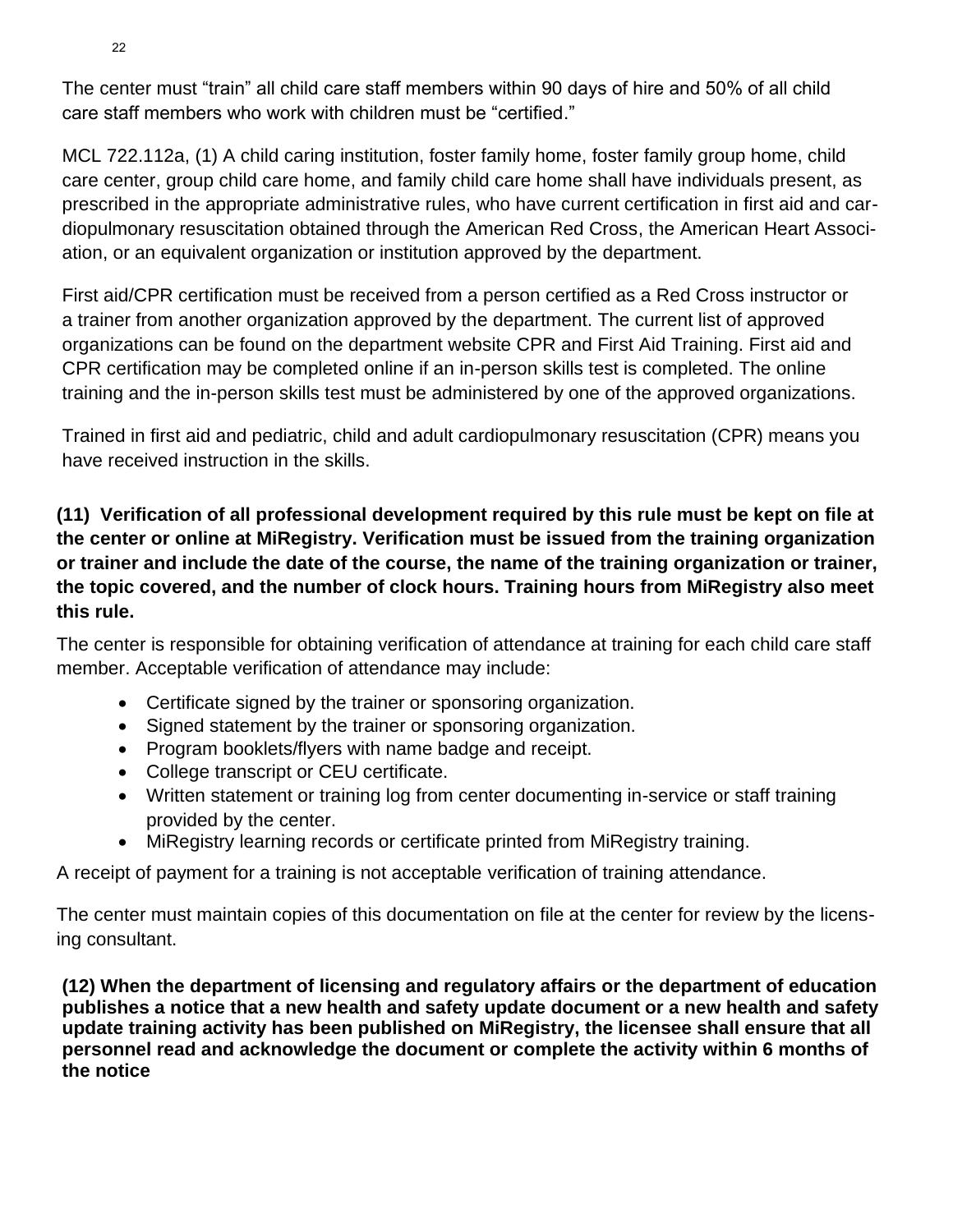# **Handwashing**

The handwashing rule now allows an additional way to wash children's hands when appropriate.

# **R 400.8134 Hand washing**

**(5) Staff may wash children's hands with non-toxic disposable wipes in the following situations:**

- **a) When the child is too heavy to hold for handwashing.**
- **b) When the child cannot stand safely at the sink.**
- **c) When the child is not developmentally ready to hold his or her head.**
- **d) When the child has a special need, so the child is not able to wash his or her own hands.**

Non-toxic disposable wipes include, but are not limited to, cleansing wipes, baby wipes, diaper wipes (Huggies Diaper Wipes), kid wipes, wet wipes for hands and face, etc. Only wipes intended for use on skin can be used.

Household cleaning wipes must not be used.

Packaging guidelines must be followed.

Children should be supervised when using disposable wipes.

# **Positive Discipline**

Positive methods of discipline that encourage self-control, self-direction, self-esteem, and cooperation must be used. The discipline rule was updated to include additional prohibited means of discipline.

# **R 400.8140(2)(a-i) Discipline.**

All of the following means of punishment **are** prohibited:

Hitting, spanking, shaking, biting, pinching, or inflicting other forms of corporal punishment.

- **a) Placing any substances in a child's mouth, including but not limited to, soap, hot sauce, or vinegar.**
- b) Restricting a child's movement by binding or tying him or her.
- c) Inflicting mental or emotional punishment, such as humiliating, shaming, or threatening a child.
- d) Depriving a child of meals, snacks, rest, or necessary toilet use.
- e) Excluding a child from outdoor play or other gross motor activities.

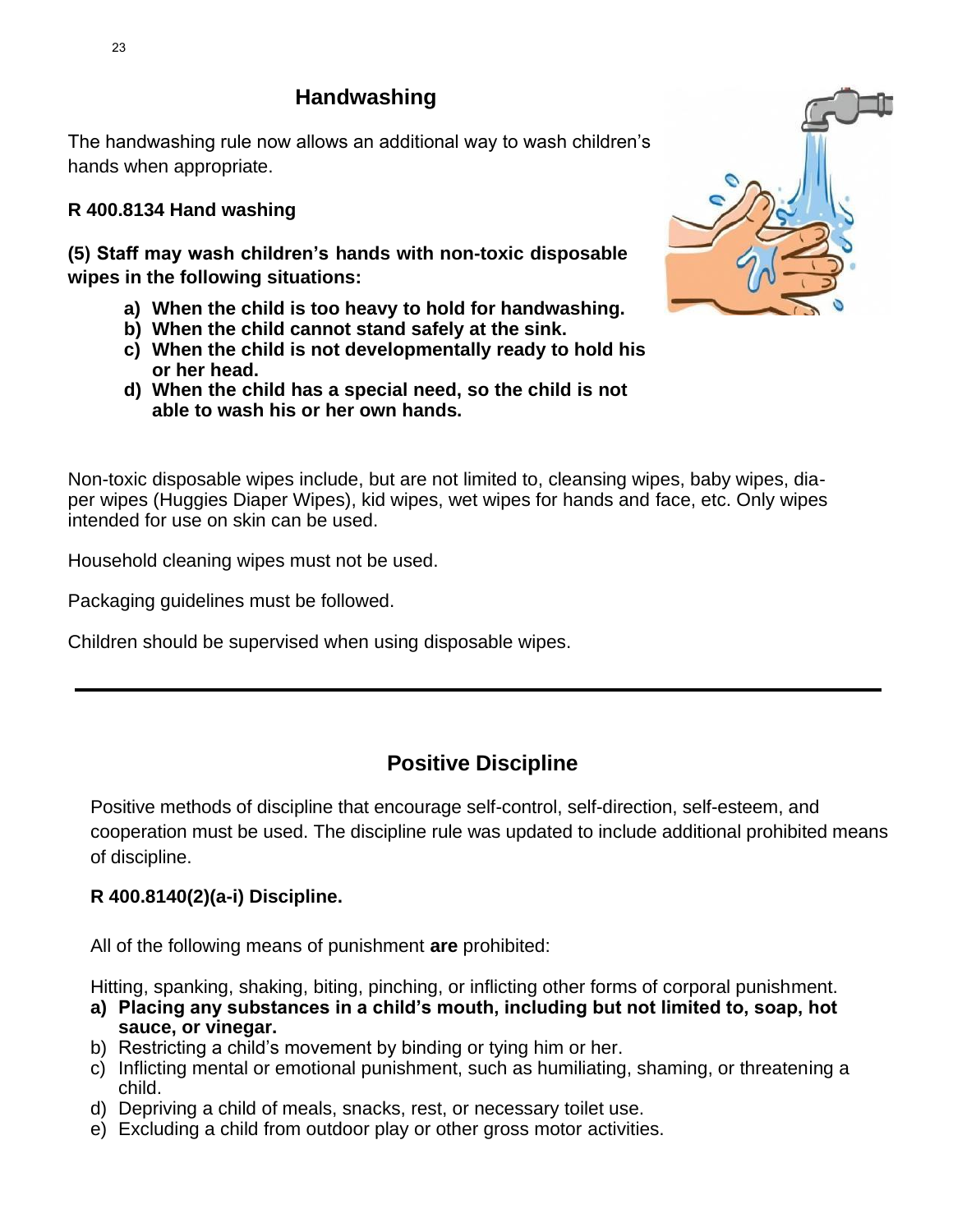- f) Excluding a child from daily learning experiences.
- g) Confining a child in an enclosed area, such as a closet, locked room, box, or similar **enclosure**.
- **h) Time out must not be used for children under 3 years of age.**

All caregiving staff are responsible and accountable for:

- Assuring that a child's movement is not restricted by the use of a harness or leash or other restraint device.
- Assuring that the strapping device on confining equipment, such as highchairs are used to stabilize the child in that type of chair and not used for punishment or discipline.
- Assuring that firm and consistent expectations are given that do not cause children to feel shame or humiliation.

Discipline for child care centers now includes the ban of using substances in a child's mouth as a form of discipline. Also, be aware that time out is not to be used for under age 3. This had always been advised, but until now, there was not a specific rule citing this.

**Note:** The practices outlined in this subrule are prohibited regardless of parental permission. Any caregiver who questions or has concerns regarding a parental discipline request should contact their licensing consultant.

# **Time-Out**

Time-out should only be used to stop aggressive behavior or to allow angry or upset children to calm down. It is an opportunity for children to clear their minds and rejoin the group or activity in a more productive state. Use time-outs only as a last resort to help the child gain a better sense of self-control. When using time-out, caregiving staff must assure:

- Their expectations of the child's behavior are realistic.
- Consequences immediately follow the child's behavior.
- Children are not humiliated or made to feel threatened or afraid.
- The time-out does not last longer than it takes for the child to calm down.
- Children remain supervised at all times.

# **Children's Records**

There have been a few changes to the documentation center's need to keep in children's files.

# **R 400.8143 Children's records.**

**(6)** Within 30 days of a child's initial attendance, a center shall obtain, keep on file, and make accessible in the center a record of a physical evaluation of the child that notes any restrictions and is signed by a physician or the physician's designee. **An electronic record from a physician's office will be accepted.** The physical evaluation must be performed within 1 of the following time limits:

- a) For an infant, within the preceding 3 months.
- b) For toddlers, within the preceding 6 months.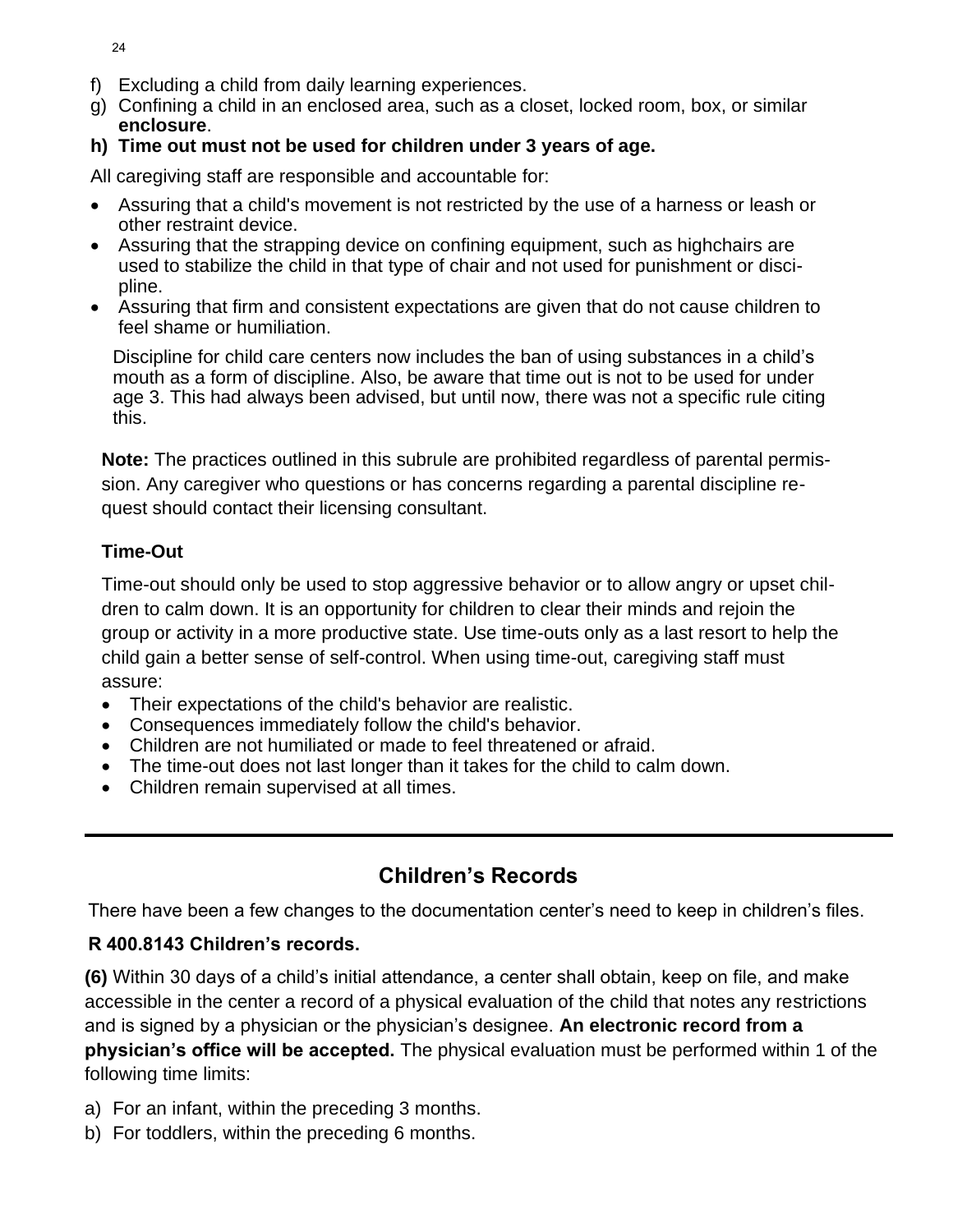- 25
- c) For preschoolers, within the preceding 12 months.

Physical evaluations are acceptable from the following:

- A Doctor of Medicine (MD).
- A Doctor of Osteopathic Medicine (DO).
- A designee who is supervised by a licensed physician such as a physician assistant, nurse practitioner, or nurse.

**(10) A center that enrolls a homeless child pursuant to the McKinney-Vento homeless education assistance improvements act of 2001, as amended by section 9102 of the every student succeeds act, 42 USC 11432, shall not be cited for noncompliance when a homeless child is unable to produce health and immunization records. The licensee shall file any documentation of referring a child to the local educational agency liaison for homeless children and youths.**

**(11)** The center shall maintain an accurate record of daily attendance at the center that includes each child's first and last name and each child's arrival and departure time. **Electronic records may be used. If electronic attendance are used, then they must be available to the department at the time of an inspection. If the electronic attendance records are not available during an onsite inspection, then the center is in violation of this rule.** 

A center's attendance procedure may include having either staff or parents be responsible for entering arrival and departure times or a combination of both. It is the center's responsibility to ensure attendance is accurate and is documented when the child arrives and departs, even if the procedure is for parents to sign children in and out.

Centers can keep attendance records electronically. It is the center's responsibility to demonstrate all of the following:

- The electronic attendance records are reliable.
- How attendance records would be maintained if the system was down.
- How attendance records would be accessed if the system was down or in an emergency.

# **Information for Parents**

Clear, written policies assure that parents are aware of center policies and expectations. This rule was updated to include the centers medication policy and transportation policy. The length of time that reports are required to be in the center's licensing notebook and the department's website were also updated.

# **R 400.8146 Information provided to parents.**

- (1) A center shall provide a written information packet to each parent enrolling a child that includes at least all of the following**:**
- a) Criteria for admission and withdrawal.
- b) Schedule of operation, denoting hours, days, and holidays during which the center is open and services are provided.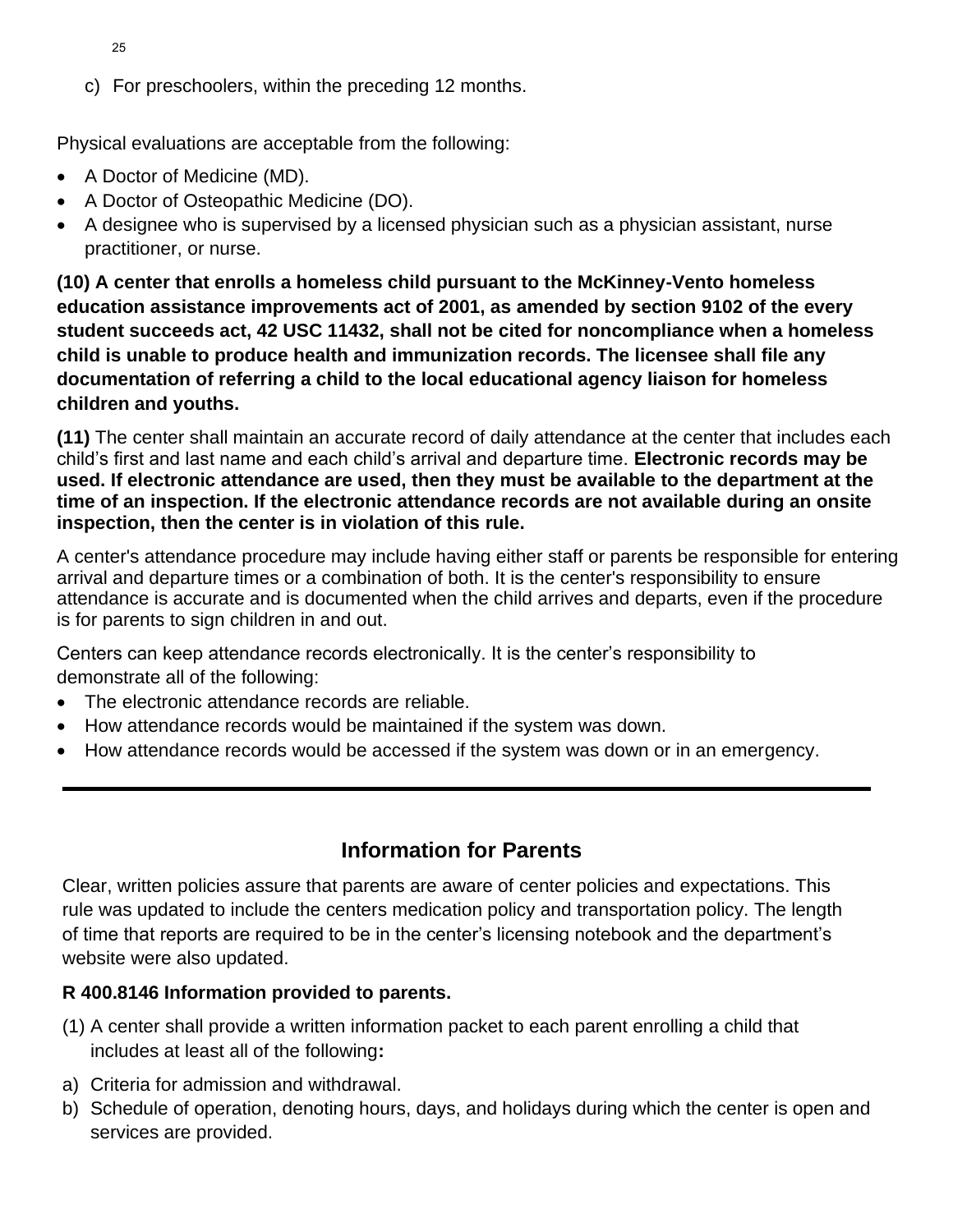26

- c) Fee policy.
- d) Discipline policy.
- e) Food service policy.
- f) Program philosophy.
- g) Typical daily routine.
- h) Parent notification plan for accidents, injuries, incidents, and illnesses.
- **i) Transportation policy, if applicable.**

# **j) Medication policy.**

- k) Exclusion policy for child illnesses.
- l) Notice of the availability of the center's licensing notebook. The notice must include all of the following:
	- i. The licensing notebook contains all the licensing inspection and special investigation reports and related corrective action plans **for the last 5 years**.
	- ii. The licensing notebook is available to parents during regular business hours.
	- iii. Licensing inspection reports, special investigation reports, and corrective action plans from at least **the past 3 years** are available on the department's child care licensing web-site at [www.michigan.gov/michildcare.](http://www.michigan.gov/michildcare) The website address must be in bold print.

(m) The website where parents can access these rules is [www.michigan.gov/michildcare.](file:///S:/Bfs/Bfscdc/MCCM/Special%20Edition%20-%20New%20Rules/www.michigan.gov/michildcare) The written information packet can be made available to parents online.

# **Medication**

The following are the significant changes to the medication rules.

# **Rule 400.8152 Medication; administrative procedures.**

(2) A **child care staff member** shall give or apply medication, prescription or nonprescription, only with prior written permission from a parent.

These guidelines must be followed when administering medication to assure compliance with this rule:

- For oral prescription or nonprescription medications and topical prescription medications, the Medication Permission and Instructions (BCAL-1243) form (or comparable substitute) must be filled out completely by the parent indicating the dosage, times given per day and the number of days to be given. **Note:** An oral medication is anything that goes into the child's mouth (other than food and beverages) and a topical medication is anything that is applied to the child's body.
- Topical, nonprescription medications require only annual written parental permission under subrule (8) of this rule. The BCAL-1243 (or comparable substitute) does not need to be used. A blanket "as needed" medication permission form is sufficient. Refer to subrule (8) of this rule for more information.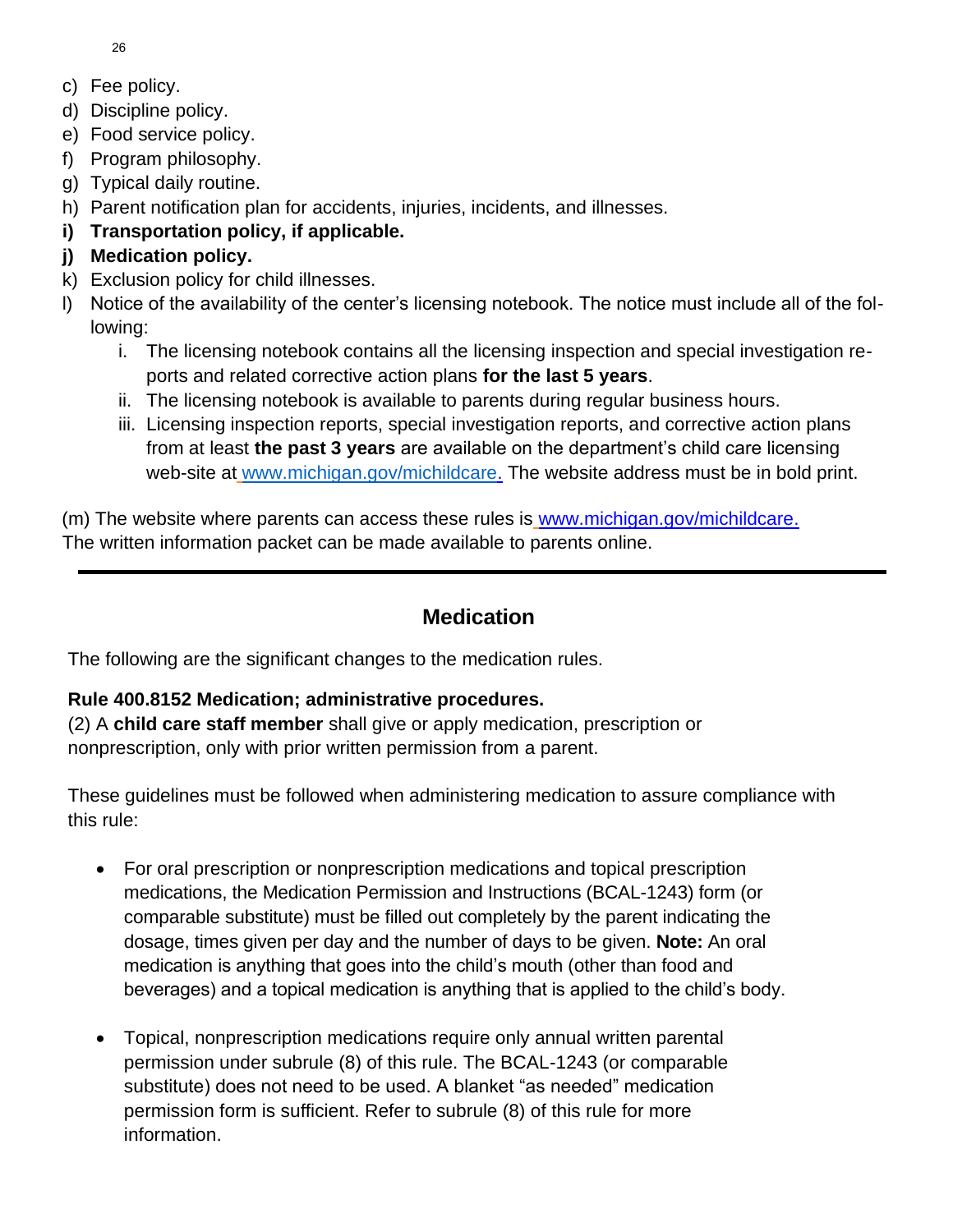- A separate medication permission form is required for each medication for each individual child.
- The medication permission form must indicate a beginning date but can have "ongoing" as an ending date for ongoing/maintenance medications (e.g., inhalers, ritalin, etc.). The medication permission form must indicate a beginning date but can have "ongoing" as an ending date and "as needed" for the time the medication will be provided for medications that will only be provided in an emergency (e.g.,epi pen) or for medications that will be provided on an as needed basis (e.g., Tylenol when a child complains of a headache or has a fever).
- Any change in the prescription requires a new medication permission form be completed.
- An electronic signature from a child's parent is acceptable.

(3) All medication **must** be **in** its original container, stored according to instructions, and clearly labeled for a named child, **including all nonprescription topical medications described in sub-rule (8) of this rule.**

This rule prohibits siblings from sharing prescription medication unless all names are printed on the original pharmacy label.

Nonprescription medications must also be labeled with the child's name.

Nonprescription medication can be shared as long as it is labeled with all of the children's names that will be using it.

*"Caregivers must not inappropriately administer medication to a child based solely on a parent's desire or written permission to give the child medication. This includes sharing prescription medication among siblings unless all names are printed on the prescription label".*

Center staff members are prohibited from administering any medication, prescription or nonprescription, that is not in an original labeled container.

(4) Prescription medication **must** have the pharmacy label indicating the physician's name, child's **first and last** name, instructions, name and strength of the medication**,** and **must** be given according to those instructions.

(8) Topical nonprescription medication, including, but not limited to **diapering cream, triple antibiotic,** sunscreen**,** and insect repellant, requires written parental authorization annually.

Topical nonprescription medication includes, but is not limited to:

• Sunscreen.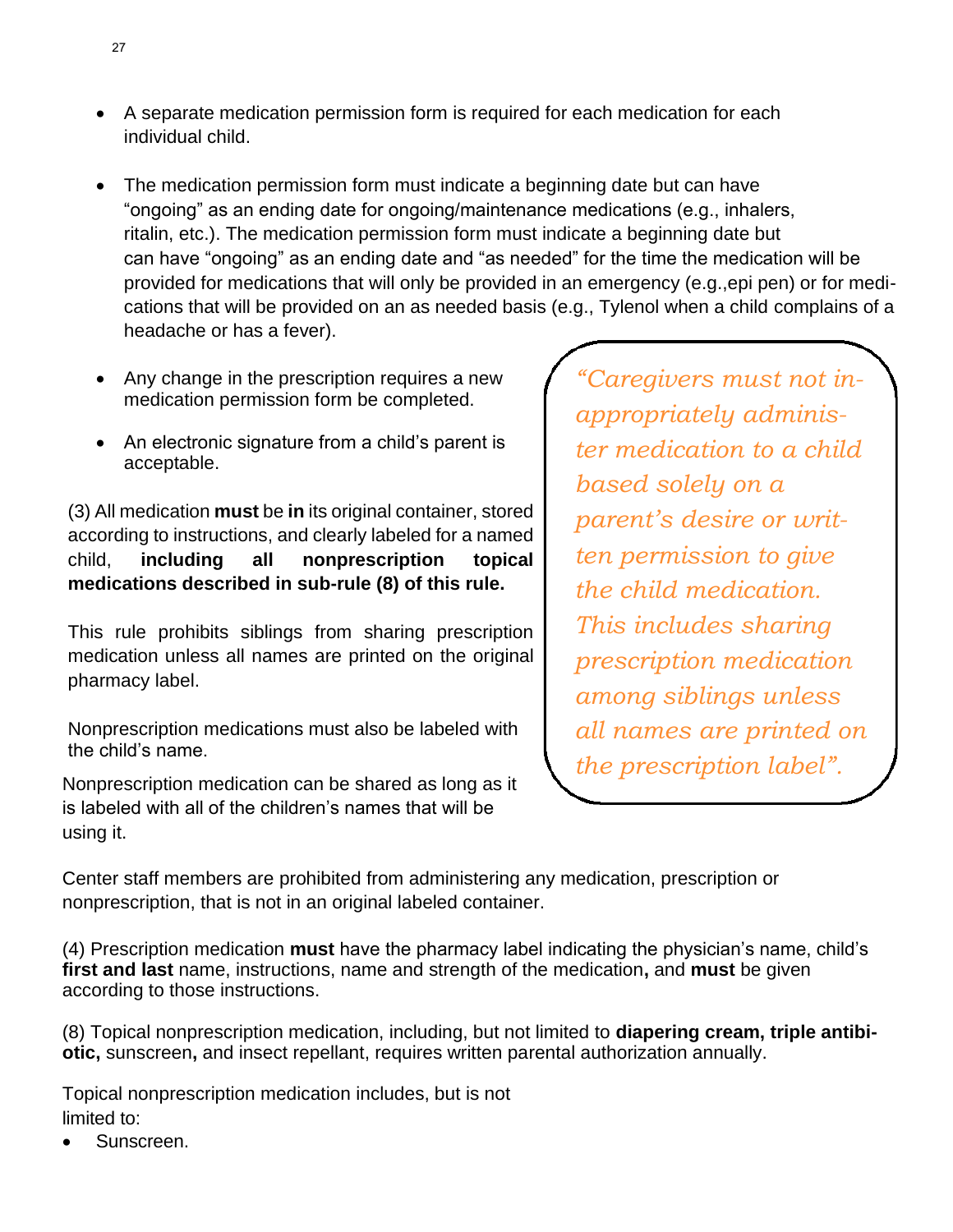28

- Insect repellent
- Diaper rash cream.
- Antibiotic ointment.
- Rubbing alcohol.
- Hydrogen peroxide.
- Essential oils.

Topical nonprescription medication does not include:

- Hand sanitizer.
- Hand or body lotion, including petroleum jelly based products such as Vaseline.
- Lip balm.

An electronic signature from a child's parent is acceptable.

As noted in subrule (2) of this rule, a blanket "as needed"

medication permission form is sufficient for topical nonprescription medication. The date, time and amount of medication given does **not** need to be documented on the medication permission form.

(9) A center shall maintain a record as to the time and the amount of medication given or applied, with the exception of **medications described in** subrule (8) of this rule, on a form provided by the department or a comparable substitute approved by the department. **One form per medication is required.** The signature of the **child care staff member** administering the medication **must** be included.

The Medical Permission and Instructions (BCAL-1243) form or a comparable substitute must be used to document compliance with this subrule for oral prescription or nonprescription medications and topical prescription medications. Refer to subrule (8) of this rule for nonprescription topical medications.

# **Accident/Illness/Incident**

It is important for parents to know when their children may have come into contact with a person who contracted a communicable disease and the preventative measures that should be taken. The following additional rules must be implemented:

# **R 400.8155 Child accidents and incidents; child and staff illness.**

(4) If **a** center becomes aware that a staff member, volunteer, or child in care has contracted a communicable disease, then the center shall notify parents **and provide all of the following information:**

- (a) The name of the communicable disease **the children were exposed to**.
- (b) The symptoms of the disease.

**(c) Prevention measures as recommended by the U.S. Centers for Disease Control and Prevention (CDC) at the following website:<https://www.cdc.gov/DiseasesConditions.>**

All parents of children in care must be notified, not just the parents of children who have contact with a communicable disease. When informing parents of their child's exposure to a communicable disease, the name of the ill child must not be released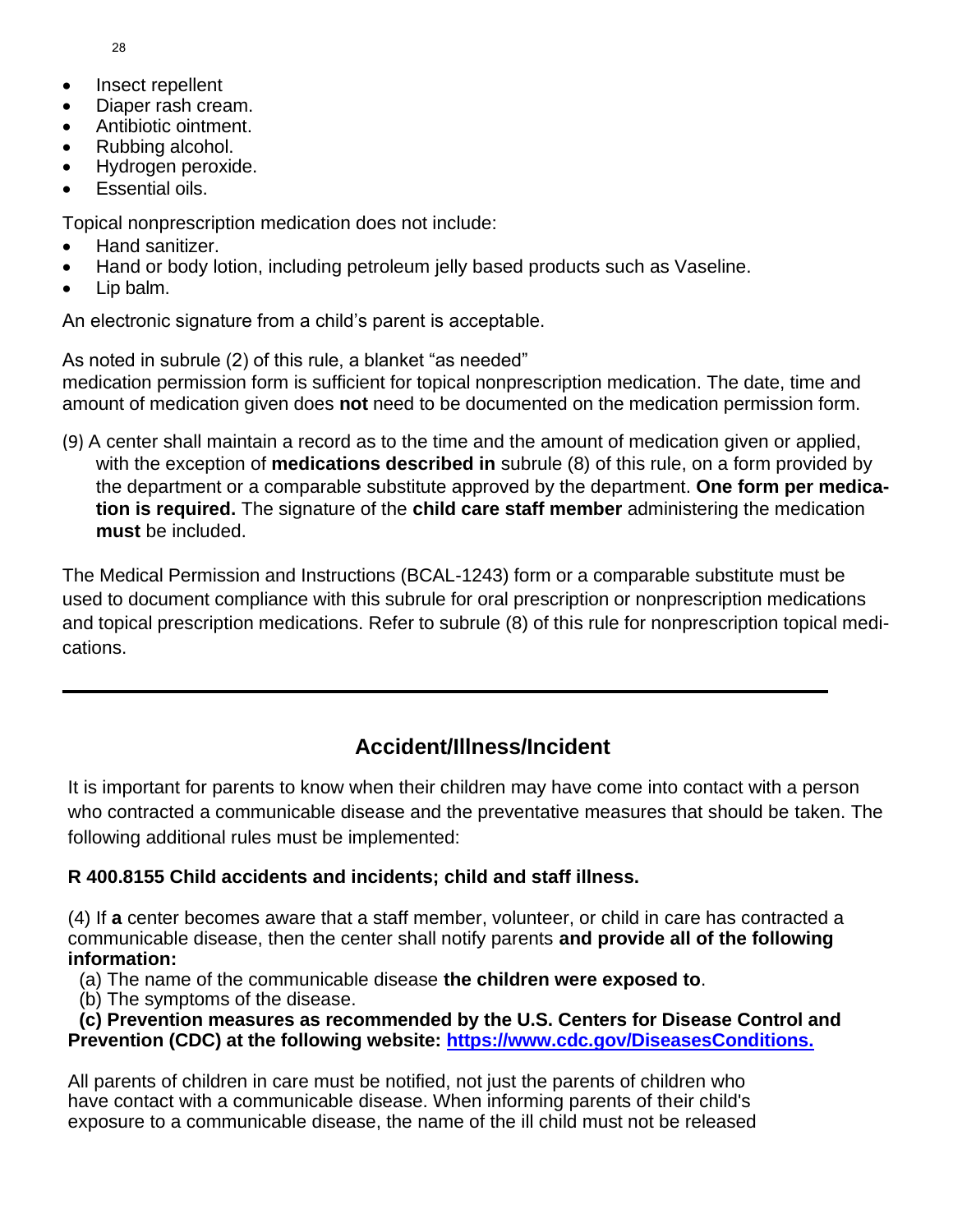per the Child Care Organizations Act, 1973 PA 116, MCL 722.120 amended (3), which defines this information as confidential.

If a child was exposed to Hepatitis B or HIV/AIDS, contact the local health department prior to informing parents of the exposure. The local health department will help determine what information can be released to parents to assure confidentiality laws are not broken. Centers have various options for notifying parents including, but not limited to the following:

- •Posting the information in a conspicuous location at the center.
- •Sending home written notification to parents.
- •Emailing parents.
- •Calling parents.

*Centers must provide parents with the full list of prevention measures as recommended by the U.S. Centers for Disease Control and Prevention (CDC) at the following website:* CDC Diseases & Conditions.

**R 400.8158 Incident, accident, injury, illness, death, fire reporting.** 

**(1) In the event of the death of a child in care, a licensee, licensee designee, or program director shall do both of the following:** 

**(a) Immediately report it, in-person or via phone, directly to the child's parent.** 

**(b) Report it to the department within 24 hours, via phone.**

In the event of a child's death, the center must speak to a representative of the department.

**(2) A licensee, licensee designee, or program director shall report to the child's parent and the department, directly or via phone, fax, or email, within 24 hours of the occurrence of any of the following:** 

**(a) A child is lost or left unsupervised.**

**(b) An incident involving an allegation of inappropriate contact.**

**(c) A fire on the premises of the center that requires the use of fire suppression equipment or results in loss of life or property.**

**(d)The center is evacuated for any reason.**

Leaving a voice message meets the intent of this rule if the details of the incident are specified in the message.

Examples of when a child is considered lost or unsupervised, include but are not limited to:

- When returning from a field trip and it is discovered that a child is missing.
- When the child leaves the building unnoticed.
- When a child is found unattended separate from his or her group.
- When a child is left outside or on the bus.

Examples of an incident involving an allegation of inappropriate contact, includes, but is not limited to:

- Alleged sexual contact between children or a child and child care staff member or volunteer.
- Physical discipline of a child by a child care staff member or volunteer.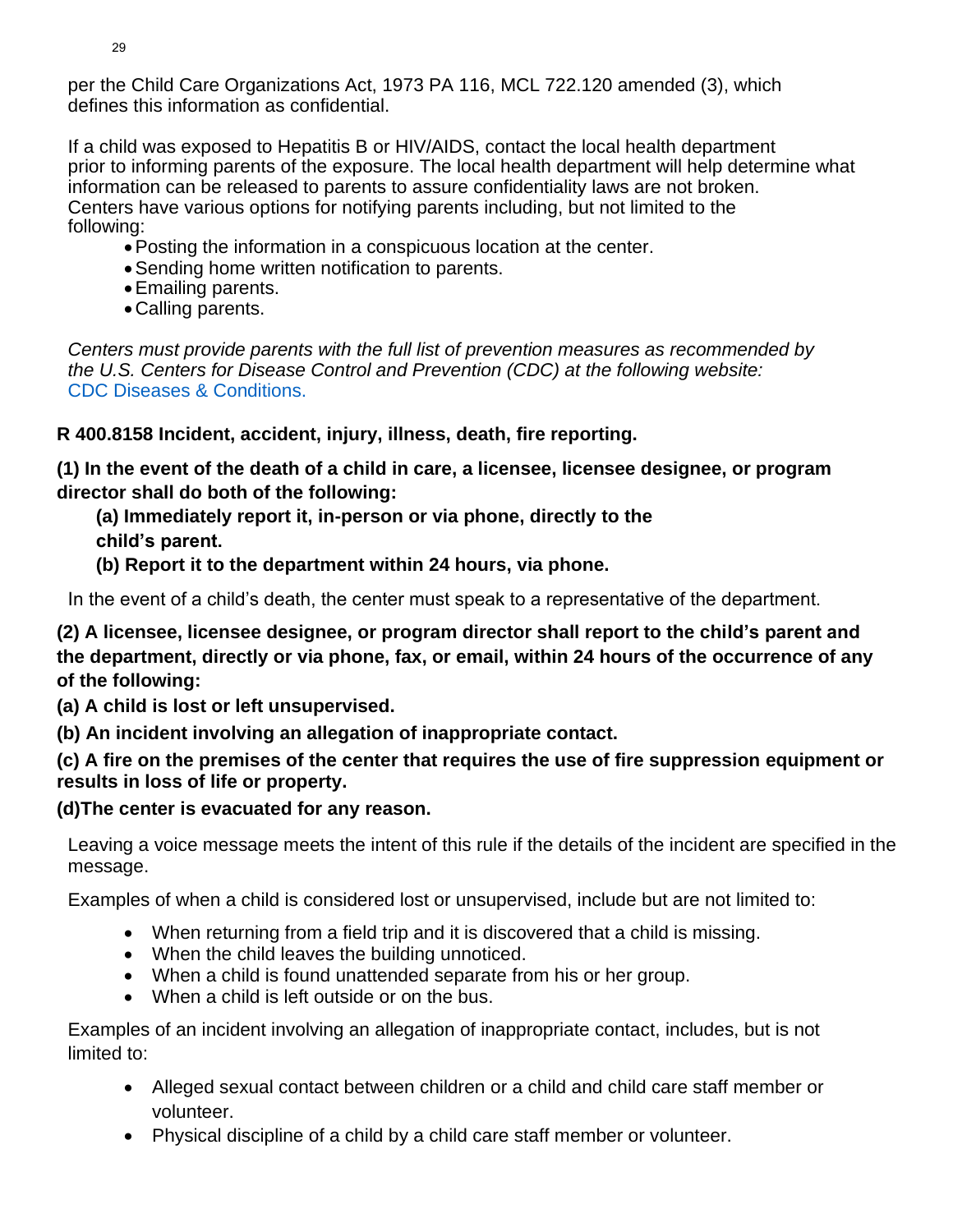If you are in doubt whether you need to contact the department, contact your licensing consultant.

# **Emergency Plans and Drills**

There are big changes to the required emergency procedures and drills. Having well developed plans protect children in care when emergencies arrive. If you have not done so, it's important to set aside some time to write your new emergency procedures.

# **R 400.8161 Emergency Procedures**

(1) Written procedures for the care of children and staff for each of the following emergencies must be developed and implemented:

- a) Fire.
- b) Tornado.
- c) Other natural or man-made disasters.
- d) Serious accident, illness, or injury.
- **e)** Crisis management including, but not limited to, intruders, **active shooters**, bomb threats, **and other man-made events.**

(2) The written procedures **must** include all of the following**:** 

- **A plan for evacuation.**
- **A plan for safely moving children to a relocation site.**
- **A plan for shelter-in-place.**
- **A plan for lockdown.**
- A **plan** for contacting parents and reuniting families.
- A plan for how each child with special needs will be accommodated during each type of emergency.

g) **A plan for how infants and toddlers will be accommodated during each type of emergency.**

# h) **A plan for how children with chronic medical conditions will be accommodated during each type of emergency.**

The relocation site must be determined in advance and be included in the plan. The relocation site must be clean and safe.

Children with special needs may have difficulty in an emergency situation. Each emergency plan must address how each child with a special need will be accommodated in each type of emergency. The plan must be based on each child with special needs enrolled in care. If possible, the plan can broadly address a special need area, such as children with mobility issues.

A center may need to use specialized equipment when evacuating or moving infants and toddlers to another space. Check manufacturer specifications for weight limits when using equipment for multiple children. Refer to fire safety rules for using cribs to evacuate.

A plan for shelter in place and lock down procedures in which parents will not have access to enter the building must be created; parents should be notified of the plan in advance to avoid panic.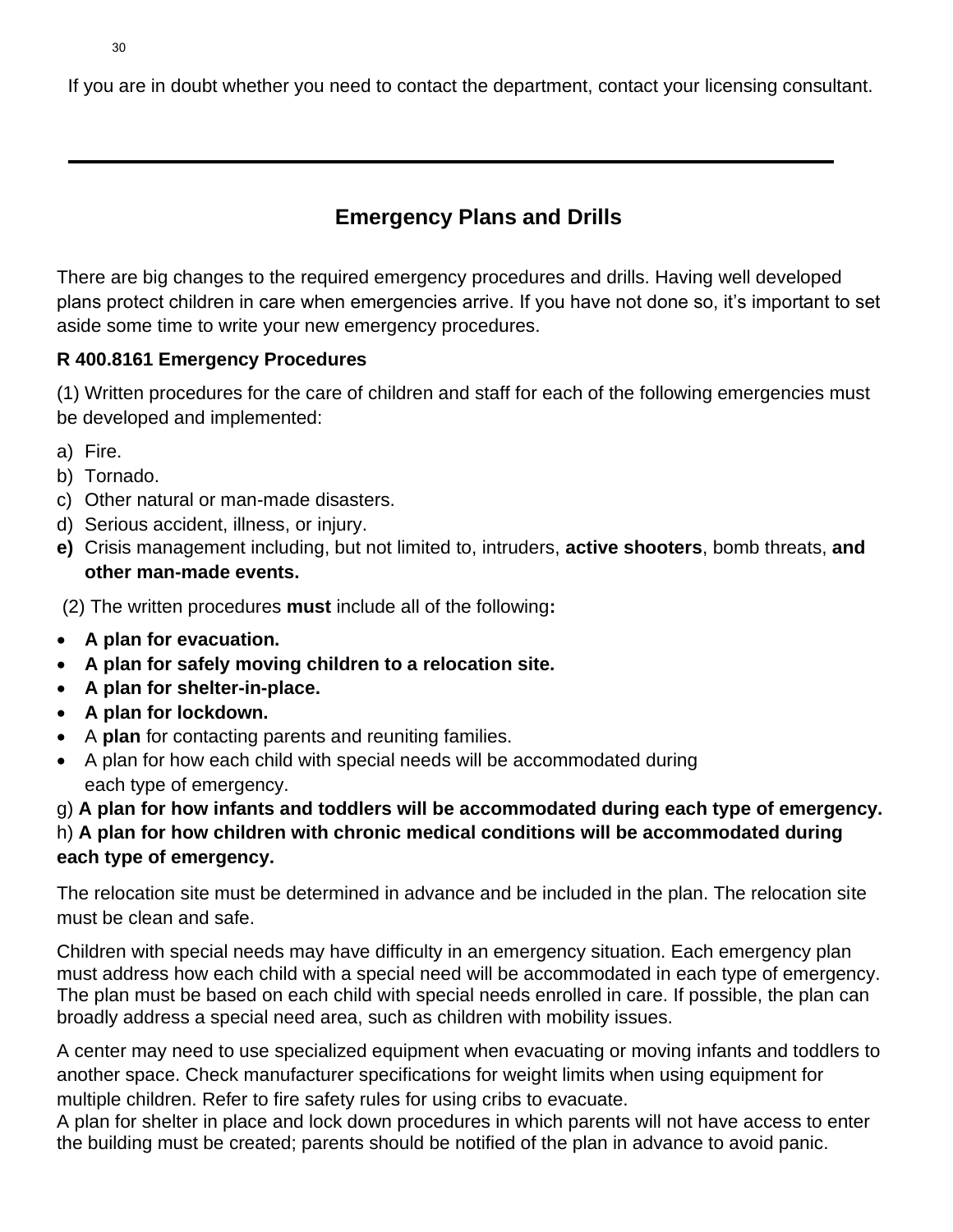Sample emergency plans are also available on the department's [website.](https://www.michigan.gov/documents/lara/Sample_Emergency_Procedures_7_2016_529167_7.pdf)

(6) A tornado drill program, consisting of at least 2 tornado drills between the months of **March**  through **November**, must be established and implemented.

# **Telephone Service**

It is important that parents have immediate access to the center and staff can place a call in an emergency.

# **R 400.8164 Telephone service.**

- **1) An operable phone must be available and accessible in the building during the hours the center is in operation.**
- **2)** During the hours the center is in operation, a **phone** number known to the public and available to parents to provide immediate access to the center **must** be provided.
- **3)** Emergency **phone** numbers, including 911, fire, police, and the poison control center, and the facility's physical address and 2 main cross streets, **must** be conspicuously posted **in a place visible to staff**.

*A telephone must be available to all personnel in an emergency.* 

In the center has a single land-line that is used for internet service during the hours of child care operation, software must be installed that alerts the user of incoming calls.

"Available" and "accessible" refers to all calls, incoming and outgoing.

If voice mail or an answering system is used, it is the center's responsibility to assure that the system is checked for messages frequently throughout the day and return to child care related calls promptly.

# **Equipment**

# **R 400.8173 Equipment.**

The following are the significant changes to the equipment rules. Technical assistance is also provided for most rules. Please note that some rules do not have technical assistance, if further explanation is not needed

### **(3) Materials that have a warning label indicating they are toxic for children, or to keep out of reach of children, must not be used by children.**

Children cannot use shaving cream, or any other materials labeled "keep out of reach of children" for play purposes. Shaving cream is labeled as toxic and is not safe for use by children. Equipment or materials used during instruction and/or play must be safe for children's use.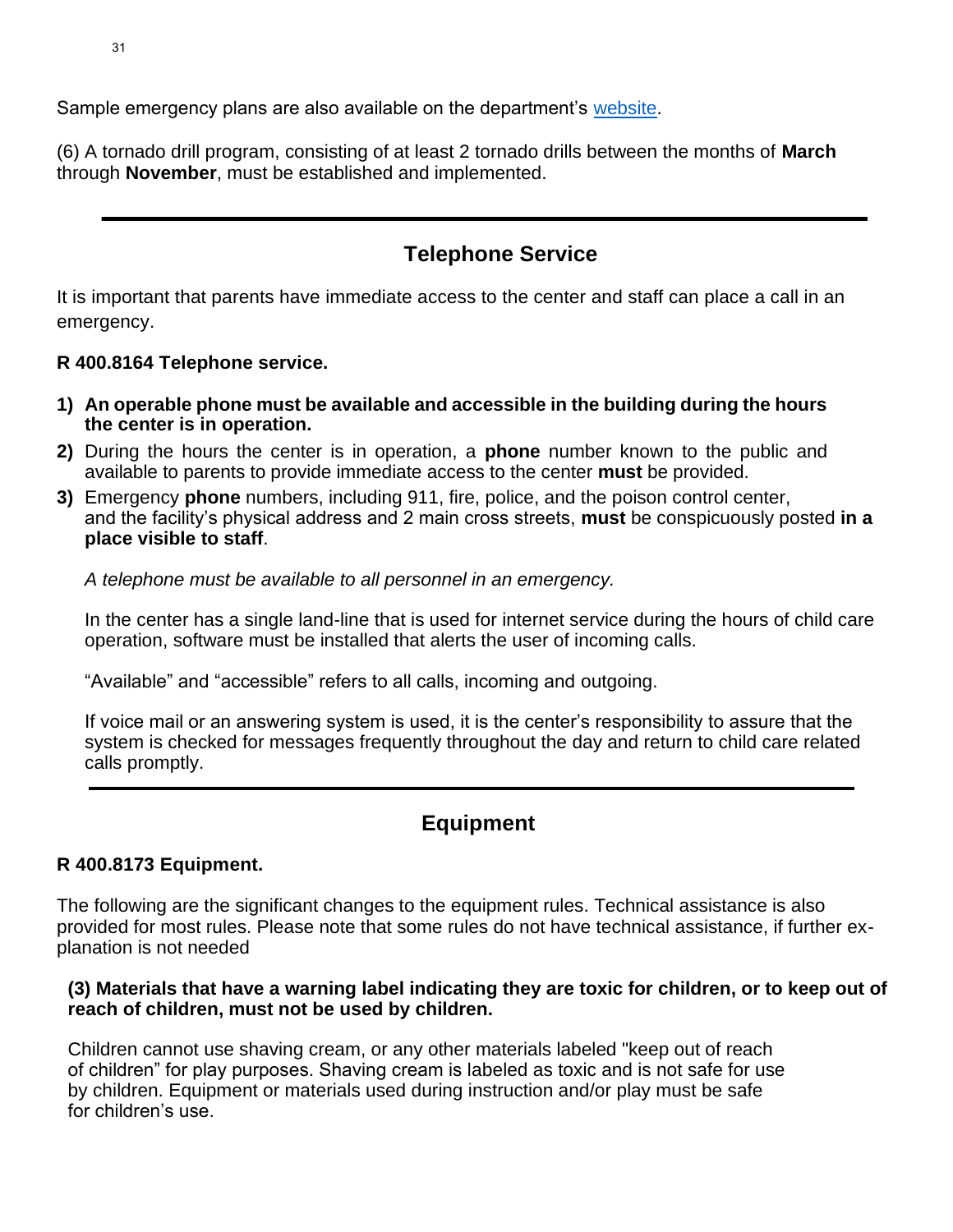**NOTE:** Items including, but not limited to, use of soap to wash hands, hand sanitizer on field trips, toothpaste to brush teeth after meal would not be considered a violation of this rule.

### **(5) A center shall provide a minimum of 3 playspaces per child multiplied by the number of children the center is licensed to serve.**

The number of toys, games and other indoor play equipment necessary are based on the number of children for which the center is licensed.

The minimum standard is three activity spaces per child in the center's capacity. An activity space is defined as a piece(s) of equipment that one child can use independently for approximately 15 minutes. Activity areas (housekeeping, dramatic play, blocks, art, etc.) can vary from two to four activity spaces, depending upon the amount of equipment, accessories and space available.

The center is responsible and accountable for assuring that:

- Children's toys, games and play equipment will provide them with developmental opportunities that assist in developing manual dexterity, hand-eye coordination, spatial relationships, large muscle coordination, language skills, math and science concepts, social relationships, reading and writing skills, etc. **NOTE:** Refer to R 400.8179 for variety of required experiences to be offered to children.
- Children have an adequate amount of toys, games and other play equipment available.
- Toys, games, and other play equipment is appropriate for a child at his/her stage of development by being challenging and interesting, yet not so difficult as to cause the child stress or anxiety.
- Shelves and containers are sturdy, stable and free of hazards.
- Equipment is immediately removed, replaced or repaired if it is broken or missing pieces.

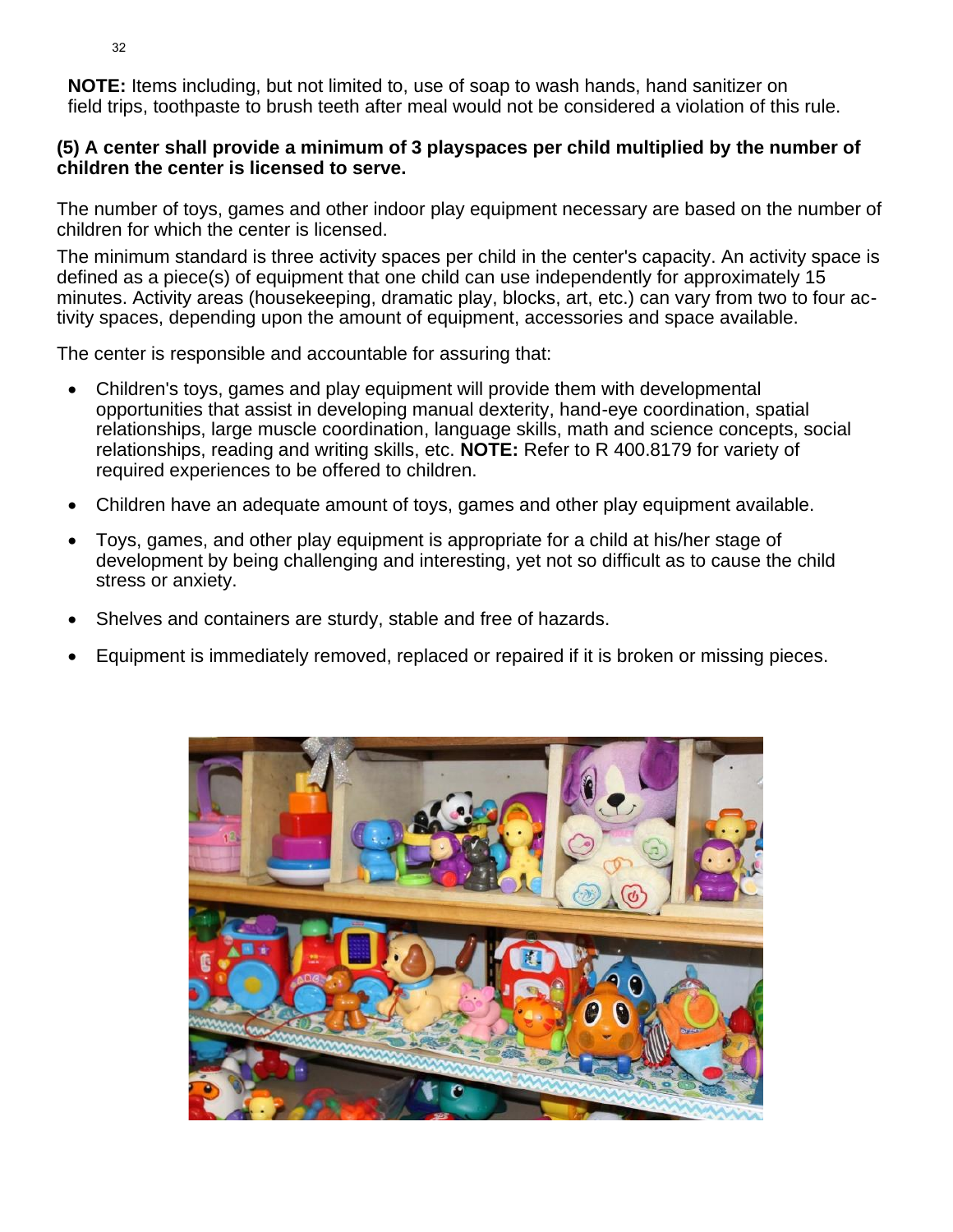When compiling an equipment inventory, keep the following guidelines in mind:

- To be counted in an inventory, the equipment must be:
	- $\Box$  Appropriate to the developmental needs and interests of the children.  $\Box$  Safe,
	- clean and in good repair (unbroken with all pieces).
- The inventory must indicate the number of items listed such as 25 books, 18 cots, 20 puzzles, etc.
- The inventory must include equipment, toys and materials that meet the requirements of R 400.8173.
- An equipment inventory must include the following:
	- $\Box$  List of play equipment including toys, sand and water tables, home living or dramatic play centers/equipment.
	- $\Box$  List of materials to be used by children such as paper, paint, scissors, and other arts and crafts supplies.
	- $\Box$  Furniture used by the children such as tables, chairs, high chairs, beds, cribs, changing tables, etc.
	- □ Cots or mats for resting.
	- Rocking chairs or adult size seating for centers providing infant and toddler care.

### **(11) Trampolines and bounce houses must not be used by children in care at the child care center.**

Trampolines of all sizes are prohibited, even with parental permission.

Bounce houses and other similar types of equipment are also prohibited, as they present the same hazards as trampolines.

**Note:** Child care centers can take children on field trips where trampolines, bounce houses and similar types of equipment are used with written parental permission.

# **Sleeping Equipment**

Below are the significant changes to the sleeping equipment rules.

# **R 400.8176 Sleeping equipment.**

**(2) Heavy objects that could fall on a child, such as shelving and televisions, must not be above sleeping equipment.**

**(7) Documentation from the child's health care provider is required if a child has a health issue or special need that requires the child to sleep in something other than a crib or porta-crib for infants or toddlers, or cot or mat for toddlers. The documentation must include specific sleeping**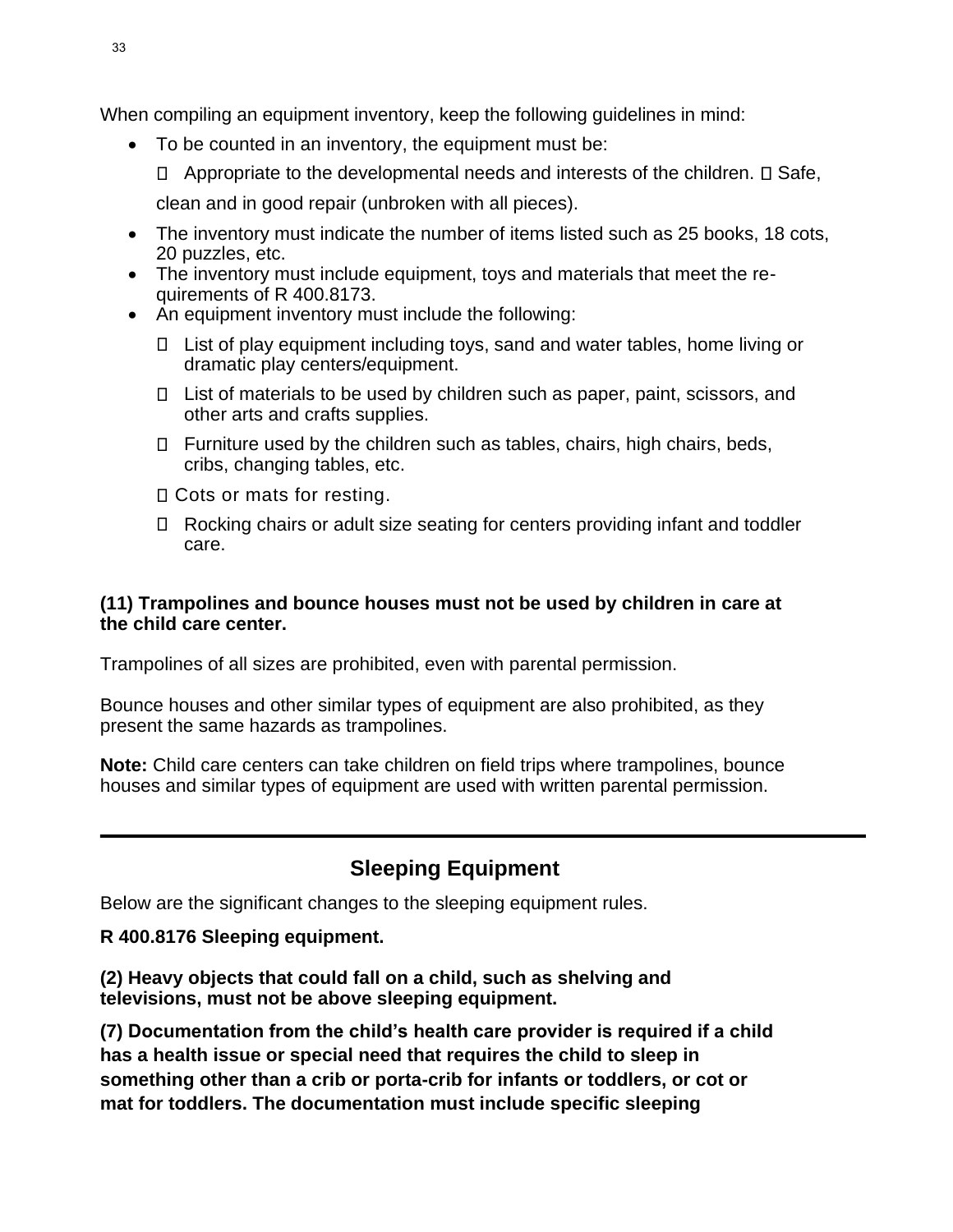**instructions and time frames for how long the child needs to sleep in this manner, including an end date.**

**(8) Swaddling with a sleep sack swaddle attachment or swaddle wrap is allowed only for infants up to 2 months of age. If a child has a health issue or special need that requires the child use a swaddle attachment or swaddle wrap after the child is 2 months of age, documentation from the health provider is required. The documentation must include specific sleeping instructions and timeframes for how long the child needs to sleep in this manner, including an end date.** 

If an infant has a health issue or special need that requires the use of a device, such as a wedge to prop the infant, documentation from the infant's health care provider is required prior to using the device. The documentation must include specific sleeping instructions and time frames for how long the infant needs to sleep in this manner.

It is permissible to swaddle an infant with a blanket while they are being held by a *child care staff member*. Infants swaddled in blankets must not be placed in cribs.

Wearable blankets, such as sleeps sacks and sleep sacks with a swaddle attachment and swaddle wraps, are an acceptable alternative to blankets and may be worn by infants when infants are sleeping.

**Note:** Swaddling with sleep sacks with a swaddle attachment and swaddle wraps is allowed only for infants up to 2 months of age.

**Note:** The swaddle attachment for the sleep sack must be properly attached (Velcro) to the sleep sack prior to use. The Velcro on swaddle sacks and swaddle wraps must be attached securely and must be checked every time the infant is checked while sleeping. R 400.8188(8) requires continual monitoring of the infant's breathing, sleep position and bedding and for possible signs of distress.

If an infant has a health issue or special need that requires the use of a device such as a wedge to prop the infant, documentation from the infant's health care provider is required **prior** to using the device. The documentation must include specific sleeping instructions and time frames for how long the infant needs to sleep in this manner. See also R 400.8188(7).

**(10) Cribs and porta-cribs must comply with the federal product safety standards issued by the United States Consumer Product Safety Commission, which are available at no cost at the commission's website, [www.cpsc.gov.](http://www.cpsc.gov/) These standards are also available for inspection or distribution at no cost from the Michigan Department of Licensing and Regulatory Affairs, Bureau of Community and Health Systems, Child Care Division, 611 West Ottawa Street, Lansing, MI 48933.**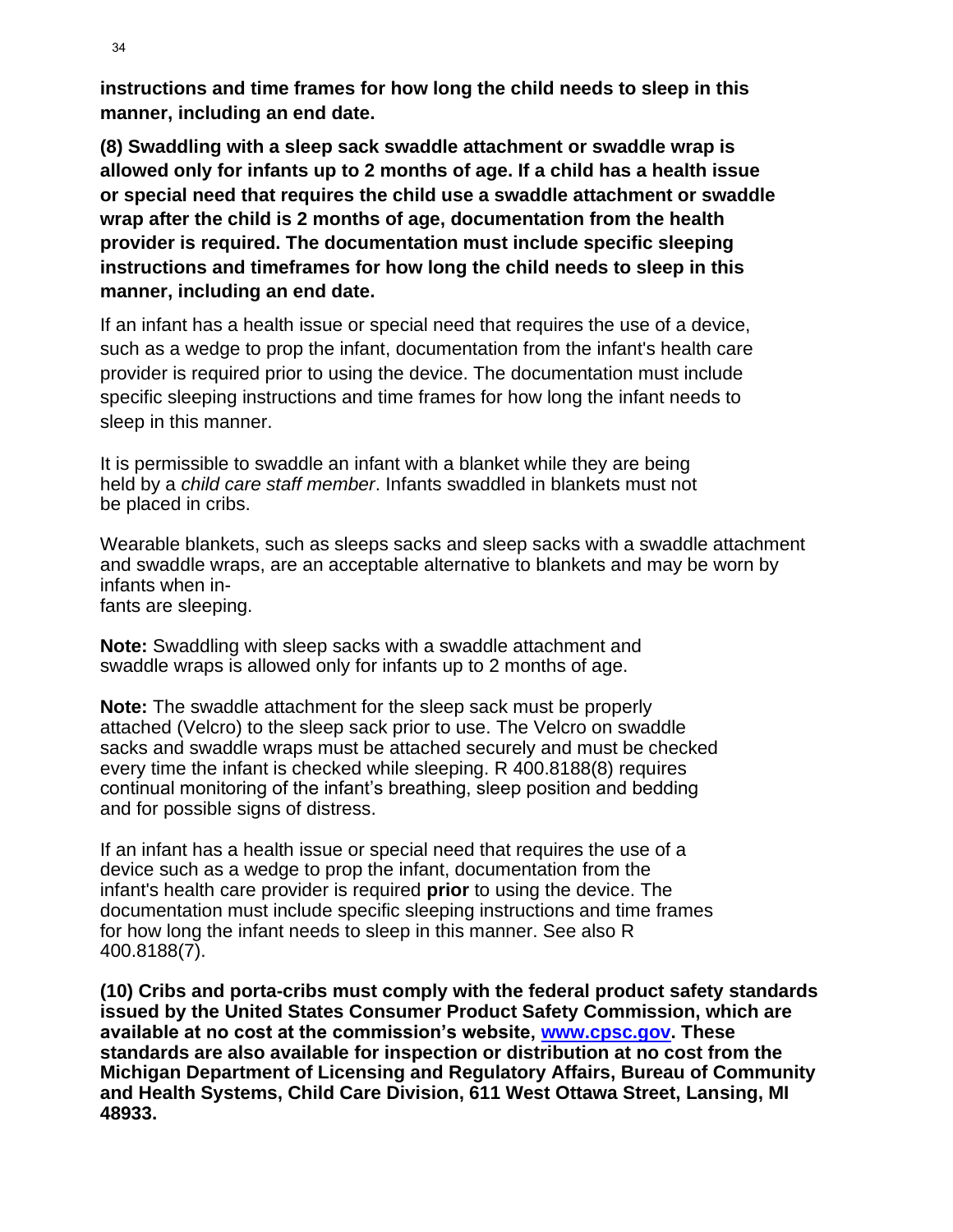Since June 28, 2011, all full-size and non-full-size baby cribs sold in the U.S. are required to be manufactured to comply with new federal standards (16 C.F.R. part 1219 and 16 C.F.R. part 1220) under Section 104(c) of the Consumer Product Safety Improvement Act of 2008. It is presumed that cribs manufactured on or after June 28, 2011 comply with the new standards. If the tracking label or registration form on the crib indicates that the crib was manufactured after June 28, 2011, no additional documentation is necessary to determine compliance with 16 C.F.R. part 1219 or 16 C.F.R. part 1220.

If the crib was manufactured prior to June 28, 2011, a Children's Product Certificate (CPC) or test report from a CPSC-accepted third party lab is needed to demonstrate compliance with 16 C.F.R. part 1219 or 16 C.F.R. part 1220. While manufacturers, importers and retailers are not required to supply CPCs or test reports to consumers, many will provide these documents to consumers upon request, or they post them on their websites.

**Note:** Under the new standards, non-full-size baby cribs must be sold with the mattress.

# **Program**

There are many rules regarding running a developmentally appropriate program in your child care center. The addition of "tummy time" for infants is now addressed in the child care center rules.

### **R400.8179 Program.**

**(8) Tummy time must be required daily for all infants under 12 months of age, and must meet all of the following requirements:**

- **a) Infants shall be directly supervised at all times while engaged in tummy time.**
- **b) Infants shall be healthy, awake, and alert during tummy time. If an infant falls asleep, the infant must be immediately moved to a safe sleeping space.**
- **c) During tummy time, infants shall not be placed on or near soft surfaces, including but not limited to cushions, pillows, or padded mats.**
- **d) A parent may request in writing an exemption for their infant from tummy time. The request must be kept in the child's file.**

Firm mats, such as gross motor mats or play pads, that would not cause a suffocation hazard would be in compliance with this rule. Padded mats with soft surfaces that may cause suffocation cannot be used.

Activity centers or infant gyms specifically made for tummy time that could not cause suffocation can be used.

Infants must be directly supervised when engaged in tummy time. Appropriate care and supervision must also be provided to the remainder of the children in the group as well.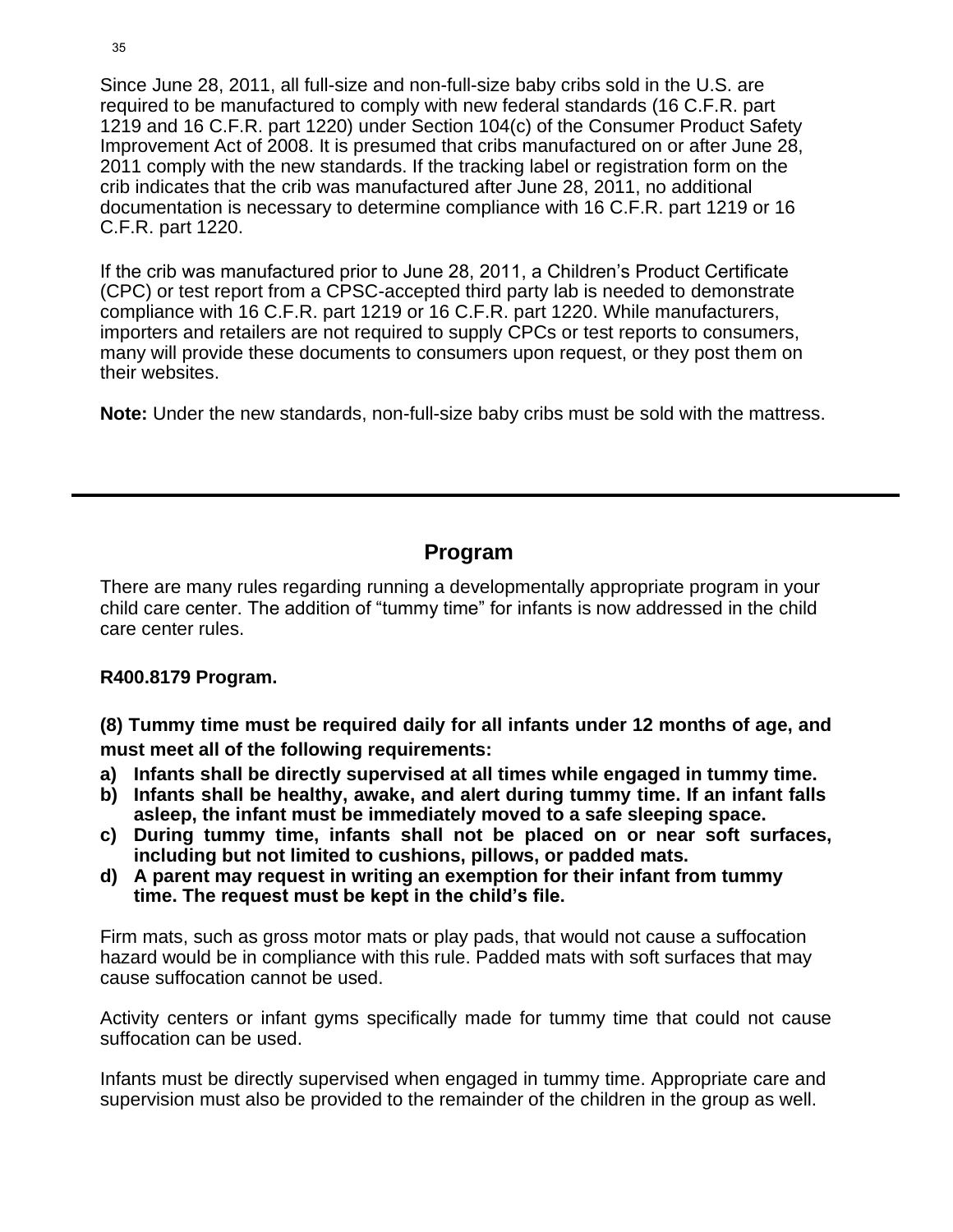Infants who are crawling, cruising and walking are no longer required to have daily tummy time. ◇



# **Nighttime Care**

The only change to the Nighttime Care rule is the hours that are considered nighttime care. The hours changed from 11pm – 6am to 11pm to 5am.

# **R400.8191 Nighttime Care.**

(1) If a child is in care between the hours of 11 p.m. and **5** a.m., a separate area, away from sleeping children, where the child can engage in quiet activities **must** be available.

(2) If a child is in care for more than 1 hour between the hours of 11 p.m. and **5** a.m., a bed and mattress, with waterproof covering, of a size appropriate to the age of **the** child shall be available.

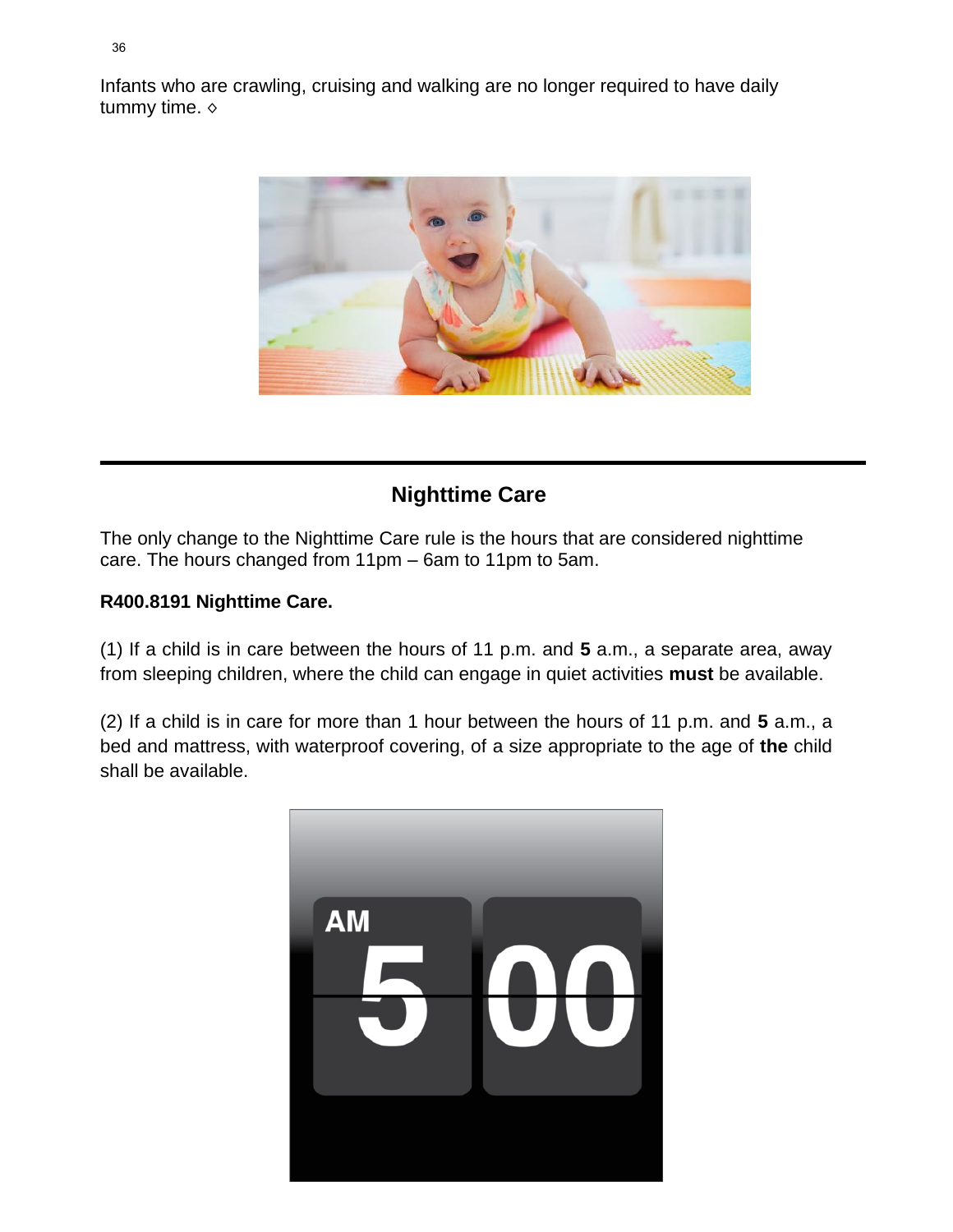The licensee and/or licensee designee is responsible for implementing the current environmental health rules in addition to the new rules listed below.

# **R 400.8305 Plan review; approval; inspections.**

(2) An inspection **must** be conducted by the local health department, and an approval granted indicating compliance with all of the rules in this part, except R 400.8330, 400.8335, and 400.8340, at all of the following times:

- **a)** Before issuance of an **original license.**
- **b)** Every 2 years, at the time of renewal, if the center has **a private well or septic.**
- **c)** Every 2 years, at the time of renewal, if the center provides food service where the food is prepared and served on-site, **unless the kitchen is currently licensed to provide food service.**
- **d)** Prior to adding a food service program.
- **e)** Prior to adding an infant or toddler program.
- **f)** When requested by the department.

Per department policy, environmental health inspections must be dated within one year of issuance of the original center license.

An "A" rating on an environmental health inspection report denoting substantial compliance - with all of the environmental health rules in this part except R 400.8330, 400.8335, and 400.8340 - is required prior to issuance of an original license, renewal of a license [when required by subrules (b) and (c)], or when adding food service or an infant and/or toddler program.

If the center has a private well and/or septic, a complete environmental health inspection is required every two years at renewal.

For subrule (2)(c) only: In situations where the center licensee also operates a licensed kitchen within the building (such as a school), a copy of the current food service license can be submitted in lieu of a complete Environmental Health Inspection. If the existing food service license is not current or available, a complete Environmental Health Inspection is required.

Applicants and licensees are responsible for contracting with and paying for any environmental health inspections. The inspection is requested by submitting the Environmental Health Inspection Request (BCAL-1787-CC) form to the local health department.

A center provides food service when food is prepared and served onsite.

Example 1: Children are in care from 7 am to 6 PM daily. Parents are not required to provide their children's meals and snacks. The center provides breakfast, lunch and snack daily. Most of the meals require some sort of preparation and/or cooking. This is considered food service.

Example 2: Children are in care from 7 am to 7 PM daily. Parents are not required to provide their children's meals and snacks. The center provides breakfast, lunch and snack daily. Most of the food items provided are ready-to-eat. The center does not cook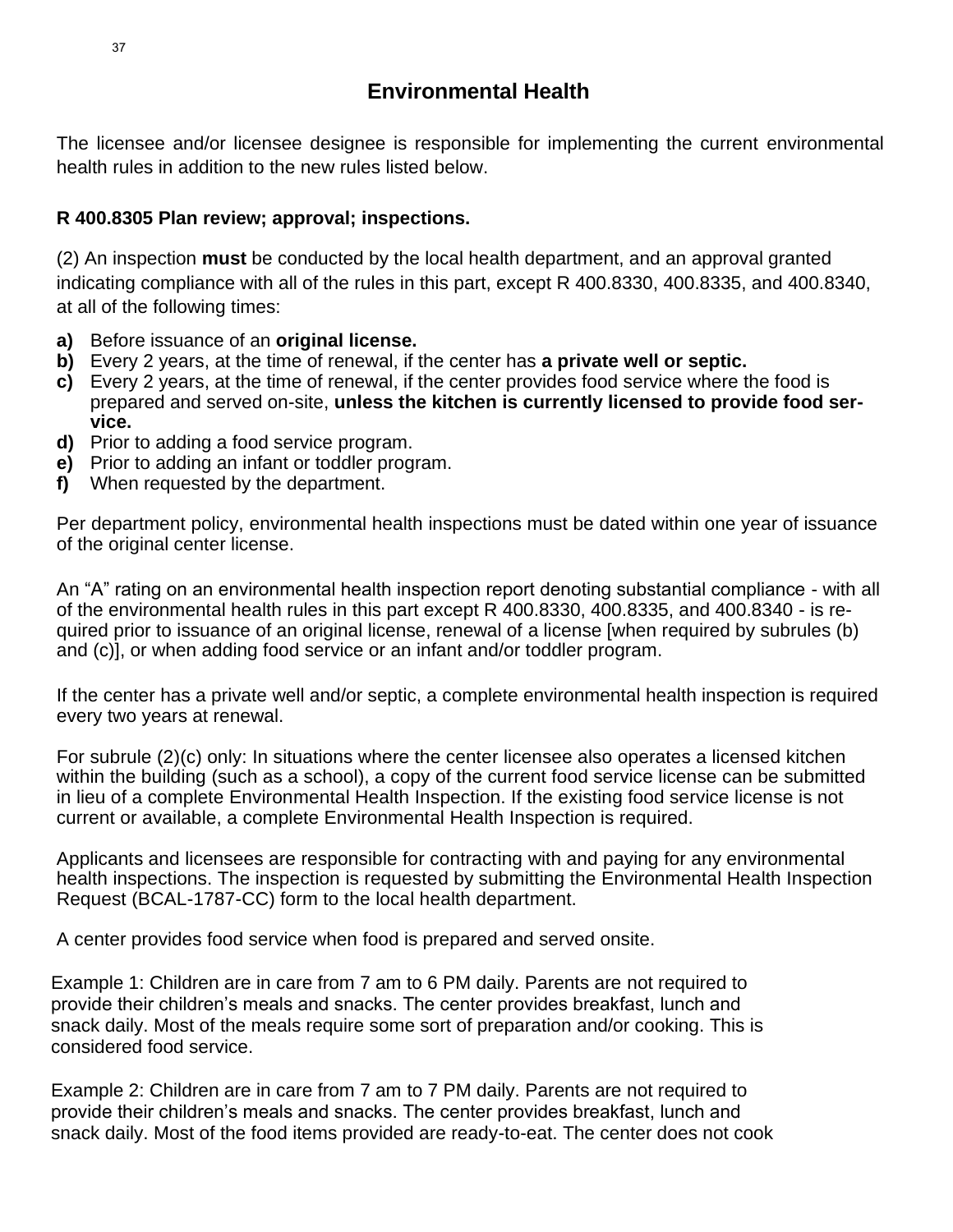any food, but many of the food items require some preparation such as putting together sandwiches or heating frozen food items such as chicken nuggets. This is considered food service.

Example 3: Children are in care from 6:30 am to 6:30 PM daily. Parents provide meals and snacks for their children. The center provides milk and water. Center staff feed and assist children with the food items parents provide and may occasionally re-heat or warm an item in the microwave. This is not considered food service.

Example 4: Children are in care from 8:30 am to 11:30 am daily. Parents are not required to provide their children's snacks. The center provides a variety of ready-to-eat foods for snack such as pretzels, crackers and fruit cups. This is not considered food service.

Example 5: Children are in care from 7:30 am to 5:30 PM daily. Parents are not required to provide their children's meals and snacks. The center caters food service from an approved source (e.g., a licensed restaurant, kitchen, or catering service) for breakfast and lunch and provides a variety of ready-to-eat foods for snacks. This is not considered food service.

Example 6: Children are in care from 8:30 am to 11:30 am daily. Parents provide snacks that are shared among all the children. The snacks parents provide are ready-to-eat. This is not considered food service.

**Note:** As indicated above, if a center caters food service from an approved source (e.g., a licensed restaurant, kitchen, or catering service), this is not considered food service. If a center is catering food from a licensed kitchen in the same building and that licensed kitchen is not under the control of the center, this is also not considered food service. In addition, if a center is catering food from a licensed kitchen in the same building and the licensed kitchen is run by a private contractor, this is not considered food service.

Example 1: Forest View Elementary School is the licensee and operates a preschool program in the building. Forest View Elementary School also has a licensed kitchen which provides food for the elementary school students and the preschool children who attend the child care center. *This is considered food service; however, a copy of the food service license can be accepted in lieu of a completed Environmental Health inspection as long as the center does not have a private well and/or septic.*

Example 2: Suzie Smith, licensee, operates Suzie's Child Care out of Forest View Elementary School. Suzie Smith leases the space for the child care center from the school. Forest View Elementary has a licensed kitchen. As part of her lease agreement, Suzie Smith obtains food from that kitchen for the children attending the child care center. This is not considered food service.

Example 3: Washington Elementary School is the licensee and operates a preschool program in the building. Washington Elementary School has a licensed kitchen which is run by Good Food, a private food service contractor. Good Food provides food for the elementary school students and the preschool children who attend the child care center. This is not considered food service.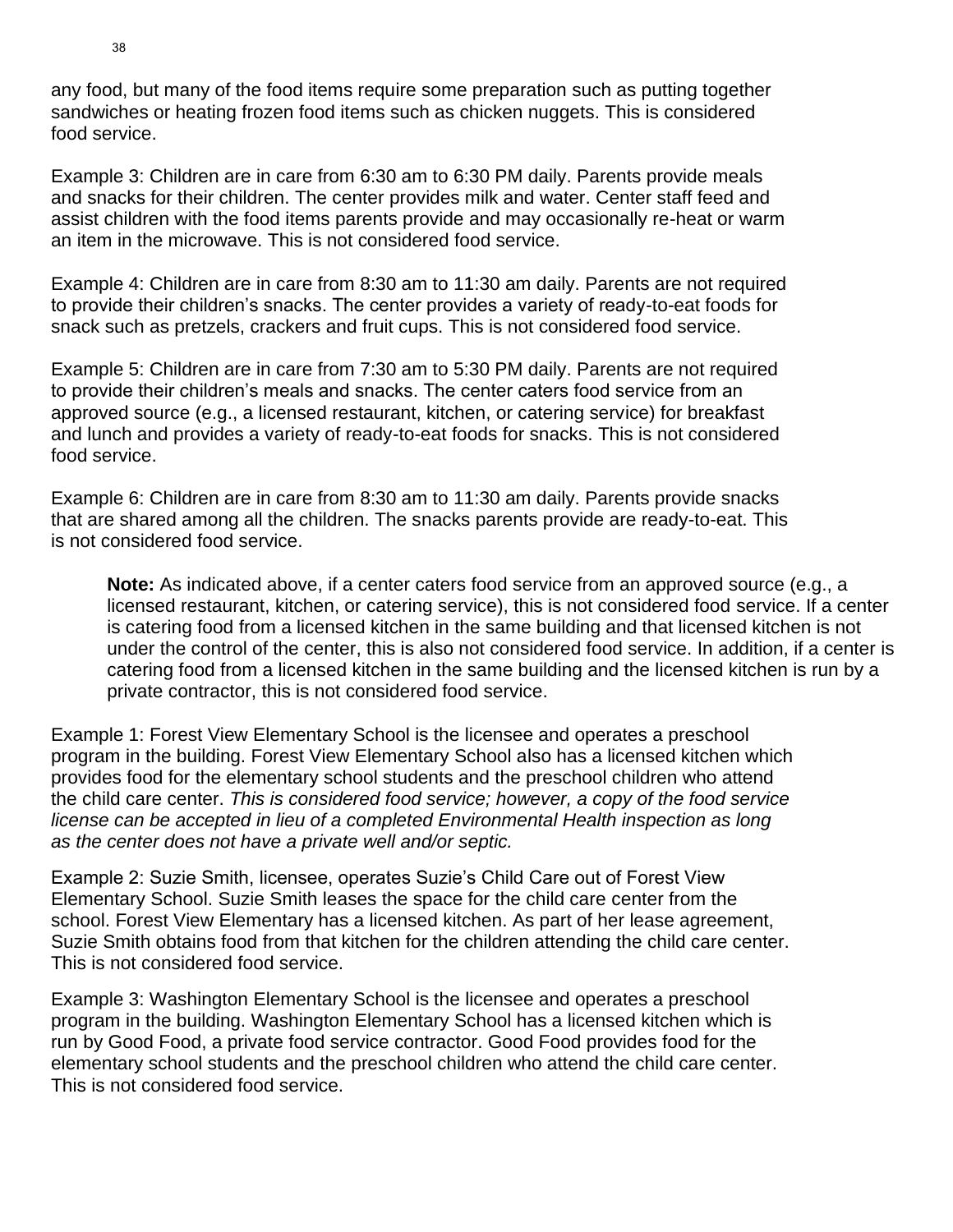### **R 400.8315 Food and equipment storage.**

(9) Food and utensils **must** be stored in a cabinet or a shelf above the floor.

(10) All food service equipment **must be above the floor,** moveable, or be properly sealed to the floor.

Any space wider than a credit card under nonmoveable equipment must be properly sealed to prevent dirt, insects, spillage, etc. from getting under the piece of equipment.

### **R 400.8320 Food Preparation.**

**(6)** Food **must** be cooked to heat all parts of the food to the safe temperature as identified **in the document titled Safe Minimum Cooking Temperatures, published by the U.S. Food Safety Working Group. This document is adopted by reference in this rule and is available at no cost on the [Foodsafety.gov](http://foodsafety.gov/) [website,](https://www.foodsafety.gov/keep/charts/mintemp.html)  [https://www.foodsafety.gov/keep/charts/](https://www.foodsafety.gov/keep/charts/mintemp.html) [mintemp.html.](https://www.foodsafety.gov/keep/charts/mintemp.html) It is also available for inspection and distribution at no cost from the Michigan Department of Licensing and Regulatory Affairs, Bureau of Community and Health Systems, Child Care Division, 611 West Ottawa Street, Lansing, MI 48933.**



Centers must check the temperature by using a thermometer as indicated in subrule (10) of this rule. Measure the temperature by inserting the thermometer into the center of the food mass from several different spots.

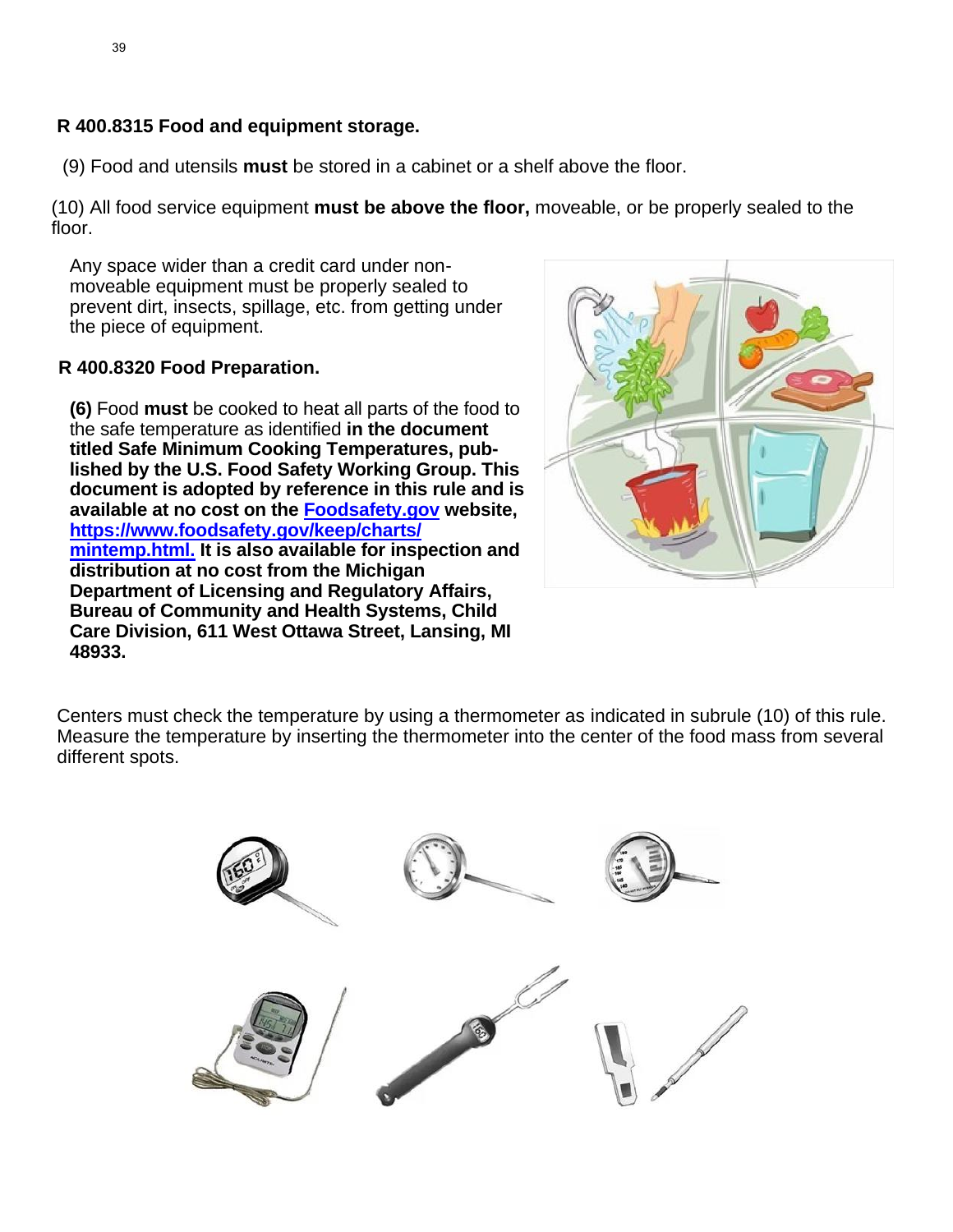Raw animal foods and foods containing raw animal foods must be cooked to heat all parts of the food to a temperature that complies with the following:

| <b>General Safe Cooking Temperatures</b>                                               |                 |                                                                        |
|----------------------------------------------------------------------------------------|-----------------|------------------------------------------------------------------------|
| Food (Includes Pre-Cooked Foods from a Food<br>Sup-plier)                              | Temp            | Time*                                                                  |
| Fruits and vegetables                                                                  | $140^{\circ}F$  |                                                                        |
| Pork – ham, bacon and injected meats                                                   | $145^\circ$ F   | 15 sec.                                                                |
| Beef steaks, veal, lamb, and commercially<br>raised game animals                       | 145°F           | 15 sec.                                                                |
| Fish, foods containing fish                                                            | $145^\circ$ F   | 15 sec.                                                                |
| Raw shell eggs prepared for immediate service                                          | $145^\circ$ F   | 15 sec.                                                                |
| Beef and pork roasts                                                                   | 145°F           | 3 min.                                                                 |
| Eggs cooked for later service                                                          | $155^{\circ}$ F | 15 sec.                                                                |
| Ground or flaked beef and pork                                                         | $155^{\circ}$ F | $15$ sec.                                                              |
| Poultry (including turkey)                                                             | $165^\circ$ F   | 15 sec.                                                                |
| Stuffing, stuffed meats, casseroles and other<br>dishes combining raw and cooked foods | 165°F           | 15 sec.                                                                |
| Egg dishes                                                                             | $165^\circ$ F   | 15 sec.                                                                |
| Potentially hazardous foods cooked in microwave<br>(meat, poultry, fish, eggs)         | 165°F           | Let stand<br>for two<br>minutes<br>after<br>cooking be-<br>fore taking |

\* Time is the amount of time the thermometer must be inserted into the food item prior to reading the temperature. The time is important because it takes that long for the temperature to register and provide an accurate reading.

**(7)** Potentially hazardous foods **must** be thawed using 1 of the following methods:

- **a)** In the refrigerator at a temperature not to exceed 41 degrees Fahrenheit.
- **b) Completely submerging the item under cold at a temperature of 70 degrees Fahrenheit or below, that is running fast enough to float off loose ice particles.**
- **c)** In a microwave oven for either of the following:

i) The food will be immediately transferred to conventional cooking facilities as part of a continuous cooking process.

the temp.

- (ii) The entire cooking process takes place in the microwave oven.
- **d)** As part of the conventional cooking process.

Potentially hazardous foods that have been frozen must not be defrosted by leaving them at room temperature or standing them in water. This includes pre-cooked foods from a food supplier.

"Potentially hazardous food" means any food that consists in whole or in part of milk or milk products, eggs, meat, poultry, fish, shellfish, edible crustacean, or other ingredients, including synthetic ingredients, in a form capable of supporting rapid and progressive growth of infectious or toxigenic microorganisms.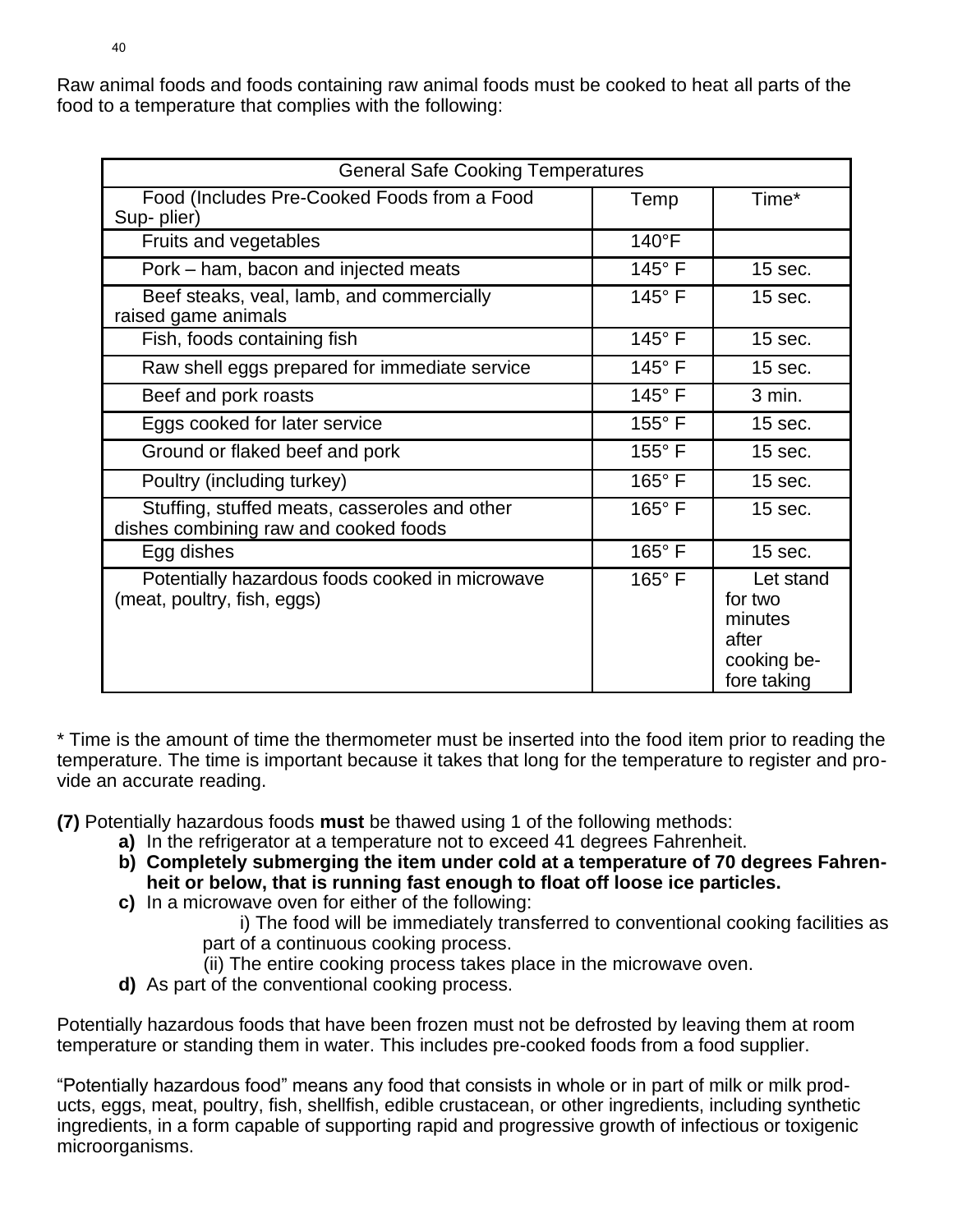(Environmental Health, CONT)

# **R 400.8330 Food services and nutrition generally.**

**(14)** Warming bottles and beverage containers in a microwave oven **or a crockpot** is prohibited.

### **(15) Bottle warmers must be placed where children cannot access them or reach the cords for them.**

### **(16) Bottle warmers must be shut off when not in use. A child care staff member shall not hold a child while removing a bottle from the heating device.**

Bottles and beverage containers of milk or formula may be fed cold. If warmed, the bottle or beverage container must be warmed using one of the following methods:

- Under running warm tap water.
- By placing the bottle or beverage container in a container of water or pan on the stove in the kitchen that is no warmer than 120 degrees.
- In a bottle warmer made specifically for this purpose.

If a bottle warmer is used, it should be secured to prevent tipping and care should be taken so infants are not injured by the dangling cord or by hot water dripping off the bottle or beverage container onto the infant. It is recommended that slack from cords be removed by tying it off with a twist or zip tie. A bottle warming device should be emptied, sanitized and filled with fresh water daily.

### **R 400.8335 Food services and nutrition; provided by center.**

**(1)** Food and beverages provided by **a** center **must** be of sufficient quantity and nutritional quality to provide for the dietary needs of each child according to the minimum meal requirements of the child and adult care food program **(CACFP),** as administered by the Michigan department of education, based on 7 C.F.R. Part 226, 1-1-11 edition, of the United States department of agriculture, food and nutrition services, **CACFP,** and is hereby adopted by reference. A copy can be obtained **at no cost** from CACFP **at [http:// www.fns.usda.gov/cacfp/meals-and-snacks.](http://www.fns.usda.gov/cacfp/meals-and-snacks) In addition, a copy is available for inspection and distribution at no cost at the Michigan Department of Licensing and Regulatory Affairs, Bureau of Community and Health Systems, Child Care Division, 611 West Ottawa Street, Lansing, MI 48933.**

# **R 400.8340 Food services and nutrition; provided by parents.**

### **(6) Breast milk may be supplied in a multi-day supply in a clean, sanitized container kept in the refrigerator for up to 4 days or kept in the freezer for no more than 2 weeks.**

**"Multi-day supply"** means for use over a multiple day period, up to 7 days. Breast milk must be dated with the date the center received it.

**Note:** If formula is provided in a multi-day supply, it must be ready-to feed formula and can only be used for the number of days indicated on the container.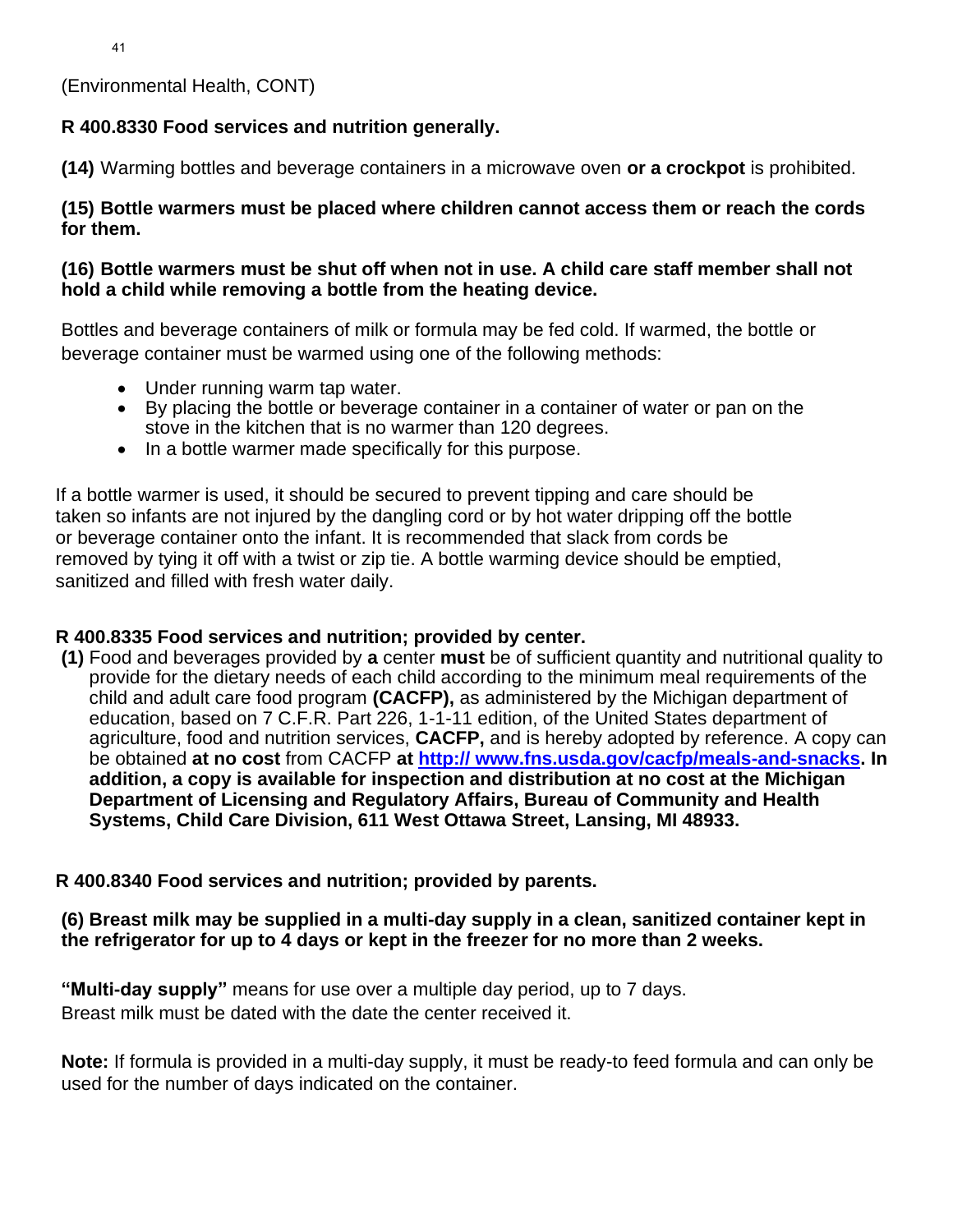**(11)** Other perishable beverages and food items **must** be refrigerated or otherwise kept at a safe temperature until used. **Fresh, whole fruits and vegetables may be unrefrigerated for up to 3 calendar days in a clearly labeled and dated container.**

A container can be a receptacle such as a basket, bowl, box, jar or similar item and may not need to be covered.

# **R 400.8380 Maintenance of premises.**

### **(9) A center shall adopt and implement an integrated pest management policy as required by section 8316 of 1994 PA 451, MCL 324.8316.**

(1) Beginning 1 year after the effective date of the amendatory act that added this subsection, a person shall not apply a pesticide in a school or day care center unless the school or day care center has an integrated pest management program in place for the building.

(2) The primary administrator of a school or day care center or his or her designee shall annually notify the parents or guardians of children attending that school or cared for at that day care center that the parents or guardians will receive advance notice of the application of a pesticide, other than a bait or gel formulation, at the school or day care center. The primary administrator of a school or his or her designee shall give the annual notification not more than 30 days after the beginning of the school year, and the primary administrator of a day care center or his or her designee shall give the annual notification in September.

(3) An annual notification under subsection (2) shall satisfy all of the following requirements:

- a) Be in writing.
- b) Specify 2 methods by which advance notice of the application of a pesticide will be given at least 48 hours before the application. The first method shall be by posting at the entrances to the school or day care center. Subject to subdivision
- (c) the second method shall be 1 of the following:

(i) Posting in a public, common area of the school or day care center, other than an entrance.

(ii) E-mail.

(iii) A telephone call by which direct contact is made with a parent or guardian of a student of the school or a child under the care of the day care center or a message is recorded on an answering machine.

(iv)Providing students of the school or children under the care of the day care center with a written notice to be delivered to their parents or guardians.

(v) Posting on the school's or day care center's website.

d) State that, in addition to notice under subdivision (b), parents or guardians are entitled to receive the notice by first-class United States mail postmarked at least 3 days before the application, if they so request, and the manner in which such a request shall be made.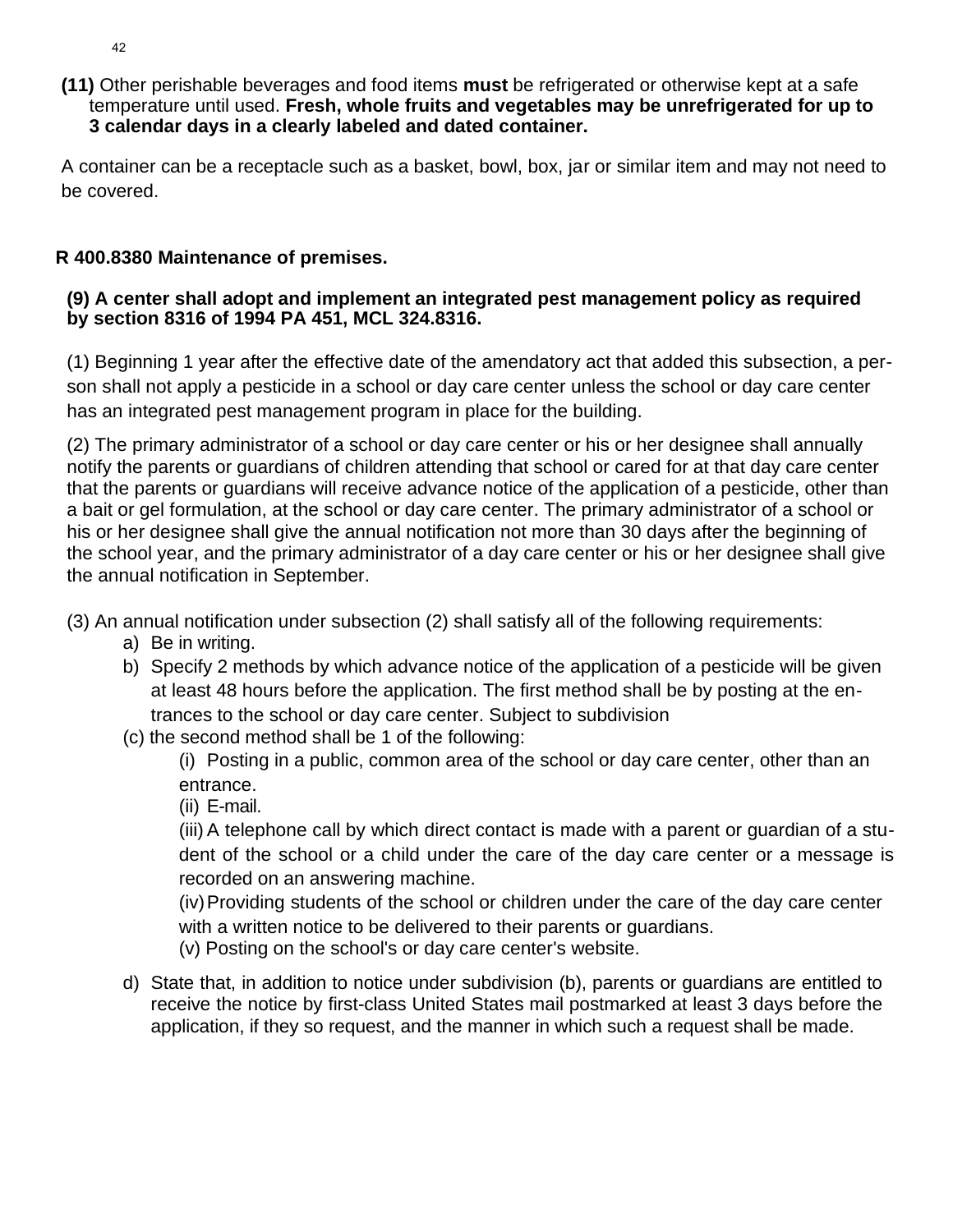- e) For a school, inform parents and guardians that they may review the school's integrated pest management program, if any, and records on any pesticide applications.
- f) For a school, provide the name, telephone number, and, if applicable, e-mail address of the person at the school building responsible for pesticide application procedures.
- 4) An advance notice of application of a pesticide, other than a bait or gel formulation, shall contain all of the following information:
	- (a) A statement that a pesticide is expected to be applied.
	- (b) The target pest or pests.
	- (c) The approximate location of the application.
	- (d) The date of the application.

(e) The name, telephone number, and, if available, e-mail address of a contact person at the school or day care center responsible for maintaining records with specific information on pest infestation and actual pesticide application as required by rules.

(f) A toll-free telephone number for a national pesticide information center recognized by the department and a telephone number for pesticide information from the department.

- 5) Before applying a pesticide, other than a bait or gel formulation, a school or day care center shall provide advance notice to parents and guardians consistent with subsections (3)(b) to (e) and (4). However, in an emergency, a school or day care center may apply a pesticide without providing advance notice to parents or guardians. Promptly after the emergency pesticide application, the school or day care center shall give parents or guardians notice of the emergency pesticide application that otherwise meets the requirements of subsection (3)(b) and (c). The notice shall contain a statement that a pesticide was applied and shall meet the requirements of subsection  $(4)(b)$  to  $(f)$ .
- 6) Liquid spray or aerosol insecticide applications shall not be made in a room of a school building or day care center building unless the room will be unoccupied by students or children for not less than 4 hours after the application or unless the product label requires a longer reentry period. The building manager shall be notified of the reentry restrictions by the applicator.

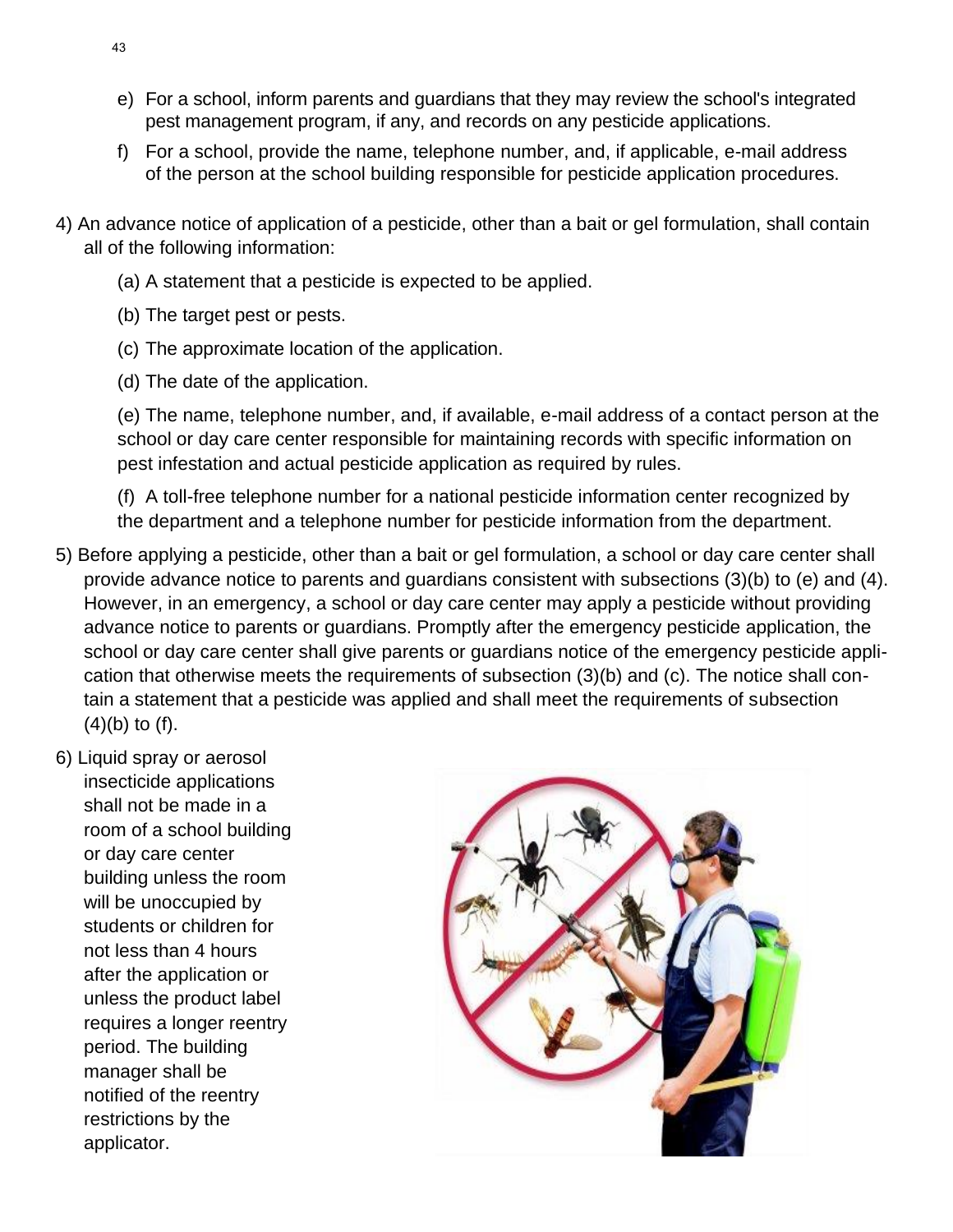(Environmental Health, CONT)

7) The department shall do both of the following:

(a) Within 1 year after the effective date of the amendatory act that added this subsection, develop a model integrated pest management policy for schools, in consultation with the department of education and the pesticide advisory committee created in section 8326, and make the policy available to all school districts, intermediate school districts, public school academies, and private schools.

(b) Encourage local and intermediate school boards and boards of directors of public school academies to do both of the following:

(i) Adopt and follow the model integrated pest management policy developed under subdivision (a).

(ii)Require appropriate staff to obtain periodic updates and training on integrated pest management from experts on the subject.

(8) Subsections (1) to (7) do not apply to sanitizers, germicides, disinfectants, or antimicrobial agents.

# **Fire Safety Provisions**

The fire safety rules have been updated to come into compliance with safety standards.

# **R 400.8515 Construction.**

(4) If any portion of a basement is used for more than 30 children, then 1 of the following provisions **is** required:

(a) Two enclosed stairways of 1-hour fire-resistant construction **must** discharge directly to the outside with proper termination to grade, and all openings in the stairways shall be protected by a minimum of **45-minute rated** fire doors and frame assemblies. **"B" labeled fire doors are acceptable.**

*(The previous rule set allowed for a minimum of one hour labeled fire door.)*

To determine the rating for a door, look for the Underwriters Laboratories (UL) or Warnock Hersey (WH) fire label. At times, the label is easily found, and at others it can be quite difficult to locate. Below are some helpful tips for finding the fire label.

- Start by looking on the hinge side of the door. The critical component to look for isthe circled "UL" or "WH."
- On wood doors, the fire label can be on the hinge side or top of the door.
- Over time, the label may get painted over, so check carefully for any raised surfaces.
- The label may also be located on the top or bottom of the door.
- Some labels are embossed in the frame, so be sure to feel for any texturing/raised surfaces.

44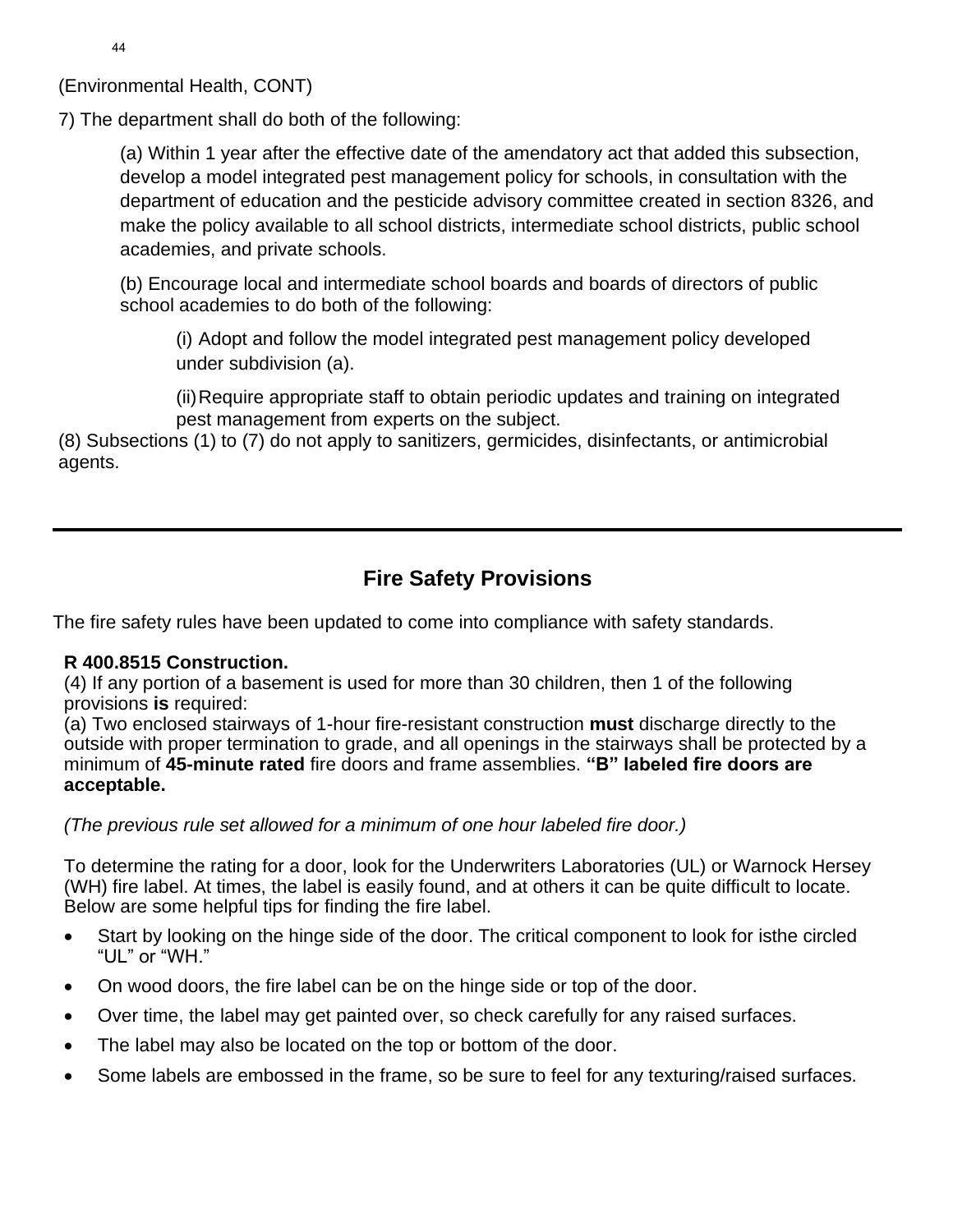### **R 400.8525 Exits**

(9) In new construction, additions, and remodeling, landings **must** comply with the latch-side clearance requirements of sections 404.2.3 through **to** 404.2.3.5 of the **International Code Council/ American National Standards Institute (ICC/ANSI)** standard A117.1**, Accessible and Usable Buildings and Facilities**, **which is adopted by reference in this rule**. Copies of the adopted matter may be purchased from the **International Code Council** at [www.iccsafe.org](http://www.iccsafe.org/) or 1-800-786-4452 **at a cost of \$47.50. They are also available for inspection at the Michigan Department of Licensing and Regu-**

**latory Affairs, Bureau of Community and Health Systems, Child Care Division, 611 West Ottawa Street, Lansing, MI 48933.**

(13) Exterior exits **must** be marked or denoted by an approved exit sign. All exit signs **must** be distinctive in color and provide contrast with decorations, interior finish, or other signs. Each exit sign **must** have the word **"EXIT"** in plain, legible letters not less than 6 inches high**,** on a background of contrasting color**,** with strokes not less than <sup>3</sup> /4-inch wide. **The word "EXIT" must have letters that are not less than 2 inches wide, except the letter "I".**

Exit signs must be placed above or in a highly visible location next to each exterior door that is designated for exiting. Exterior doors that are not used for exiting are not required to have an exit sign providing there are enough designated exits. (Fire Safety, CONT)



**(14) Exit signs shall be internally or externally illuminated at all times. To ensure continued illumination for a duration of not less than 90 minutes, in case of primary power loss, the sign illumination means shall be connected to an emergency power system provided from storage batteries, unit equipment, or an on-site generator.**

- Internal illuminating includes a light inside the sign.
- External illuminating includes lights that shine on the sign.
- It must be illuminated at all times; even when center is closed.

Bureau of Community Health Systems (BCHS), Environmental Health and Safety Section states that the above applies to new facilities, facilities that are undergoing construction, and for any of the following modifications: adding new space, change of use space, increase of capacity, and any modification that would require a QFI/Fire Safety to be involved.

# **R 400.8530 Hazard Areas.**

(1) Hazard areas **shall** be separated from the parts of the building used as a center in the following manner:

(b) In centers licensed between June 4, 1980 and July 1, 2000, **areas used for the storage of combustibles and other hazards will continue to be approved if they are enclosed by 1 of** the following:

(i) Where the area used for the storage of combustibles exceeds 100 square feet, by construction having a minimum 1-hour fire resistance rating, openings in the separation **shall** be protected with a minimum of **45-minute rated** fire door and frame assembly, including an approved self-closing device and positive latching hardware. **"B" labeled doors are acceptable.**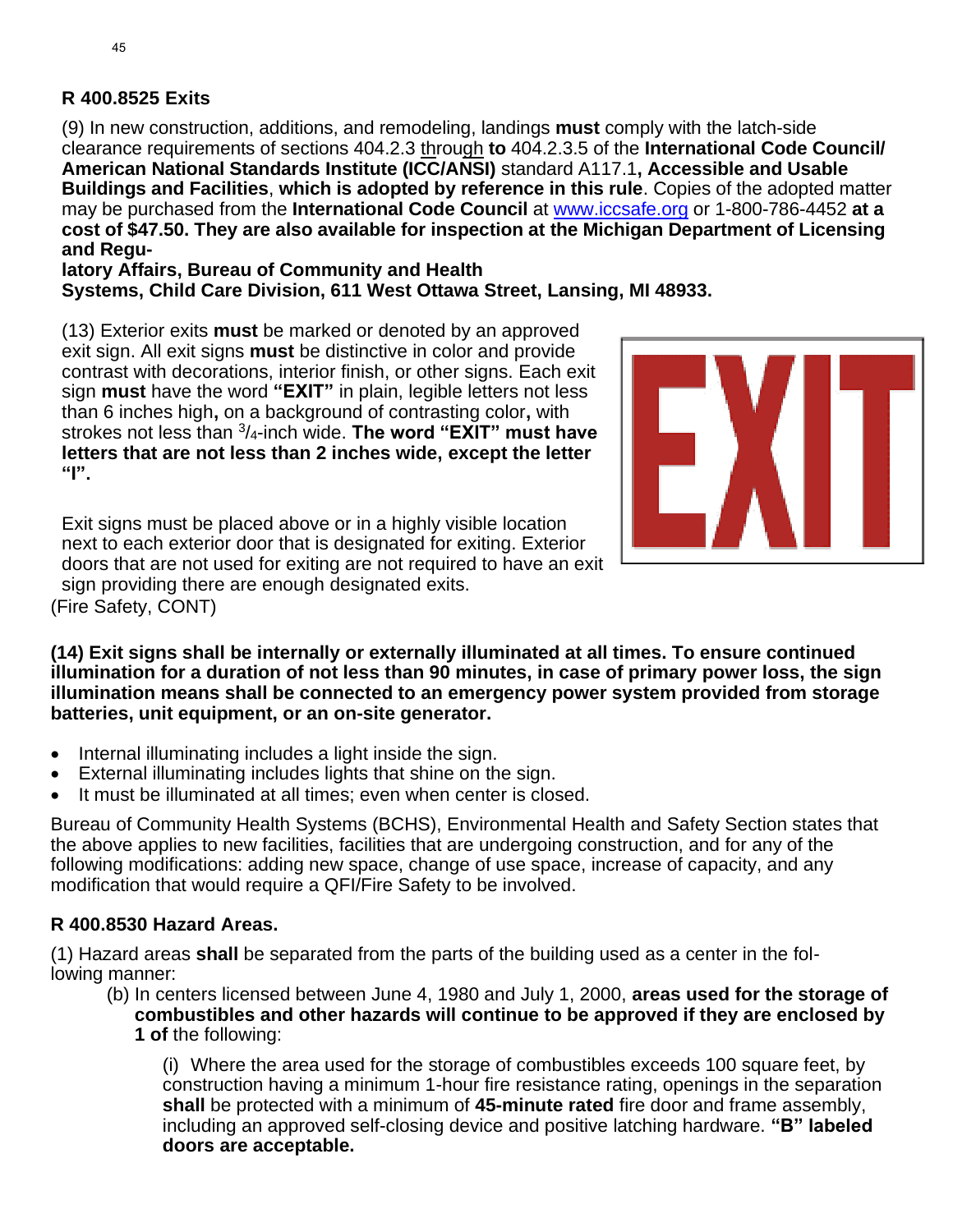(ii) Where the area used for the storage of combustibles does not exceed 100 square feet, by construction having a minimum  $\frac{3}{4}$ -hour fire resistance rating, all door openings shall be protected by minimum 1<sup>3</sup>/<sub>4</sub>-inch flush solid core wood doors or 20-minute labeled fire-rated doors hung in substantial frames and equipped with approved selfclosing devices and positive latching hardware.

(c) In centers licensed after July 1, 2000, **areas used for the storage of combustibles and other hazards will continue to be approved if they are enclosed by 1 of** the following:

(i) Where the area used for the storage of combustibles exceeds 100 square feet, by construction having a minimum 1-hour fire resistance rating, openings in the separation **shall** be protected with a minimum of **45 minute**-**rated** fire door and frame assembly, including an approved self-closing device and positive latching hardware. **"B" labeled doors are acceptable.**

(ii) Where the area used for the storage of combustibles does not exceed 100 square feet, by construction having a minimum 1-hour fire resistance rating. All door openings shall be protected by minimum 1<sup>3</sup>/<sub>4</sub> inch flush solid core wood doors or 20-minute labeled fire-rated doors in substantial frames and equipped with approved self-closing devices and positive latching hardware.

- (2) Where a kitchen with commercial cooking equipment exposes a required means of egress or child use area, it **must** be separated from the remainder of the building with minimum 1 -hour fire resistive construction**,** including a minimum of **minute rated** fire door and frame assemblies in all common openings. Kitchens having commercial cooking equipment protected by an approved automatic kitchen hood suppression system are exempt from this requirement. **"B" labeled doors are acceptable.**
- (3) The use of an incinerator is prohibited.

To determine the rating for a door, look for the Underwriters Laboratories (UL) or Warnock Hersey (WH) fire label. At times, the label is easily found, and at others it can be quite difficult to locate. Below are some helpful tips for finding the fire label.

- Start by looking on the hinge side of the door. The critical component to look for is the circled "UL" or "WH."
- On wood doors, the fire label can be on the hinge side or top of the door.
- Over time, the label may get painted over, so check carefully for any raised surfaces.
- The label may also be located on the top or bottom of the door.
- Some labels are embossed in the frame, so be sure to feel for any texturing/raised surfaces.

(4) Heating **must** be by a central heating plant or an approved permanently installed electrical heating system. If heating is provided by a central heating plant and located on the same floor that is used for child occupancy, it **must** be installed in an enclosure providing not less than a 1-hour fire-resistive separation, including a minimum of **45-minute rated** fire door and frame assembly equipped with an approved self-closing device and positive latching hardware in any interior door opening. Door openings for heat plant enclosures not located on the same floor that is used for child occupancy may have 1<sup>3</sup>/<sub>4</sub>-inch flush solid wood core doors or 20-minute labeled fire-rated doors having positive latching hardware and an approved self-closing device. Air for proper combustion, a minimum of 1 square inch per 4,000 BTUs input **must** be provided directly from the outside through a permanently opened louver or metal duct. **"B" labeled doors are acceptable.**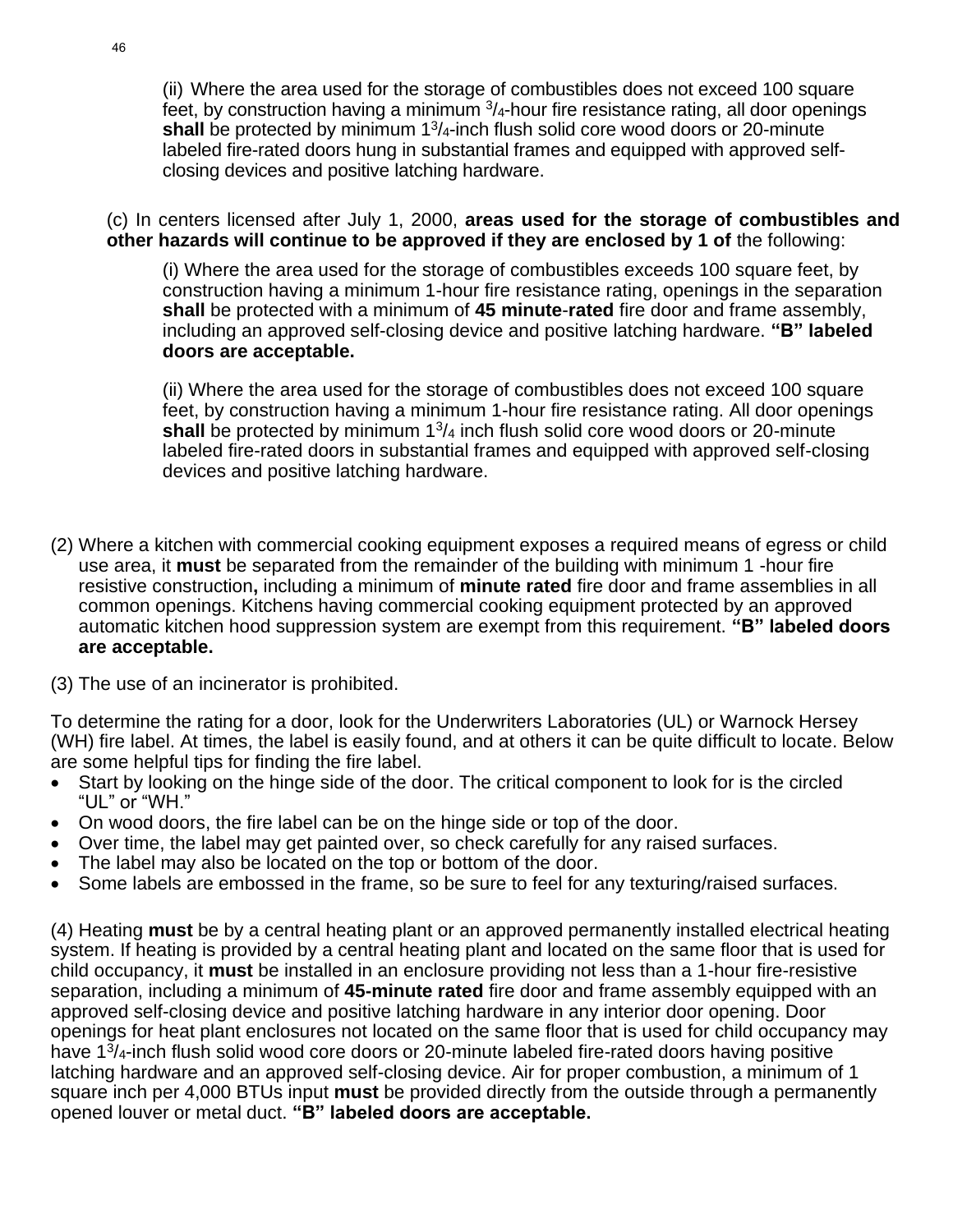(12) If commercial-type laundry equipment is installed, then the equipment shall be enclosed to provide a 1-hour resistance to fire, including a minimum of **45-minute rated** fire door and frame assembly in an interior door opening **that** would expose the center. **"B" labeled doors are acceptable.**

### **R 400.8540 Smoke detectors; carbon monoxide detectors.**

**(1) All child care centers shall,** at a minimum**,** be equipped with approved single station smoke detectors covering all use areas and their means of egress. These smoke detectors **must** be located and spaced according to NFPA-72.

This rule applies to any proposed conversion of an existing building to a newly licensed child care center.

The minimum detection required is single-station, battery-operated smoke detectors distributed such that adequate protection of all program use areas and the required means of egress is provided.

# **Transportation**

The licensee and/or licensee designee is responsible for implementing the current rules under the Transportation section, in addition to the new rules listed below.

# **R 400.8701 Definitions.**

**(b) "Motor vehicle"** means a self-propelled device in which persons are or may be transported upon a highway, built on an automobile or truck chassis specifically designed by the



manufacturer to transport passengers, or specially modified to transport handicapped passengers, and that meets the safety equipment requirements of sections 683 to 711 of the Michigan vehicle code, 1949 PA 300, MCL 257.683 to 257.711.

**(c) "Multifunction school activity bus"** means that term as described in section 7 of the pupil transportation act, 1990 PA 187, MCL 257.1807.

 **(e) "School bus"** means that term as defined in section 7 of the pupil transportation act, 1990 PA 187, MCL 257.1807.

 **(h) "Transportation component"** means when a center uses center owned vehicles, vehicles of staff or volunteers, or other private or

contracted transportation to transport children for any reason. Transportation component does not include either of the following:

 i)Transportation is not a component of the child care program if a child care center uses public transportation or public or private school transportation; however,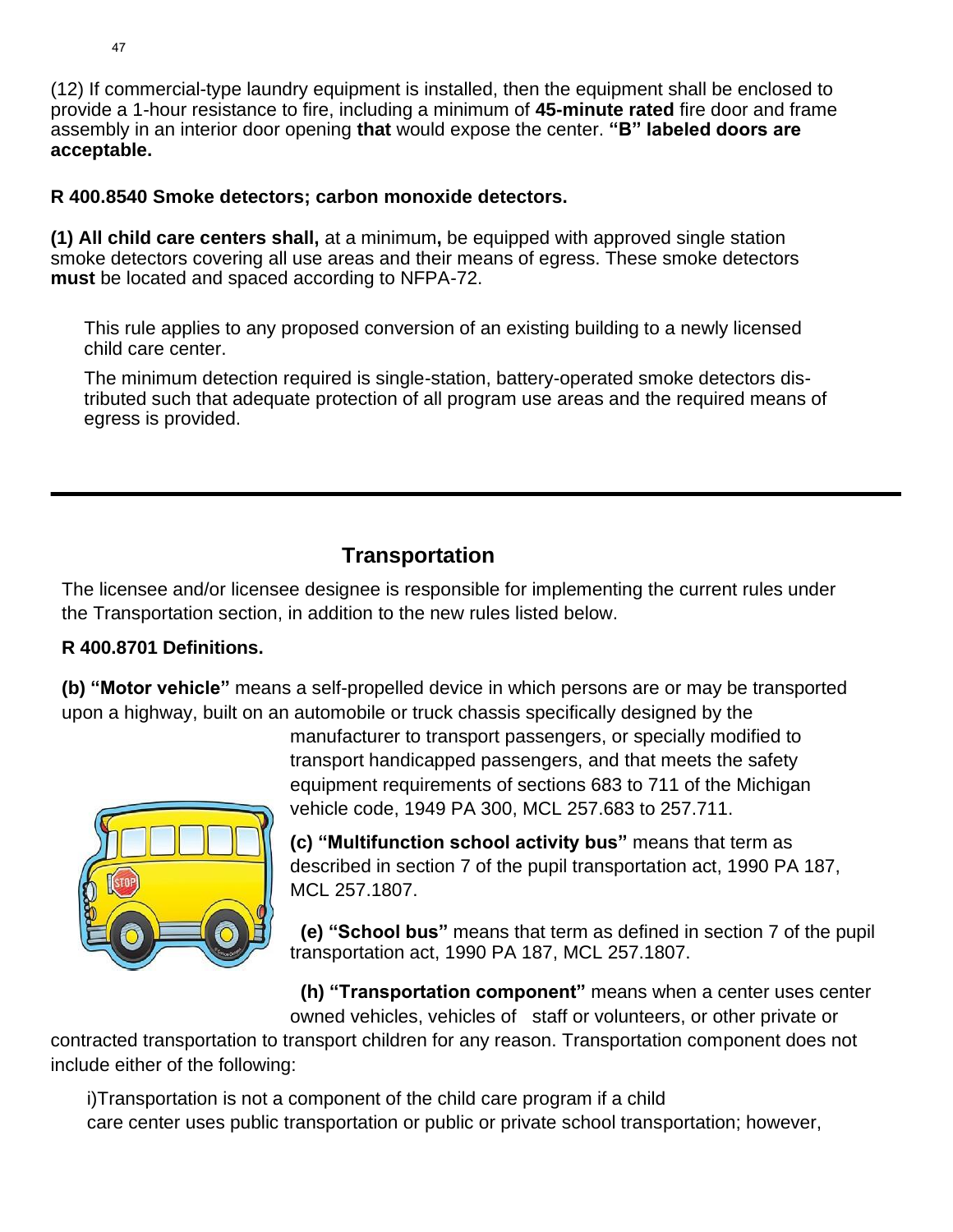certain transportation rules still apply.

ii) If a child care center contracts with, or is established and operated by an intermediate school district, the board of a local school district, or by the board or governing body of a state-approved nonpublic school, then the school is responsible for the health and safety of children during transportation, and transportation is not considered a component of the child care program. If this paragraph applies, a child care center is not required to complete a comprehensive background check on the transportation staff through the Child Care Background Check System.

# **R 400.8720 All motor vehicles.**

**(4)** A statement verifying that all motor vehicles, including volunteer vehicles, are in compliance with Michigan vehicle code safety equipment requirements, **as defined in sections 683**

# **to 711 of the Michigan vehicle code, 1949 PA 300, MCL 257.683 to 257.711, must** be kept on file at the center.

A statement verifying that all motor vehicles, including volunteer vehicles, are in compliance with the Michigan Vehicle Code safety equipment requirements, MCL 257.683 - 257.711, must be on file at the center. This can be a self-certifying statement. The Michigan Vehicle Code requires the following equipment be present and in good operating condition in passenger and commercial vehicles at all times.

**(6)** Multifunction school activity buses used for transporting children **between the child care center and school must** comply with all minimum safety specifications, except color, identification, and alternating flashing lights, as defined in the Pupil Transportation Act, 1990 PA 187, MCL 257.1801 to 257.1877.

**Note:** A multifunction school activity bus cannot be used for transporting children directly between home, school bus stops, and school because it does not have the safety equipment that is found on a school bus. A multifunction school activity bus can be used to transport children from the center to school or from school to the center.

An approved MFSAB meets the following criteria:

- Seats eleven passengers or more, including the driver.
- Built to school bus specifications defined in the Federal Motor Vehicle Safety Standards.
- Does not have overhead yellow/red flasher and stop arm.
- Does not have to be yellow and black.
- Certified by the manufacturer as a MFSAB.

 **Note:** A certification label will be affixed to the vehicle by the manufacturer. The label can usually be found on any of the following:

The hinge pillar.

The door-latch post.

The door edge that meets the door-latch post next to the driver's seating position.

The left side of the instrument panel.

The inward-facing surface of the door next to the driver's seating position.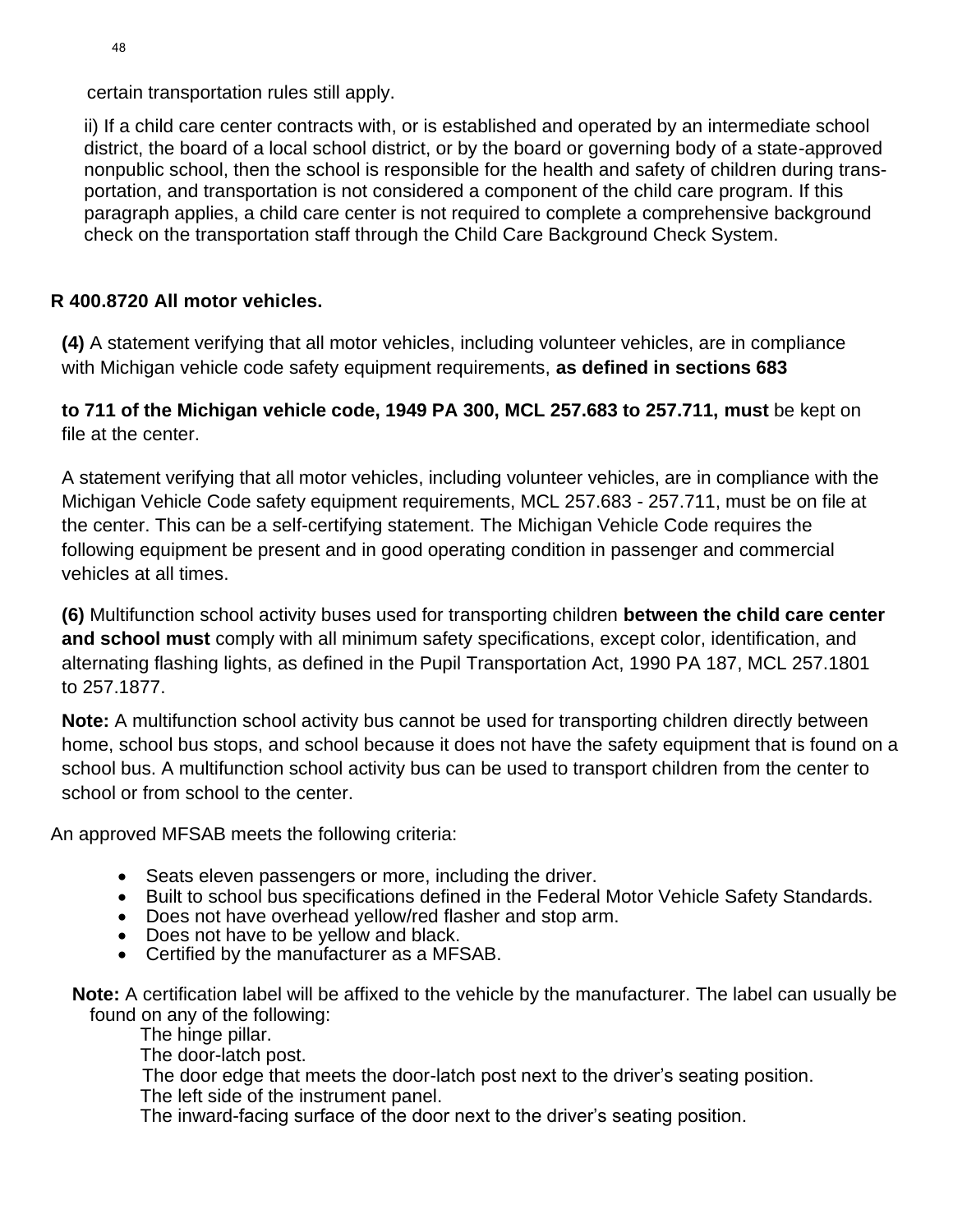### **R 400.8750 Motor vehicle operator.**

- **(1)** The driver of any motor vehicle transporting children shall comply with all of the following:
	- **a)** Be at least 18 years of age.
	- **b)** Possess a valid operator or chauffeur's license with the appropriate endorsement as required by **chapter III of the Michigan vehicle code**, 1949 PA 300, MCL 257.301 to 257.329.
	- **c)** Have a personal driving record with not more than 6 active points as determined by the secretary of state.
	- **d)** Have proof of valid automobile insurance and registration.
	- **e)** Be familiar with the contents of the first aid kit.
	- **f)** Be familiar with the operation of the fire extinguisher, if a fire extinguisher is required.

A center must keep on file the following documentation:

- A copy of a valid operator license showing the appropriate endorsement, if applicable, for all staff who transport children.
- A copy of a current driving record provided by the Secretary of State for each driver.
- Proof of current automobile insurance for all vehicles. A copy must be kept in the vehicle.